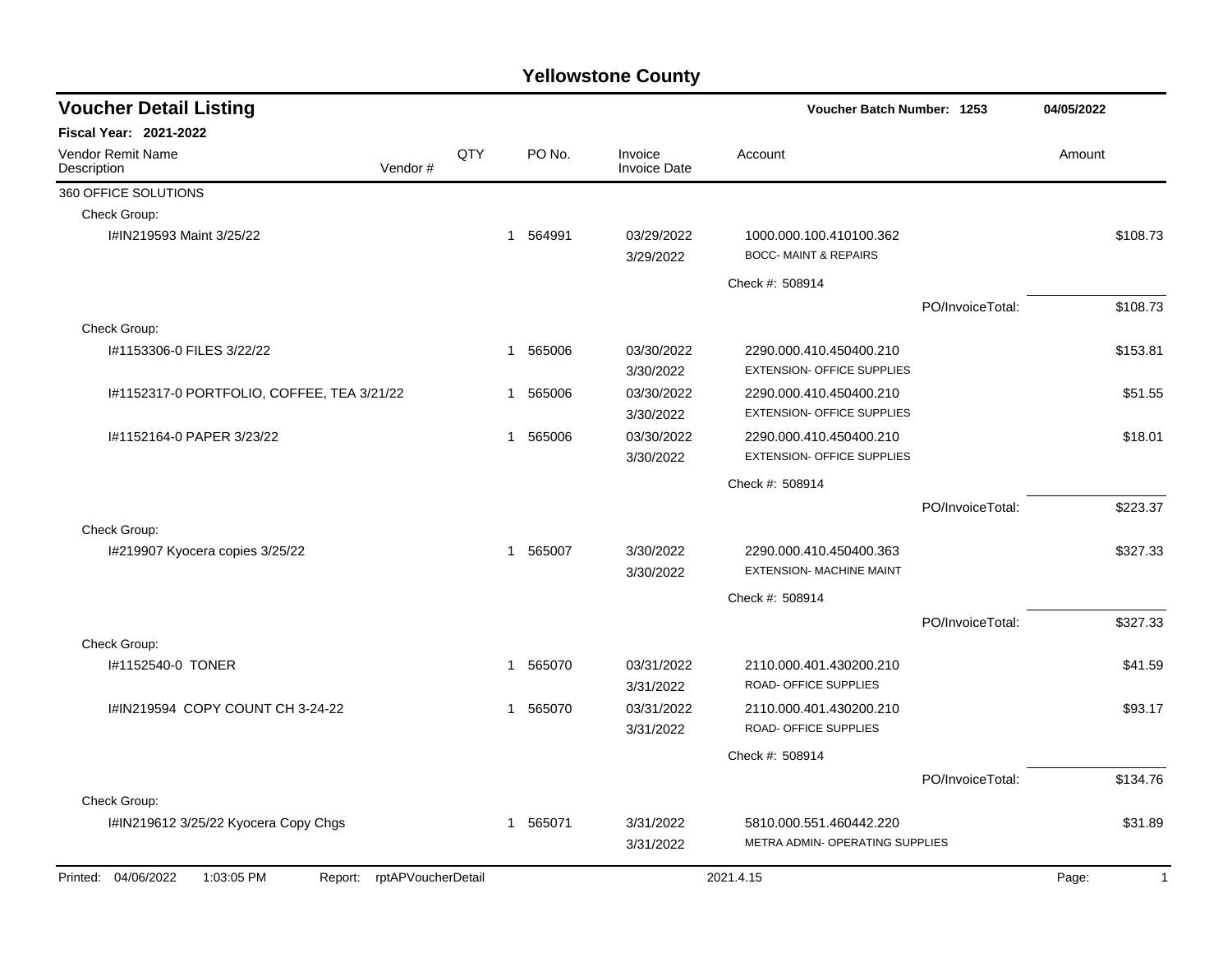#### I#IN219558 3/25/22 Kyocera Copy Chgs 1 565071 3/31/2022 5810.000.556.460442.220 \$65.64 3/31/2022 METRA ADMISSIONS- OPERATING SUPPLIES I#1155065-0 Ink Crtdg 3/28/22 1 565071 3/31/2022 5810.000.553.460442.220 \$55.98 3/31/2022 METRA CONCESSIONS- OPERATING SUPPLIES Check #: 508914 PO/InvoiceTotal: \$153.51 Check Group: I#1155214-1 A#9891 Manilla Envelopes 3/29/22 1 565072 3/31/2022 2399.000.235.420250.210 \$19.74 3/31/2022 YSC- OFFICE SUPPLIES Check #: 508914 PO/InvoiceTotal: \$19.74 Vendor Total: \$967.44 A-ONE GARAGE DOOR Check Group: I#6388 FIX OPENER \$437.50 \$437.50 3/31/2022 ROAD- REPAIR & MAINT BUILDINGS Check #: 508915 PO/InvoiceTotal: \$437.50 Vendor Total: \$437.50 ADVANCED PAYROLL SOLUTIONS Check Group: I#497 PR SVC L.S. 3/16-31/2022 250 250 250 564999 03/29/2022 7302.000.726.430900.397 \$337.50 3/29/2022 HUNTLEY PROJ CEM- FIXED CONTRACT SVCS I#497 PR SVC M.H. 3/16-31/2022 500 564999 03/29/2022 7302.000.726.430900.397 \$675.00 3/29/2022 HUNTLEY PROJ CEM- FIXED CONTRACT SVCS I#497 PR SVC R.P. 3/16-31/2022 737.5 564999 03/29/2022 7302.000.726.430900.397 \$995.63 3/29/2022 HUNTLEY PROJ CEM- FIXED CONTRACT SVCS Check #: 508916 PO/InvoiceTotal: \$2,008.13 Vendor Total: \$2,008.13 **Voucher Batch Number: Yellowstone County** Vendor Remit Name **Description Voucher Detail Listing Fiscal Year: 2021-2022 1253 04/05/2022** PO No. Invoice Account Amount Amount Amount Amount Vendor # **QTY** Invoice Date Printed: 04/06/2022 1:03:05 PM Report: rptAPVoucherDetail 2021.4.15 2021.4.15 Page: 2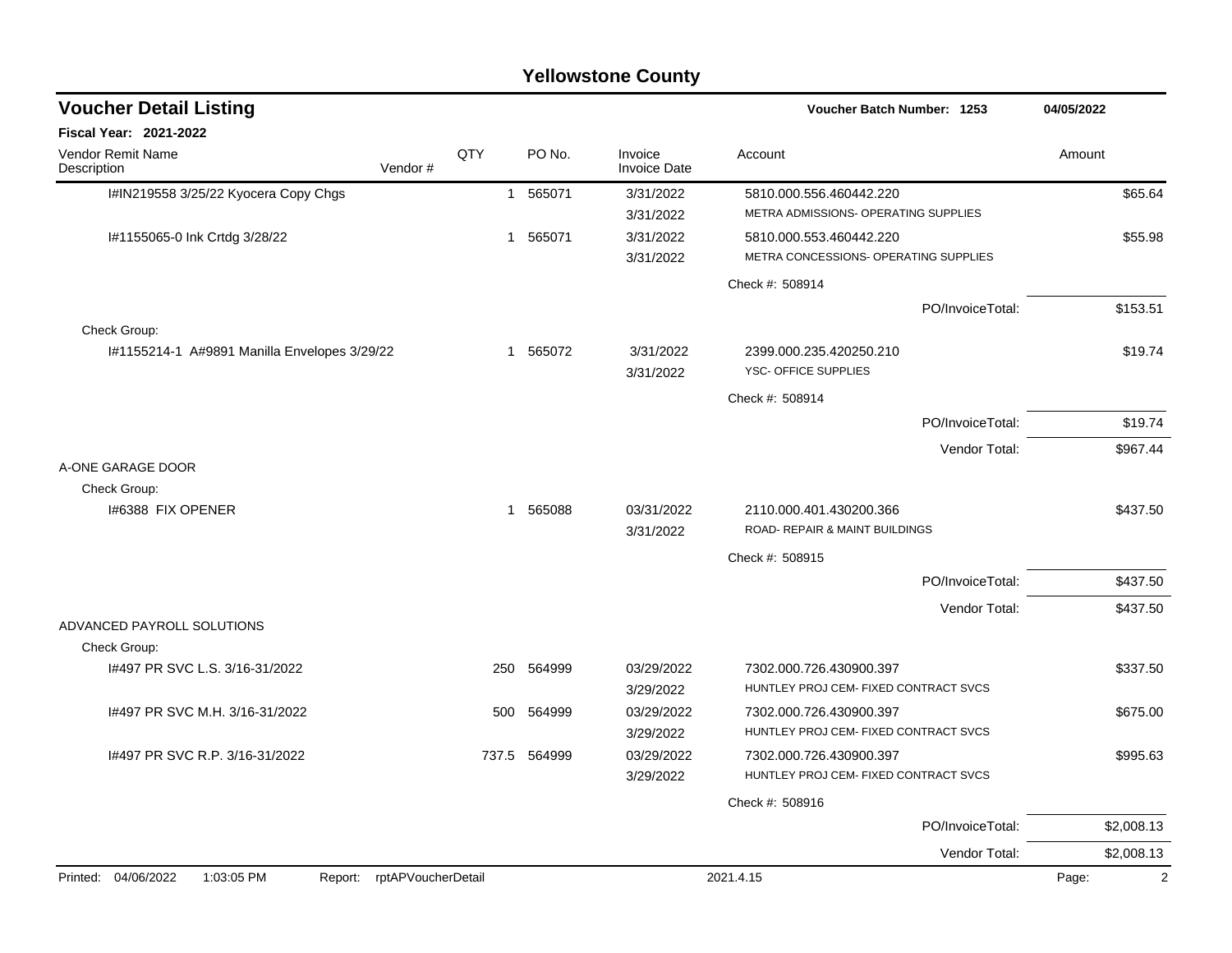| <b>Voucher Detail Listing</b>                                   |         |     |           | Voucher Batch Number: 1253     | 04/05/2022                                              |             |
|-----------------------------------------------------------------|---------|-----|-----------|--------------------------------|---------------------------------------------------------|-------------|
| <b>Fiscal Year: 2021-2022</b>                                   |         |     |           |                                |                                                         |             |
| <b>Vendor Remit Name</b><br>Description                         | Vendor# | QTY | PO No.    | Invoice<br><b>Invoice Date</b> | Account                                                 | Amount      |
| AGGREGATE RESOURCES, INC                                        |         |     |           |                                |                                                         |             |
| Check Group:                                                    |         |     |           |                                |                                                         |             |
| #1950 1 1/2" GRAVEL 708.10 @ 5.10 81013                         |         |     | 1 565084  | 03/31/2022<br>3/31/2022        | 2110.000.401.430200.450<br>ROAD- RAW MATERIALS- GAS TAX | \$3,611.31  |
| 1#1950 1 1/2" GRAVEL 1489.66 @ 5.10 81013                       |         | 1.  | 565084    | 03/31/2022<br>3/31/2022        | 2110.000.401.430200.450<br>ROAD- RAW MATERIALS- GAS TAX | \$7,597.27  |
| #1950 1 1/2" GRAVEL 395.12 @ 5.10 81090                         |         | 1   | 565084    | 03/31/2022<br>3/31/2022        | 2110.000.401.430200.450<br>ROAD- RAW MATERIALS- GAS TAX | \$2,015.11  |
| #1950 1 1/2" GRAVEL 1033.65 @ 5.10 81090                        |         | 1   | 565084    | 03/31/2022<br>3/31/2022        | 2110.000.401.430200.450<br>ROAD- RAW MATERIALS- GAS TAX | \$5,271.62  |
|                                                                 |         |     |           |                                | Check #: 508917                                         |             |
|                                                                 |         |     |           |                                | PO/InvoiceTotal:                                        | \$18,495.31 |
|                                                                 |         |     |           |                                | Vendor Total:                                           | \$18,495.31 |
| ALTERNATIVES INC                                                | 001245  |     |           |                                |                                                         |             |
| Check Group:                                                    |         |     |           |                                |                                                         |             |
| Andrews, Michael; GPS; February 2022                            |         | 28  | 564975    | 03/29/2022                     | 1000.000.121.410340.398                                 | \$252.00    |
|                                                                 |         |     |           | 3/29/2022                      | JP- FELONY SUBSIDIES                                    |             |
| Bastian, Dana; GPS; February 2022                               |         | 18  | 564975    | 03/29/2022                     | 1000.000.121.410340.398                                 | \$162.00    |
|                                                                 |         |     |           | 3/29/2022                      | JP- FELONY SUBSIDIES                                    |             |
| Beach, Bradley; SCRAM; February 2022                            |         | 14  | 564975    | 03/29/2022                     | 1000.000.121.410340.398<br>JP- FELONY SUBSIDIES         | \$126.00    |
|                                                                 |         |     |           | 3/29/2022                      |                                                         |             |
| Birdinground, Kyle; SCRAM; February 2022                        |         | 28  | 564975    | 03/29/2022<br>3/29/2022        | 1000.000.121.410340.398<br>JP- FELONY SUBSIDIES         | \$252.00    |
| Bjorndal, Stephanie; GPS; February 2022                         |         | 24  | 564975    | 03/29/2022                     | 1000.000.121.410340.398                                 | \$216.00    |
|                                                                 |         |     |           | 3/29/2022                      | JP- FELONY SUBSIDIES                                    |             |
| Bond, James; GPS; February 2022                                 |         | 22  | 564975    | 03/29/2022                     | 1000.000.121.410340.398                                 | \$198.00    |
|                                                                 |         |     |           | 3/29/2022                      | JP- FELONY SUBSIDIES                                    |             |
| Brester, Tara; Remote Breath; February 2022                     |         | 27  | 564975    | 03/29/2022                     | 1000.000.121.410340.398                                 | \$175.50    |
|                                                                 |         |     |           | 3/29/2022                      | JP- FELONY SUBSIDIES                                    |             |
| Brown, Lashawn; GPS; February 2022                              |         |     | 28 564975 | 03/29/2022                     | 1000.000.121.410340.398                                 | \$252.00    |
|                                                                 |         |     |           | 3/29/2022                      | JP- FELONY SUBSIDIES                                    |             |
| Printed: 04/06/2022<br>1:03:05 PM<br>Report: rptAPVoucherDetail |         |     |           |                                | 2021.4.15                                               | 3<br>Page:  |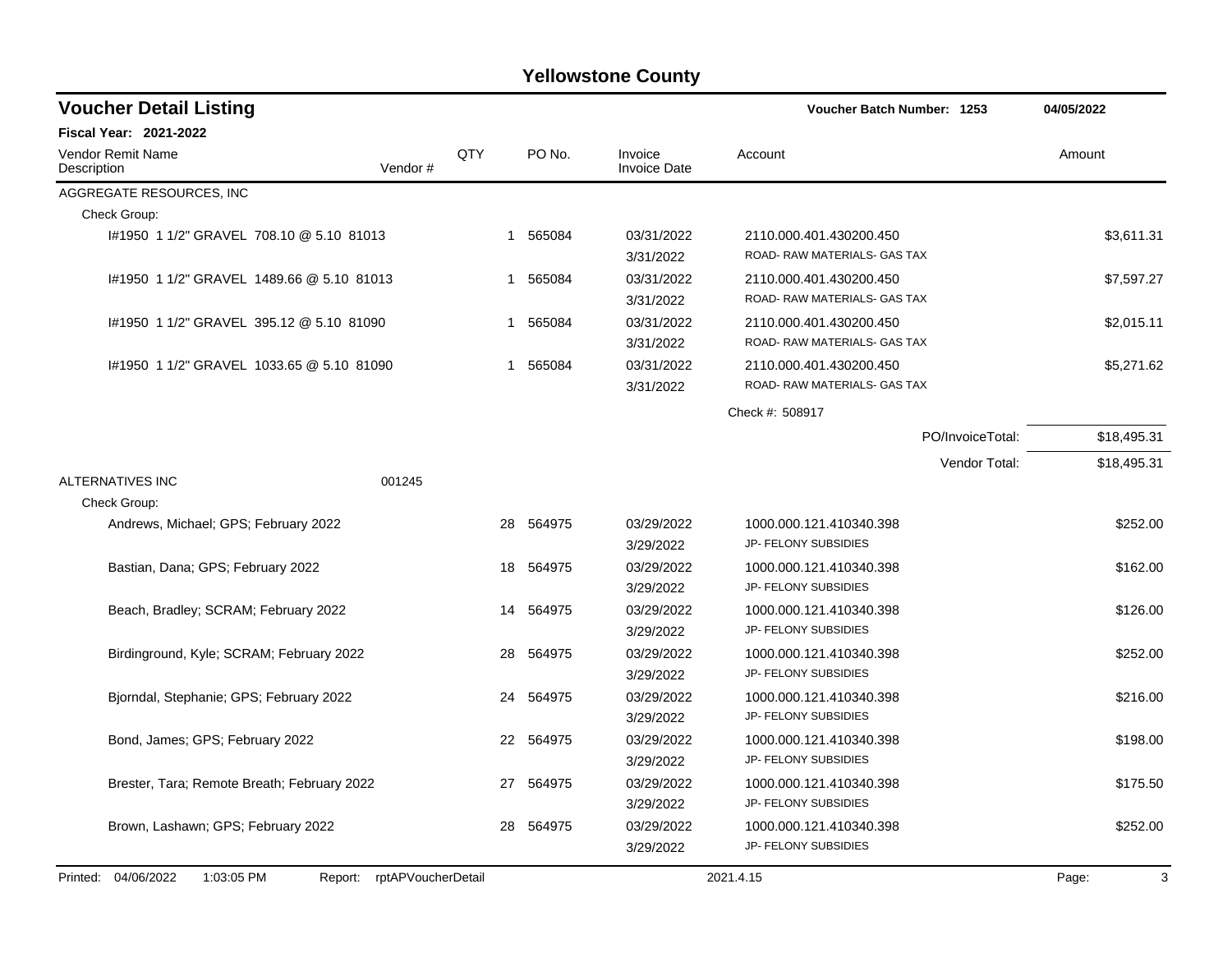| <b>Voucher Detail Listing</b>                    |         |     |           |                                | <b>Voucher Batch Number: 1253</b>               | 04/05/2022 |
|--------------------------------------------------|---------|-----|-----------|--------------------------------|-------------------------------------------------|------------|
| Fiscal Year: 2021-2022                           |         |     |           |                                |                                                 |            |
| <b>Vendor Remit Name</b><br>Description          | Vendor# | QTY | PO No.    | Invoice<br><b>Invoice Date</b> | Account                                         | Amount     |
| Carmichael, Alden; GPS; February 2022            |         |     | 28 564975 | 03/29/2022<br>3/29/2022        | 1000.000.121.410340.398<br>JP- FELONY SUBSIDIES | \$252.00   |
| Church, Tressa; GPS; February 2022               |         | 28  | 564975    | 03/29/2022<br>3/29/2022        | 1000.000.121.410340.398<br>JP- FELONY SUBSIDIES | \$252.00   |
| Cole, Shawna; GPS; February 2022                 |         |     | 12 564975 | 03/29/2022<br>3/29/2022        | 1000.000.121.410340.398<br>JP- FELONY SUBSIDIES | \$108.00   |
| Copley, Trent; GPS; February 2022                |         | 28  | 564975    | 03/29/2022<br>3/29/2022        | 1000.000.121.410340.398<br>JP- FELONY SUBSIDIES | \$252.00   |
| Cumber, Anthony; SCRAM; February 2022            |         |     | 17 564975 | 03/29/2022<br>3/29/2022        | 1000.000.121.410340.398<br>JP- FELONY SUBSIDIES | \$153.00   |
| Enochs, John; SCRAM; February 2022               |         | 28  | 564975    | 03/29/2022<br>3/29/2022        | 1000.000.121.410340.398<br>JP- FELONY SUBSIDIES | \$252.00   |
| Evans, Christopher; GPS; February 2022           |         | 28  | 564975    | 03/29/2022<br>3/29/2022        | 1000.000.121.410340.398<br>JP- FELONY SUBSIDIES | \$252.00   |
| Farmer, Latasha; GPS; February 2022              |         | 17  | 564975    | 03/29/2022<br>3/29/2022        | 1000.000.121.410340.398<br>JP- FELONY SUBSIDIES | \$153.00   |
| Glumbik, Trevor; GPS; February 2022              |         |     | 28 564975 | 03/29/2022<br>3/29/2022        | 1000.000.121.410340.398<br>JP- FELONY SUBSIDIES | \$252.00   |
| Guiot, Paul: GPS: February 2022                  |         | 28  | 564975    | 03/29/2022<br>3/29/2022        | 1000.000.121.410340.398<br>JP- FELONY SUBSIDIES | \$252.00   |
| Hayes, Rodney; SCRAM; February 2022              |         | 28  | 564975    | 03/29/2022<br>3/29/2022        | 1000.000.121.410340.398<br>JP- FELONY SUBSIDIES | \$252.00   |
| He Does It, Jolene; Remote Breath; February 2022 |         |     | 4 564975  | 03/29/2022<br>3/29/2022        | 1000.000.121.410340.398<br>JP- FELONY SUBSIDIES | \$26.00    |
| Hemming, Zachary; GPS; February 2022             |         |     | 8 564975  | 03/29/2022<br>3/29/2022        | 1000.000.121.410340.398<br>JP- FELONY SUBSIDIES | \$72.00    |
| Hernandez, Sydney; GPS; February 2022            |         |     | 9 564975  | 03/29/2022<br>3/29/2022        | 1000.000.121.410340.398<br>JP- FELONY SUBSIDIES | \$81.00    |
| Hill, Drury; GPS; February 2022                  |         | 21  | 564975    | 03/29/2022<br>3/29/2022        | 1000.000.121.410340.398<br>JP- FELONY SUBSIDIES | \$189.00   |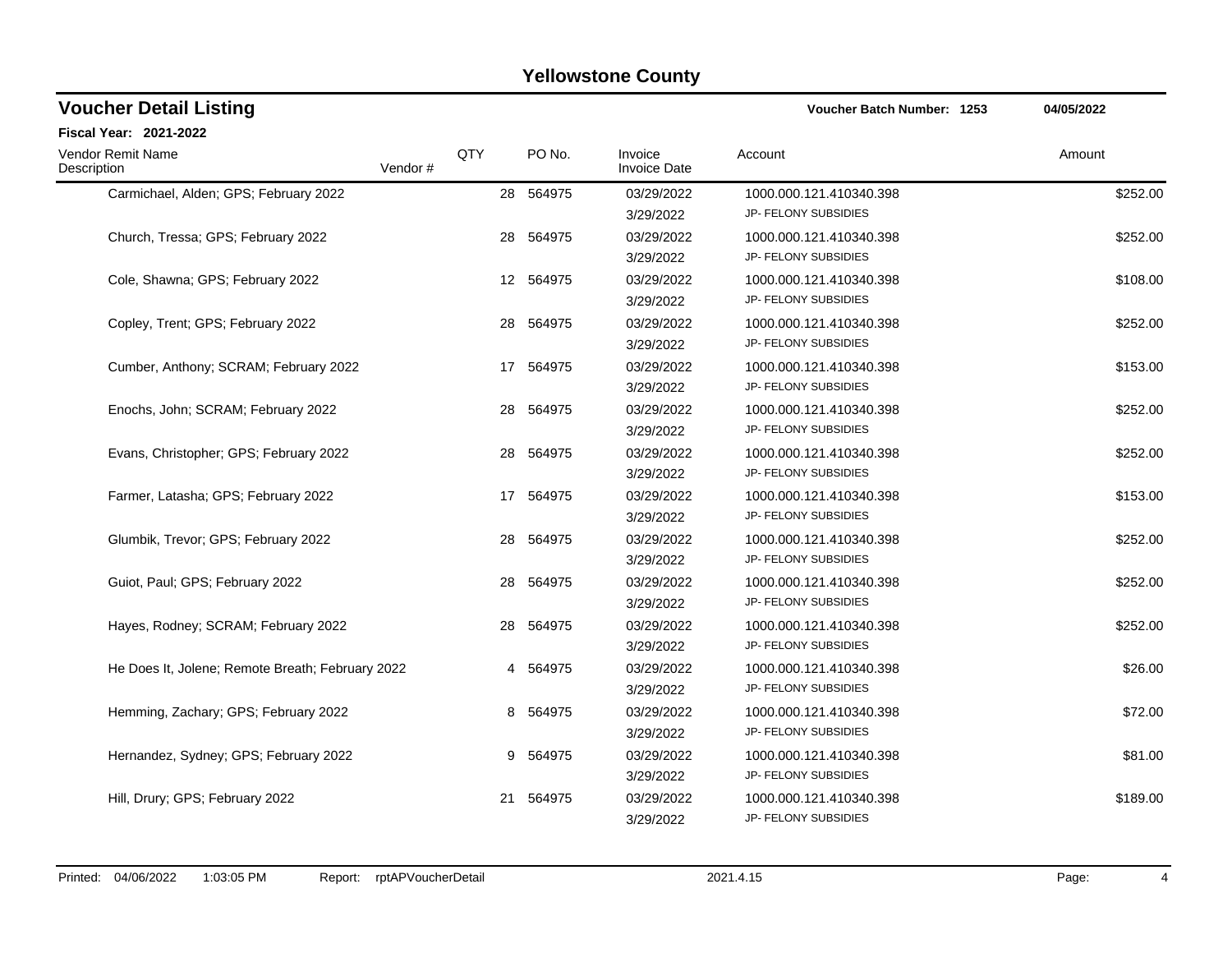| <b>Voucher Detail Listing</b>                      |     |           |                                | <b>Voucher Batch Number: 1253</b>               | 04/05/2022 |
|----------------------------------------------------|-----|-----------|--------------------------------|-------------------------------------------------|------------|
| <b>Fiscal Year: 2021-2022</b>                      |     |           |                                |                                                 |            |
| <b>Vendor Remit Name</b><br>Vendor#<br>Description | QTY | PO No.    | Invoice<br><b>Invoice Date</b> | Account                                         | Amount     |
| Hudson, Lydia; SCRAM; February 2022                |     | 28 564975 | 03/29/2022<br>3/29/2022        | 1000.000.121.410340.398<br>JP- FELONY SUBSIDIES | \$252.00   |
| Johnson, Arno; GPS; February 2022                  | 28  | 564975    | 03/29/2022<br>3/29/2022        | 1000.000.121.410340.398<br>JP- FELONY SUBSIDIES | \$252.00   |
| Jones, Dillon; SCRAM; February 2022                | 28  | 564975    | 03/29/2022<br>3/29/2022        | 1000.000.121.410340.398<br>JP- FELONY SUBSIDIES | \$252.00   |
| Karnes, Diana; GPS; February 2022                  | 1   | 564975    | 03/29/2022<br>3/29/2022        | 1000.000.121.410340.398<br>JP- FELONY SUBSIDIES | \$9.00     |
| Lapp, Dustin; GPS; February 2022                   | 28  | 564975    | 03/29/2022<br>3/29/2022        | 1000.000.121.410340.398<br>JP- FELONY SUBSIDIES | \$252.00   |
| Laughery, Preston; GPS; February 2022              | 28  | 564975    | 03/29/2022<br>3/29/2022        | 1000.000.121.410340.398<br>JP- FELONY SUBSIDIES | \$252.00   |
| Limberhand, Douglas; SCRAM; February 2022          |     | 28 564975 | 03/29/2022<br>3/29/2022        | 1000.000.121.410340.398<br>JP- FELONY SUBSIDIES | \$252.00   |
| Link, Kyle; GPS; February 2022                     | 18  | 564975    | 03/29/2022<br>3/29/2022        | 1000.000.121.410340.398<br>JP- FELONY SUBSIDIES | \$162.00   |
| Mallak, Kamran; GPS; February 2022                 |     | 21 564975 | 03/29/2022<br>3/29/2022        | 1000.000.121.410340.398<br>JP- FELONY SUBSIDIES | \$189.00   |
| Marceau, Alvina; SCRAM; February 2022              | 28  | 564975    | 03/29/2022<br>3/29/2022        | 1000.000.121.410340.398<br>JP- FELONY SUBSIDIES | \$252.00   |
| Mayer, Richard; GPS; February 2022                 |     | 3 564975  | 03/29/2022<br>3/29/2022        | 1000.000.121.410340.398<br>JP- FELONY SUBSIDIES | \$27.00    |
| Mcelroy, Urchel; GPS; February 2022                |     | 11 564975 | 03/29/2022<br>3/29/2022        | 1000.000.121.410340.398<br>JP- FELONY SUBSIDIES | \$99.00    |
| Nava, Salimon; GPS; February 2022                  |     | 4 564975  | 03/29/2022<br>3/29/2022        | 1000.000.121.410340.398<br>JP- FELONY SUBSIDIES | \$36.00    |
| Nieskens, Kendra; Remote Breath; February 2022     | 28  | 564975    | 03/29/2022<br>3/29/2022        | 1000.000.121.410340.398<br>JP- FELONY SUBSIDIES | \$182.00   |
| Northam, Michael: GPS: February 2022               | 28  | 564975    | 03/29/2022<br>3/29/2022        | 1000.000.121.410340.398<br>JP- FELONY SUBSIDIES | \$252.00   |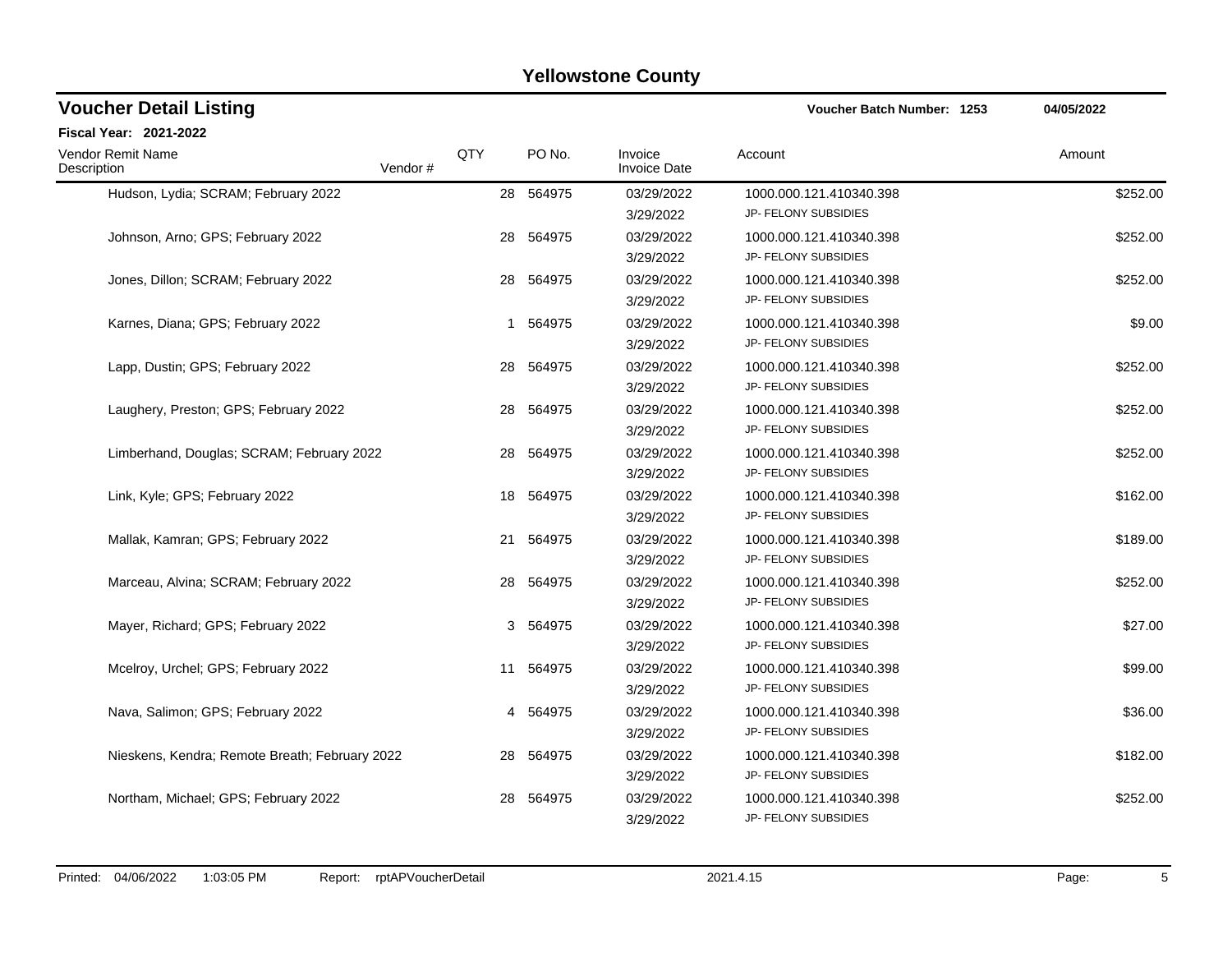| <b>Voucher Detail Listing</b>             |         |     |           |                                | Voucher Batch Number: 1253                             | 04/05/2022 |
|-------------------------------------------|---------|-----|-----------|--------------------------------|--------------------------------------------------------|------------|
| Fiscal Year: 2021-2022                    |         |     |           |                                |                                                        |            |
| Vendor Remit Name<br>Description          | Vendor# | QTY | PO No.    | Invoice<br><b>Invoice Date</b> | Account                                                | Amount     |
| Park, Sehna; SCRAM; February 2022         |         |     | 27 564975 | 03/29/2022<br>3/29/2022        | 1000.000.121.410340.398<br>JP- FELONY SUBSIDIES        | \$243.00   |
| Perez, Richard; GPS; February 2022        |         | 17  | 564975    | 03/29/2022<br>3/29/2022        | 1000.000.121.410340.398<br>JP- FELONY SUBSIDIES        | \$153.00   |
| Pickett, Jordan; SCRAM; February 2022     |         |     | 28 564975 | 03/29/2022<br>3/29/2022        | 1000.000.121.410340.398<br>JP- FELONY SUBSIDIES        | \$252.00   |
| Realbird, Cecile; SCRAM; February 2022    |         |     | 10 564975 | 03/29/2022<br>3/29/2022        | 1000.000.121.410340.398<br>JP- FELONY SUBSIDIES        | \$90.00    |
| Riley, Luke; GPS; February 2022           |         |     | 22 564975 | 03/29/2022<br>3/29/2022        | 1000.000.121.410340.398<br>JP- FELONY SUBSIDIES        | \$198.00   |
| Russell, Derek; GPS; February 2022        |         |     | 1 564975  | 03/29/2022<br>3/29/2022        | 1000.000.121.410340.398<br>JP- FELONY SUBSIDIES        | \$9.00     |
| Saunders, Jarred; GPS; February 2022      |         |     | 28 564975 | 03/29/2022<br>3/29/2022        | 1000.000.121.410340.398<br>JP- FELONY SUBSIDIES        | \$252.00   |
| Snow, Mellissa; SCRAM; February 2022      |         |     | 28 564975 | 03/29/2022<br>3/29/2022        | 1000.000.121.410340.398<br>JP- FELONY SUBSIDIES        | \$252.00   |
| Spang, Cleve; SCRAM; February 2022        |         |     | 28 564975 | 03/29/2022<br>3/29/2022        | 1000.000.121.410340.398<br>JP- FELONY SUBSIDIES        | \$252.00   |
| Stewart, Marlin; SCRAM; February 2022     |         | 28  | 564975    | 03/29/2022<br>3/29/2022        | 1000.000.121.410340.398<br>JP- FELONY SUBSIDIES        | \$252.00   |
| Werhonig, William; GPS; February 2022     |         |     | 28 564975 | 03/29/2022<br>3/29/2022        | 1000.000.121.410340.398<br>JP- FELONY SUBSIDIES        | \$252.00   |
| Whistling Elk, Tandon; GPS; February 2022 |         |     | 2 564975  | 03/29/2022<br>3/29/2022        | 1000.000.121.410340.398<br>JP- FELONY SUBSIDIES        | \$18.00    |
| White, Jason; GPS; February 2022          |         | 28  | 564975    | 03/29/2022<br>3/29/2022        | 1000.000.121.410340.398<br>JP- FELONY SUBSIDIES        | \$252.00   |
| Whitecloud, Steven; GPS; February 2022    |         | 28  | 564975    | 03/29/2022<br>3/29/2022        | 1000.000.121.410340.398<br>JP- FELONY SUBSIDIES        | \$252.00   |
| Wight, Steven; GPS; February 2022         |         | 28  | 564975    | 03/29/2022<br>3/29/2022        | 1000.000.121.410340.398<br><b>JP- FELONY SUBSIDIES</b> | \$252.00   |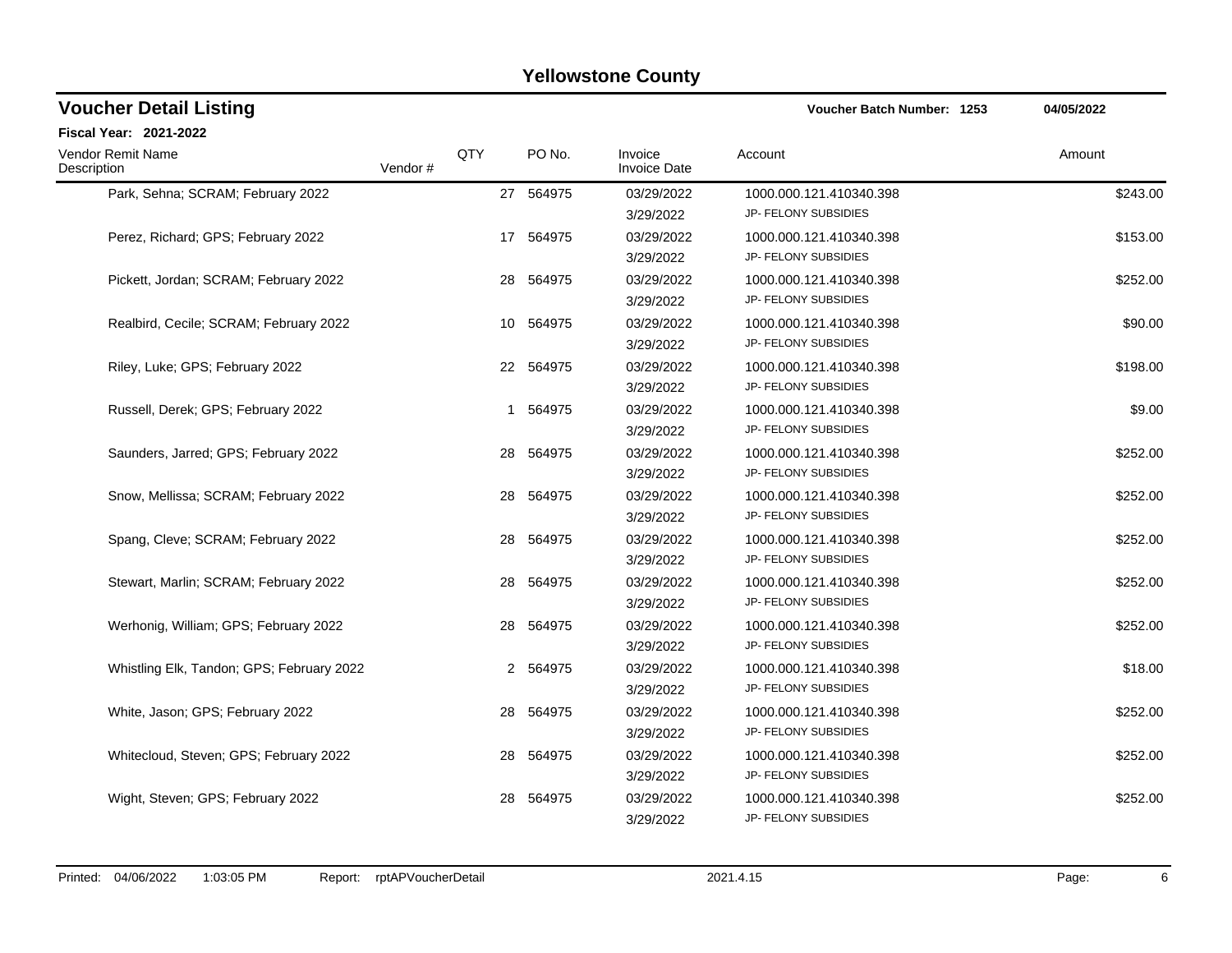|                                            | <b>Yellowstone County</b> |     |                       |                                |                                                            |                  |             |  |  |  |  |  |  |
|--------------------------------------------|---------------------------|-----|-----------------------|--------------------------------|------------------------------------------------------------|------------------|-------------|--|--|--|--|--|--|
| <b>Voucher Detail Listing</b>              |                           |     |                       |                                | Voucher Batch Number: 1253                                 |                  | 04/05/2022  |  |  |  |  |  |  |
| Fiscal Year: 2021-2022                     |                           |     |                       |                                |                                                            |                  |             |  |  |  |  |  |  |
| <b>Vendor Remit Name</b><br>Description    | Vendor#                   | QTY | PO No.                | Invoice<br><b>Invoice Date</b> | Account                                                    |                  | Amount      |  |  |  |  |  |  |
| Williams, Dalton; GPS; February 2022       |                           |     | 28 564975             | 03/29/2022<br>3/29/2022        | 1000.000.121.410340.398<br>JP- FELONY SUBSIDIES            |                  | \$252.00    |  |  |  |  |  |  |
| Winkler, Keith; GPS; February 2022         |                           |     | 28<br>564975          | 03/29/2022<br>3/29/2022        | 1000.000.121.410340.398<br>JP- FELONY SUBSIDIES            |                  | \$252.00    |  |  |  |  |  |  |
| York, Destry; GPS; February 2022           |                           |     | 28<br>564975          | 03/29/2022<br>3/29/2022        | 1000.000.121.410340.398<br>JP- FELONY SUBSIDIES            |                  | \$252.00    |  |  |  |  |  |  |
|                                            |                           |     |                       |                                | Check #: 508918                                            |                  |             |  |  |  |  |  |  |
|                                            |                           |     |                       |                                |                                                            | PO/InvoiceTotal: | \$10,886.50 |  |  |  |  |  |  |
|                                            |                           |     |                       |                                |                                                            | Vendor Total:    | \$10,886.50 |  |  |  |  |  |  |
| AMERICAN WELDING & GAS INC<br>Check Group: |                           |     |                       |                                |                                                            |                  |             |  |  |  |  |  |  |
| A#65600 I#08399784 WELDING SUPPLIES        |                           |     | 565068<br>1           | 03/31/2022<br>3/31/2022        | 2110.000.401.430200.362<br><b>ROAD-MAINT &amp; REPAIRS</b> |                  | \$36.00     |  |  |  |  |  |  |
| A#65600 I#08402719 WELDING SUPPLIES        |                           |     | 565068<br>1           | 03/31/2022<br>3/31/2022        | 2110.000.401.430200.362<br>ROAD-MAINT & REPAIRS            |                  | \$30.00     |  |  |  |  |  |  |
| A#65600 I#08398678 WELDING SUPPLIES        |                           |     | 565068<br>1           | 03/31/2022<br>3/31/2022        | 2110.000.401.430200.362<br><b>ROAD-MAINT &amp; REPAIRS</b> |                  | \$19.12     |  |  |  |  |  |  |
|                                            |                           |     |                       |                                | Check #: 508919                                            |                  |             |  |  |  |  |  |  |
|                                            |                           |     |                       |                                |                                                            | PO/InvoiceTotal: | \$85.12     |  |  |  |  |  |  |
| ANGEL LIND'S DAIRY INC                     |                           |     |                       |                                |                                                            | Vendor Total:    | \$85.12     |  |  |  |  |  |  |
| Check Group:                               |                           |     |                       |                                |                                                            |                  |             |  |  |  |  |  |  |
| I#30100186 A#YOUTHS Dairy 3/29/22          |                           |     | 564987<br>$\mathbf 1$ | 03/29/2022<br>3/29/2022        | 2399.000.235.420250.223<br>YSC-FOOD                        |                  | \$133.82    |  |  |  |  |  |  |
|                                            |                           |     |                       |                                | Check #: 508920                                            |                  |             |  |  |  |  |  |  |
|                                            |                           |     |                       |                                |                                                            | PO/InvoiceTotal: | \$133.82    |  |  |  |  |  |  |
| BATTERIES PLUS STORE #253<br>Check Group:  | 042967                    |     |                       |                                |                                                            | Vendor Total:    | \$133.82    |  |  |  |  |  |  |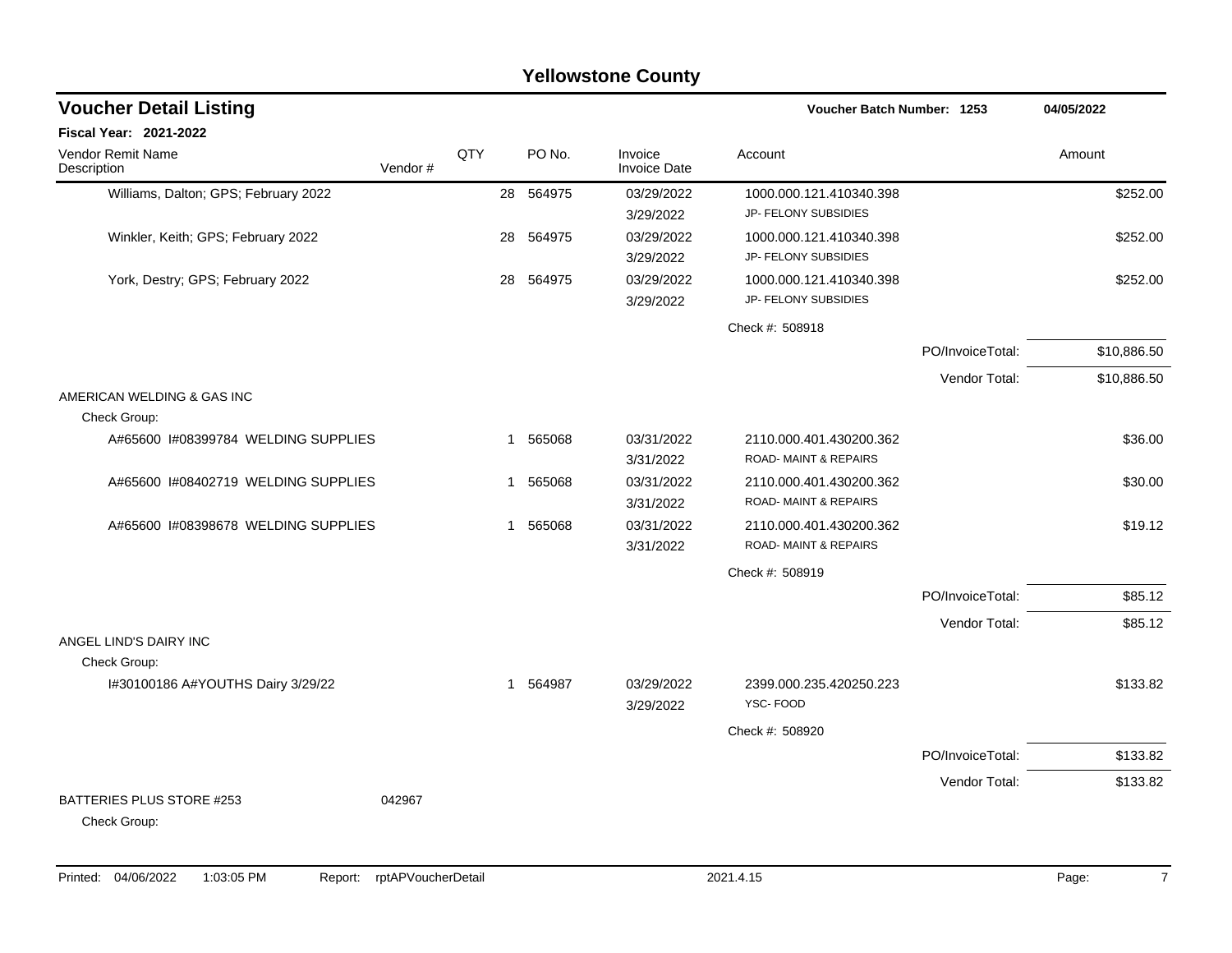| <b>Yellowstone County</b>                                                |                    |   |          |                                |                                                            |                  |             |  |  |  |
|--------------------------------------------------------------------------|--------------------|---|----------|--------------------------------|------------------------------------------------------------|------------------|-------------|--|--|--|
| <b>Voucher Detail Listing</b>                                            |                    |   |          |                                | <b>Voucher Batch Number: 1253</b>                          |                  | 04/05/2022  |  |  |  |
| <b>Fiscal Year: 2021-2022</b>                                            |                    |   |          |                                |                                                            |                  |             |  |  |  |
| <b>Vendor Remit Name</b><br>Vendor#<br>Description                       | QTY                |   | PO No.   | Invoice<br><b>Invoice Date</b> | Account                                                    |                  | Amount      |  |  |  |
| I#P47563685 BATTERIES                                                    |                    |   | 1 565056 | 03/31/2022<br>3/31/2022        | 2110.000.401.430200.361<br>ROAD-VEHICLE REPAIRS            |                  | \$270.00    |  |  |  |
| I#P46345100 BATTERIES                                                    |                    | 1 | 565056   | 03/31/2022<br>3/31/2022        | 2110.000.401.430200.361<br>ROAD-VEHICLE REPAIRS            |                  | \$21.48     |  |  |  |
| I#P46345013 BATTERY                                                      |                    |   | 1 565056 | 03/31/2022<br>3/31/2022        | 2110.000.401.430200.361<br>ROAD-VEHICLE REPAIRS            |                  | \$135.00    |  |  |  |
|                                                                          |                    |   |          |                                | Check #: 508921                                            |                  |             |  |  |  |
|                                                                          |                    |   |          |                                |                                                            | PO/InvoiceTotal: | \$426.48    |  |  |  |
|                                                                          |                    |   |          |                                |                                                            | Vendor Total:    | \$426.48    |  |  |  |
| BENNETT, CHRISTINA                                                       |                    |   |          |                                |                                                            |                  |             |  |  |  |
| Check Group:<br>4/18/2022 - 4/21/2022 - COLJ Clerks Conference - Meals - |                    |   | 1 565023 | 03/31/2022                     | 1000.000.121.410340.370                                    |                  | \$14.00     |  |  |  |
| Amended for lunch on 4/18/2022                                           |                    |   |          | 3/31/2022                      | JP-TRAVEL                                                  |                  |             |  |  |  |
|                                                                          |                    |   |          |                                | Check #: 508922                                            |                  |             |  |  |  |
|                                                                          |                    |   |          |                                |                                                            | PO/InvoiceTotal: | \$14.00     |  |  |  |
|                                                                          |                    |   |          |                                |                                                            | Vendor Total:    | \$14.00     |  |  |  |
| BIG SKY ECONOMIC DEVELOPMENT AUTHORITY<br>032605<br>Check Group:         |                    |   |          |                                |                                                            |                  |             |  |  |  |
| PAYMENT #8 OF TEDD Infrastructure Masterplan 3/29/22                     |                    |   | 1 565003 | 03/30/2022<br>3/30/2022        | 2310.000.246.470210.347<br>LOCKWOOD TEDD-ADMIN             |                  | \$10,225.00 |  |  |  |
|                                                                          |                    |   |          |                                | Check #: 508923                                            |                  |             |  |  |  |
|                                                                          |                    |   |          |                                |                                                            | PO/InvoiceTotal: | \$10,225.00 |  |  |  |
|                                                                          |                    |   |          |                                |                                                            | Vendor Total:    | \$10,225.00 |  |  |  |
| <b>BIG SKY LINEN SUPPLY</b><br>001710                                    |                    |   |          |                                |                                                            |                  |             |  |  |  |
| Check Group:<br>I#0529213 LAUNDRY SERVICES                               |                    |   | 1 565043 | 03/31/2022<br>3/31/2022        | 2110.000.401.430200.220<br><b>ROAD- OPERATING SUPPLIES</b> |                  | \$34.82     |  |  |  |
| I#0530176 LAUNDRY SERVICES                                               |                    |   | 1 565043 | 03/31/2022<br>3/31/2022        | 2110.000.401.430200.220<br>ROAD- OPERATING SUPPLIES        |                  | \$101.34    |  |  |  |
| Printed: 04/06/2022<br>1:03:05 PM<br>Report:                             | rptAPVoucherDetail |   |          |                                | 2021.4.15                                                  |                  | 8<br>Page:  |  |  |  |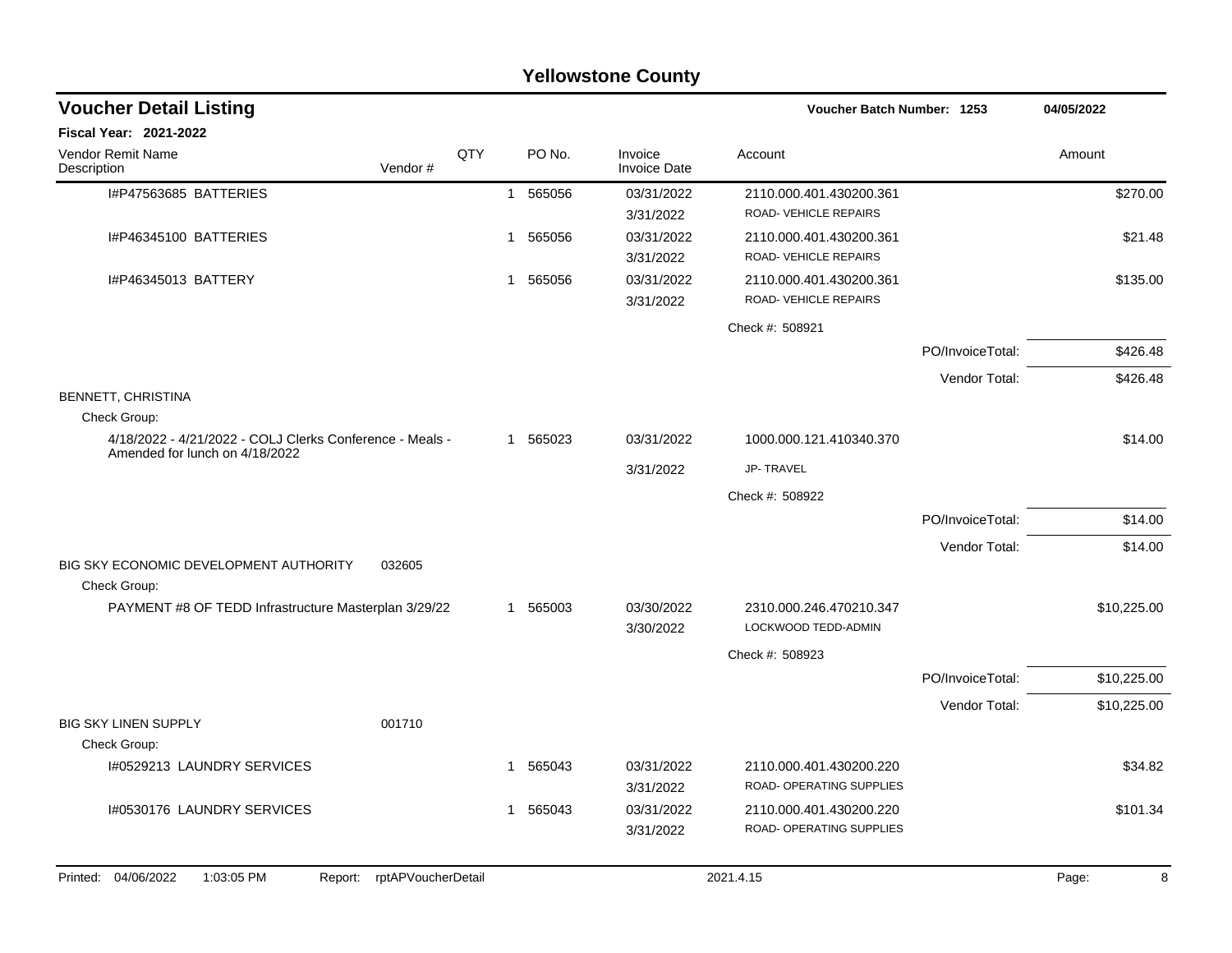| <b>Voucher Detail Listing</b>                   |         |     |              |          |                                |                                                     | Voucher Batch Number: 1253 |          |  |
|-------------------------------------------------|---------|-----|--------------|----------|--------------------------------|-----------------------------------------------------|----------------------------|----------|--|
| Fiscal Year: 2021-2022                          |         |     |              |          |                                |                                                     |                            |          |  |
| Vendor Remit Name<br>Description                | Vendor# | QTY |              | PO No.   | Invoice<br><b>Invoice Date</b> | Account                                             |                            | Amount   |  |
| I#0526373 LAUNDRY SERVICES                      |         |     |              | 1 565043 | 03/31/2022<br>3/31/2022        | 2110.000.401.430200.220<br>ROAD- OPERATING SUPPLIES |                            | \$100.79 |  |
|                                                 |         |     |              |          |                                | Check #: 508924                                     |                            |          |  |
|                                                 |         |     |              |          |                                |                                                     | PO/InvoiceTotal:           | \$236.95 |  |
|                                                 |         |     |              |          |                                |                                                     | Vendor Total:              | \$236.95 |  |
| <b>BILLINGS FIRE DEPARTMENT</b><br>Check Group: | 038162  |     |              |          |                                |                                                     |                            |          |  |
| I#2022-0331; AIR CARDS FOR COMMS DEC 4-MAR 3,   |         |     | $\mathbf{1}$ | 565017   | 04/01/2022                     | 1000.000.124.420600.340                             |                            | \$602.10 |  |
| 2022, 3/31/22                                   |         |     |              |          | 4/1/2022                       | <b>DES-UTILITIES</b>                                |                            |          |  |
|                                                 |         |     |              |          |                                | Check #: 508925                                     |                            |          |  |
|                                                 |         |     |              |          |                                |                                                     | PO/InvoiceTotal:           | \$602.10 |  |
|                                                 |         |     |              |          |                                |                                                     | Vendor Total:              | \$602.10 |  |
| <b>BILLINGS REGIONAL LANDFILL</b>               | 042554  |     |              |          |                                |                                                     |                            |          |  |
| Check Group:<br>I#01493173 DUMP                 |         |     |              | 1 565055 | 03/31/2022                     | 2110.000.401.430200.450                             |                            | \$30.00  |  |
|                                                 |         |     |              |          | 3/31/2022                      | ROAD-RAW MATERIALS- GAS TAX                         |                            |          |  |
|                                                 |         |     |              |          |                                | Check #: 508926                                     |                            |          |  |
|                                                 |         |     |              |          |                                |                                                     | PO/InvoiceTotal:           | \$30.00  |  |
|                                                 |         |     |              |          |                                |                                                     | Vendor Total:              | \$30.00  |  |
| BOBCAT OF BIG SKY INC                           |         |     |              |          |                                |                                                     |                            |          |  |
| Check Group:<br>I#86960 TENSIONERS              |         |     |              | 1 565065 | 03/31/2022                     | 2130.000.402.430244.361                             |                            | \$288.88 |  |
|                                                 |         |     |              |          | 3/31/2022                      | <b>BRIDGE- VEHICLE REPAIRS</b>                      |                            |          |  |
|                                                 |         |     |              |          |                                | Check #: 508927                                     |                            |          |  |
|                                                 |         |     |              |          |                                |                                                     | PO/InvoiceTotal:           | \$288.88 |  |
|                                                 |         |     |              |          |                                |                                                     | Vendor Total:              | \$288.88 |  |
| CARQUEST AUTO PARTS.<br>Check Group:            | 006210  |     |              |          |                                |                                                     |                            |          |  |
|                                                 |         |     |              |          |                                |                                                     |                            |          |  |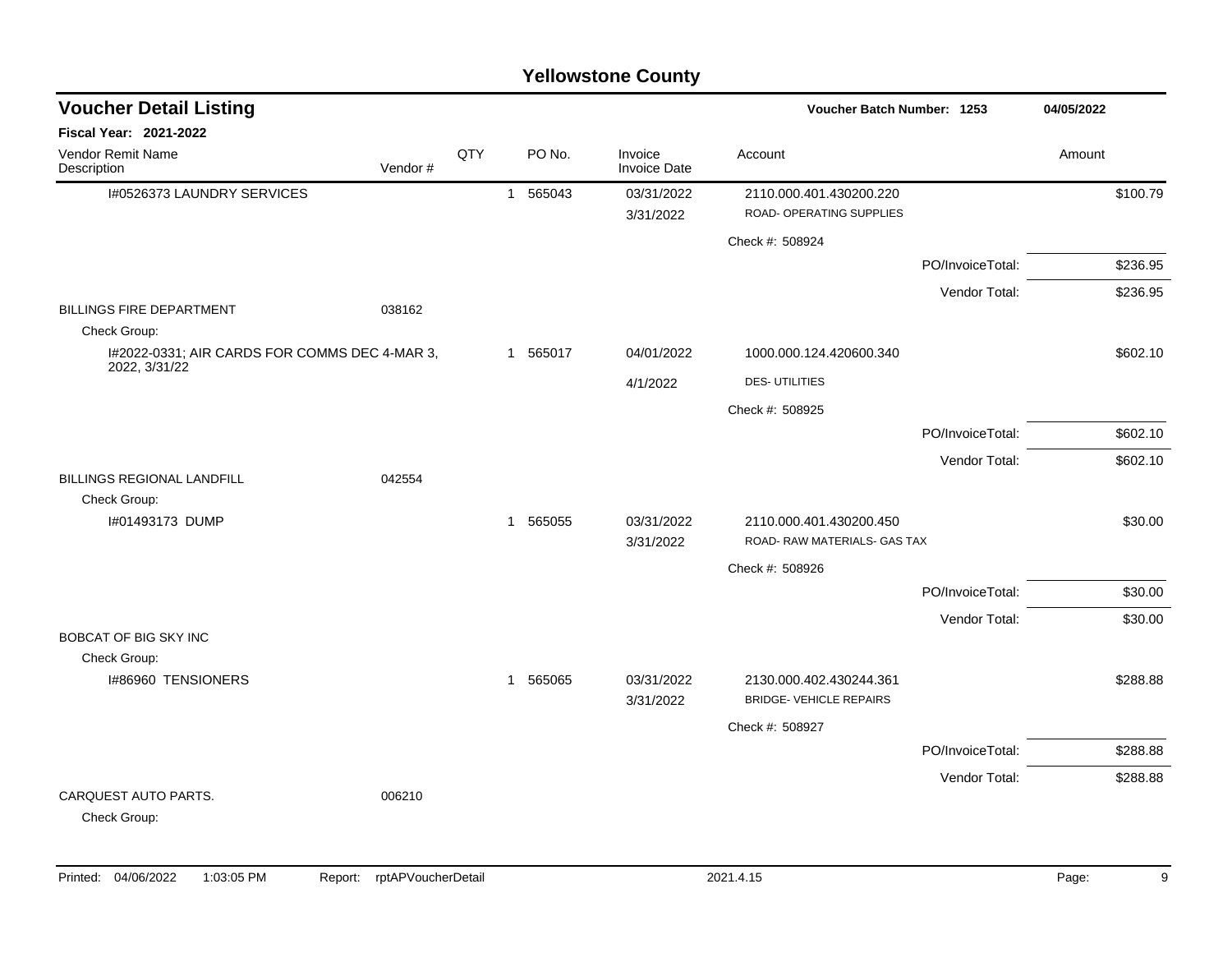|                                                                                            | <b>Yellowstone County</b> |             |                                |                                                 |                  |             |  |  |  |  |  |  |
|--------------------------------------------------------------------------------------------|---------------------------|-------------|--------------------------------|-------------------------------------------------|------------------|-------------|--|--|--|--|--|--|
| <b>Voucher Detail Listing</b>                                                              |                           |             |                                | Voucher Batch Number: 1253                      |                  | 04/05/2022  |  |  |  |  |  |  |
| Fiscal Year: 2021-2022                                                                     |                           |             |                                |                                                 |                  |             |  |  |  |  |  |  |
| Vendor Remit Name<br>Vendor#<br>Description                                                | QTY                       | PO No.      | Invoice<br><b>Invoice Date</b> | Account                                         |                  | Amount      |  |  |  |  |  |  |
| I#1935-670032 OIL FILTERS                                                                  |                           | 1 565042    | 03/31/2022<br>3/31/2022        | 2110.000.401.430200.361<br>ROAD-VEHICLE REPAIRS |                  | \$64.70     |  |  |  |  |  |  |
| I#1935-670149 NUT                                                                          | 1                         | 565042      | 03/31/2022<br>3/31/2022        | 2110.000.401.430200.361<br>ROAD-VEHICLE REPAIRS |                  | \$16.92     |  |  |  |  |  |  |
| I#1935-669609 INVENTORY                                                                    |                           | 1 565042    | 03/31/2022<br>3/31/2022        | 2110.000.401.430200.361<br>ROAD-VEHICLE REPAIRS |                  | \$196.72    |  |  |  |  |  |  |
| I#1935-669650 BATTERY                                                                      | 1                         | 565042      | 03/31/2022<br>3/31/2022        | 2110.000.401.430200.361<br>ROAD-VEHICLE REPAIRS |                  | \$138.57    |  |  |  |  |  |  |
| 2% DISCOUNT                                                                                |                           | 1 565042    | 03/31/2022<br>3/31/2022        | 2110.000.401.430200.361<br>ROAD-VEHICLE REPAIRS |                  | (\$8.32)    |  |  |  |  |  |  |
|                                                                                            |                           |             |                                | Check #: 508928                                 |                  |             |  |  |  |  |  |  |
|                                                                                            |                           |             |                                |                                                 | PO/InvoiceTotal: | \$408.59    |  |  |  |  |  |  |
|                                                                                            |                           |             |                                |                                                 | Vendor Total:    | \$408.59    |  |  |  |  |  |  |
| CINCLAIR, TAWNYA                                                                           |                           |             |                                |                                                 |                  |             |  |  |  |  |  |  |
| Check Group:                                                                               |                           |             |                                |                                                 |                  |             |  |  |  |  |  |  |
| 4/18/2022 - 4/21/2022 - COLJ Clerks Conference - Meals -<br>Amended for lunch on 4/18/2022 |                           | 1 565025    | 03/31/2022                     | 1000.000.121.410340.370                         |                  | \$14.00     |  |  |  |  |  |  |
|                                                                                            |                           |             | 3/31/2022                      | JP-TRAVEL                                       |                  |             |  |  |  |  |  |  |
|                                                                                            |                           |             |                                | Check #: 508929                                 |                  |             |  |  |  |  |  |  |
|                                                                                            |                           |             |                                |                                                 | PO/InvoiceTotal: | \$14.00     |  |  |  |  |  |  |
|                                                                                            |                           |             |                                |                                                 | Vendor Total:    | \$14.00     |  |  |  |  |  |  |
| CLABAUGH, MICHAEL<br>Check Group:                                                          |                           |             |                                |                                                 |                  |             |  |  |  |  |  |  |
| <b>ADMIN-TRAVEL</b>                                                                        |                           | $-1$ 565013 | 03/30/2022<br>3/30/2022        | 2300.000.130.420110.370<br><b>ADMIN-TRAVEL</b>  |                  | (\$46.00)   |  |  |  |  |  |  |
| Meals for MC while attending class in Helena, MT                                           | 1                         | 565013      | 03/30/2022                     | 2300.000.130.420110.370                         |                  | \$46.00     |  |  |  |  |  |  |
| 04/03-04/15. (2) Dinners.                                                                  |                           |             | 3/30/2022                      | ADMIN-TRAVEL                                    |                  |             |  |  |  |  |  |  |
|                                                                                            |                           |             |                                | Check #: 508930                                 |                  |             |  |  |  |  |  |  |
|                                                                                            |                           |             |                                |                                                 | PO/InvoiceTotal: | \$0.00      |  |  |  |  |  |  |
|                                                                                            |                           |             |                                |                                                 | Vendor Total:    | \$0.00      |  |  |  |  |  |  |
| Report: rptAPVoucherDetail<br>Printed: 04/06/2022<br>1:03:05 PM                            |                           |             |                                | 2021.4.15                                       |                  | 10<br>Page: |  |  |  |  |  |  |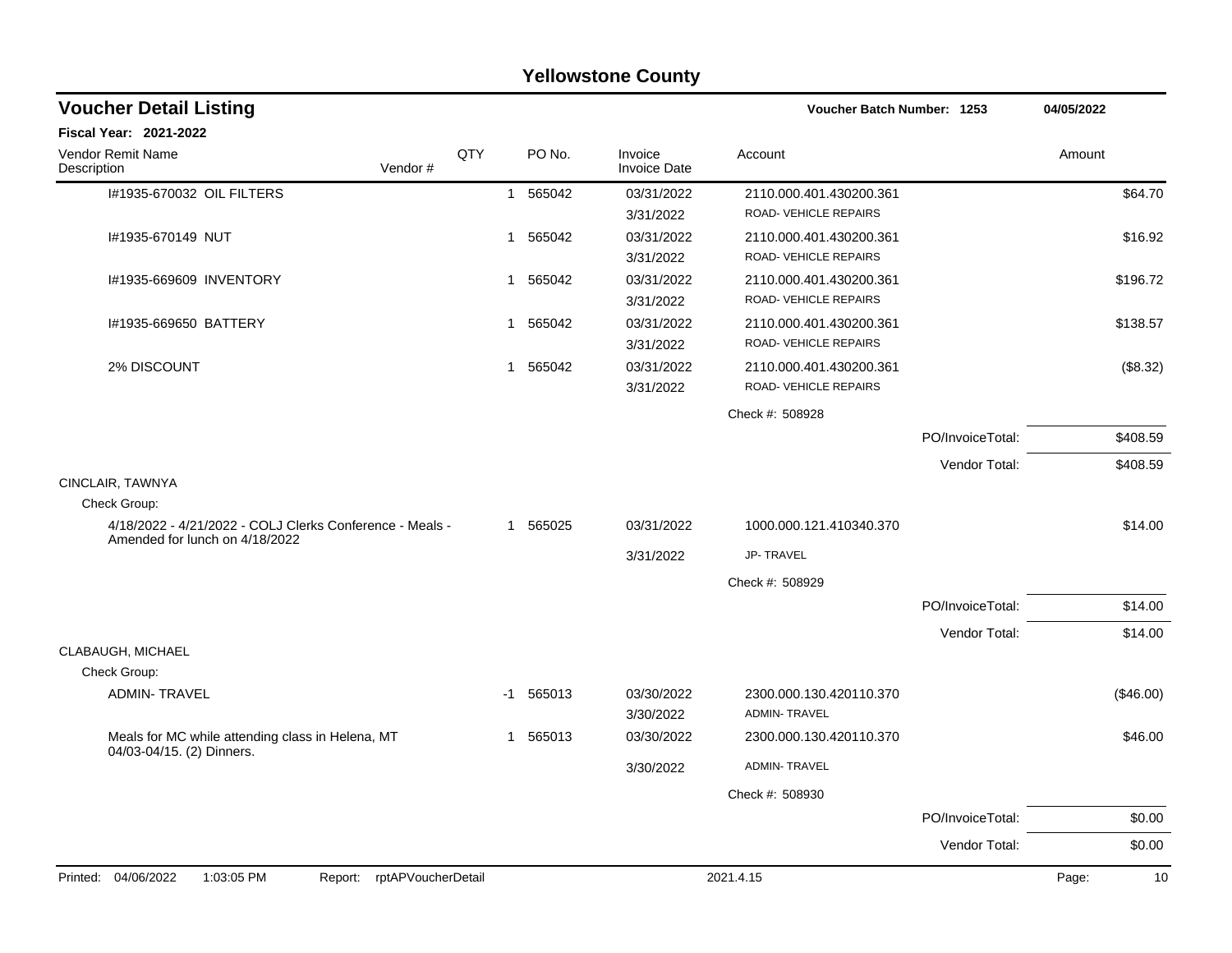| <b>Voucher Detail Listing</b>                                                                                                                                                                                        |     |                       |                                |                                                              | Voucher Batch Number: 1253 |             |  |
|----------------------------------------------------------------------------------------------------------------------------------------------------------------------------------------------------------------------|-----|-----------------------|--------------------------------|--------------------------------------------------------------|----------------------------|-------------|--|
| Fiscal Year: 2021-2022                                                                                                                                                                                               |     |                       |                                |                                                              |                            |             |  |
| <b>Vendor Remit Name</b><br>Description<br>Vendor#                                                                                                                                                                   | QTY | PO No.                | Invoice<br><b>Invoice Date</b> | Account                                                      |                            | Amount      |  |
| CLAUS, MISTY                                                                                                                                                                                                         |     |                       |                                |                                                              |                            |             |  |
| Check Group:                                                                                                                                                                                                         |     |                       |                                |                                                              |                            |             |  |
| 4/18/2022 - 4/21/2022 - COLJ Clerks Conference - Meals -<br>Amended for lunch on 4/18/2022                                                                                                                           |     | 1 565031              | 03/31/2022                     | 1000.000.121.410340.370                                      |                            | \$14.00     |  |
|                                                                                                                                                                                                                      |     |                       | 3/31/2022                      | <b>JP-TRAVEL</b>                                             |                            |             |  |
|                                                                                                                                                                                                                      |     |                       |                                | Check #: 508931                                              |                            |             |  |
|                                                                                                                                                                                                                      |     |                       |                                |                                                              | PO/InvoiceTotal:           | \$14.00     |  |
|                                                                                                                                                                                                                      |     |                       |                                |                                                              | Vendor Total:              | \$14.00     |  |
| CLERK OF DISTRICT COURT.<br>021820                                                                                                                                                                                   |     |                       |                                |                                                              |                            |             |  |
| Check Group:                                                                                                                                                                                                         |     |                       |                                |                                                              |                            |             |  |
| Excess Sale Proc DV 20-1349<br>#22000132 Specialized Loan Servicing v. Jakanoski Ck.<br>#845021580 - Circa Holdings, LLC A101-99619<br>Excess Sale Proceeds for deposit with Clerk of District<br>Court per Judgment |     | 564980<br>$\mathbf 1$ | 03/29/2022                     | 7151.000.000.021250.000                                      |                            | \$38,965.97 |  |
|                                                                                                                                                                                                                      |     |                       | 3/29/2022                      | SHERIFF WRITS & NOTICES DUE TO OTHERS                        |                            |             |  |
|                                                                                                                                                                                                                      |     |                       |                                | Check #: 508932                                              |                            |             |  |
|                                                                                                                                                                                                                      |     |                       |                                |                                                              | PO/InvoiceTotal:           | \$38,965.97 |  |
|                                                                                                                                                                                                                      |     |                       |                                |                                                              | Vendor Total:              | \$38,965.97 |  |
| CON'EER ENGINEERING INC<br>039199<br>Check Group:                                                                                                                                                                    |     |                       |                                |                                                              |                            |             |  |
| I# 22D.2; Const. Documents- Miller Bldg Abatement/Demo                                                                                                                                                               |     | 1 564972              | 03/28/2022<br>3/28/2022        | 4050.000.599.411200.920<br>GENERAL- CAPITAL OUTLAY/ BUILDING |                            | \$2,750.00  |  |
|                                                                                                                                                                                                                      |     |                       |                                | Check #: 508933                                              |                            |             |  |
|                                                                                                                                                                                                                      |     |                       |                                |                                                              | PO/InvoiceTotal:           | \$2,750.00  |  |
|                                                                                                                                                                                                                      |     |                       |                                |                                                              | Vendor Total:              | \$2,750.00  |  |
| <b>CORNWELL</b>                                                                                                                                                                                                      |     |                       |                                |                                                              |                            |             |  |
| Check Group:                                                                                                                                                                                                         |     |                       |                                |                                                              |                            |             |  |
| 1#41279 LPN-TRADE IN                                                                                                                                                                                                 |     | 565089<br>1           | 03/31/2022<br>3/31/2022        | 2110.000.401.430200.240<br>ROAD- REPAIR & MAINT SUPPLIES     |                            | \$70.00     |  |
|                                                                                                                                                                                                                      |     |                       |                                | Check #: 508934                                              |                            |             |  |
|                                                                                                                                                                                                                      |     |                       |                                |                                                              | PO/InvoiceTotal:           | \$70.00     |  |
| Printed: 04/06/2022<br>1:03:05 PM<br>Report: rptAPVoucherDetail                                                                                                                                                      |     |                       |                                | 2021.4.15                                                    |                            | Page:<br>11 |  |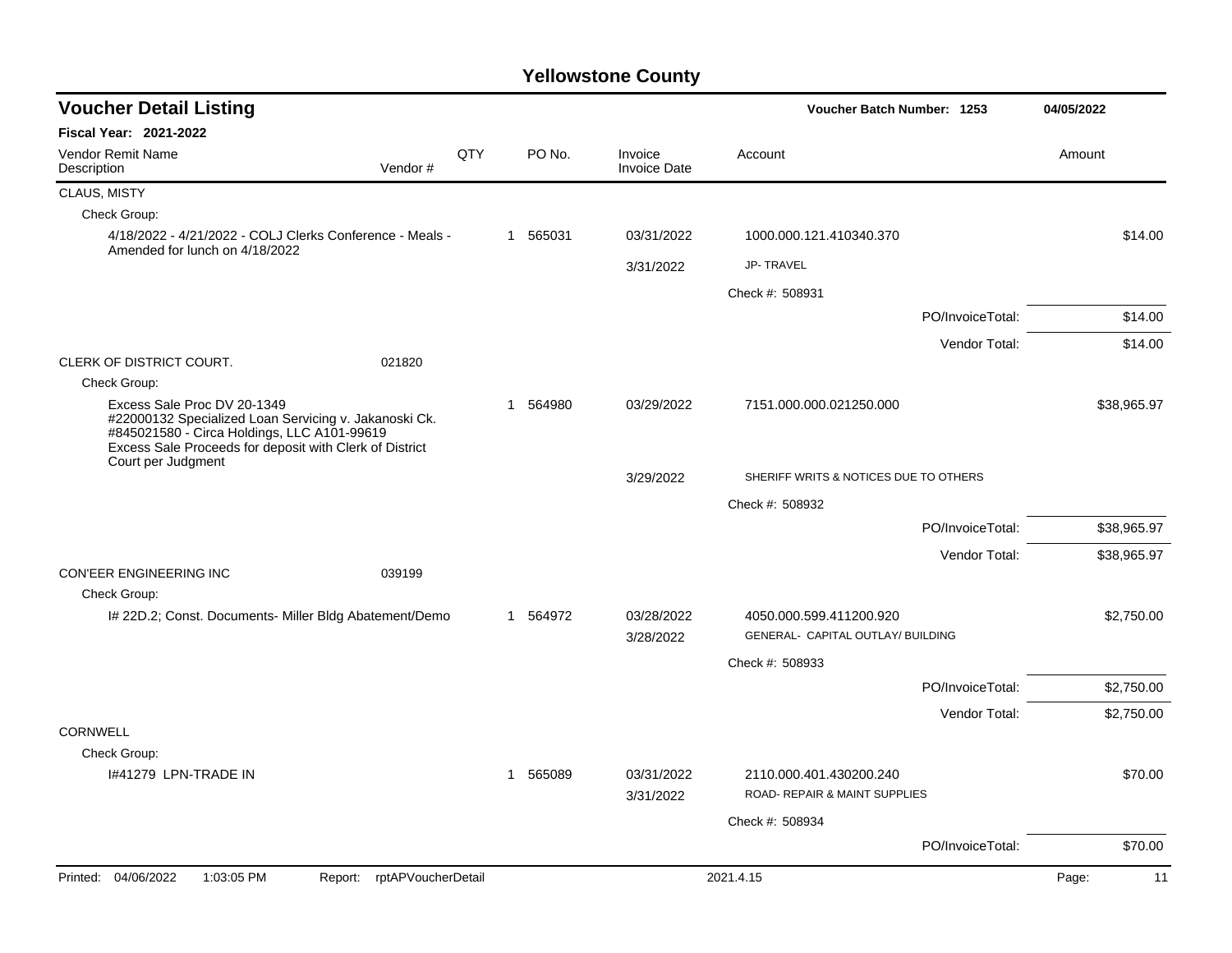| <b>Voucher Detail Listing</b>                    |                    |     |                        |                                | Voucher Batch Number: 1253              |                  | 04/05/2022  |
|--------------------------------------------------|--------------------|-----|------------------------|--------------------------------|-----------------------------------------|------------------|-------------|
| Fiscal Year: 2021-2022                           |                    |     |                        |                                |                                         |                  |             |
| Vendor Remit Name<br>Description                 | Vendor#            | QTY | PO No.                 | Invoice<br><b>Invoice Date</b> | Account                                 |                  | Amount      |
|                                                  |                    |     |                        |                                |                                         | Vendor Total:    | \$70.00     |
| <b>CRESCENT ELECTRIC SUPPLY</b>                  | 002456             |     |                        |                                |                                         |                  |             |
| Check Group:                                     |                    |     |                        |                                |                                         |                  |             |
| I#S509855249.001 9462-P Leviton Plug             |                    |     | 565037<br>6            | 03/31/2022                     | 5810.000.552.460442.220                 |                  | \$517.20    |
|                                                  |                    |     |                        | 3/31/2022                      | METRA FACILITIES- OPERATING SUPPLIES    |                  |             |
| I#S509855249.001 9460-P Leviton Recep            |                    |     | 565037<br>4            | 03/31/2022                     | 5810.000.552.460442.220                 |                  | \$350.56    |
|                                                  |                    |     |                        | 3/31/2022                      | METRA FACILITIES- OPERATING SUPPLIES    |                  |             |
|                                                  |                    |     |                        |                                | Check #: 508935                         |                  |             |
|                                                  |                    |     |                        |                                |                                         | PO/InvoiceTotal: | \$867.76    |
|                                                  |                    |     |                        |                                |                                         | Vendor Total:    | \$867.76    |
| <b>DIA EVENTS</b>                                |                    |     |                        |                                |                                         |                  |             |
| Check Group:                                     |                    |     |                        |                                |                                         |                  |             |
| 1#6785 Jeff Dunham 3/23/22 Svc Call              |                    |     | 564988<br>$\mathbf{1}$ | 03/29/2022                     | 5810.000.554.460442.398                 |                  | \$90.00     |
|                                                  |                    |     |                        | 3/29/2022                      | METRA EVENTS-VARIABLE CONTRACT SERVICES |                  |             |
|                                                  |                    |     |                        |                                | Check #: 508936                         |                  |             |
|                                                  |                    |     |                        |                                |                                         | PO/InvoiceTotal: | \$90.00     |
|                                                  |                    |     |                        |                                |                                         | Vendor Total:    | \$90.00     |
| DRINKWALTER AUTO GLASS                           |                    |     |                        |                                |                                         |                  |             |
| Check Group:                                     |                    |     |                        |                                |                                         |                  |             |
| I#3345 DOOR GLASS                                |                    |     | 565082<br>1            | 03/31/2022                     | 2110.000.401.430200.361                 |                  | \$420.00    |
|                                                  |                    |     |                        | 3/31/2022                      | ROAD-VEHICLE REPAIRS                    |                  |             |
| I#3346 WINDSHIELD                                |                    |     | 565082<br>1            | 03/31/2022                     | 2110.000.401.430200.361                 |                  | \$190.00    |
|                                                  |                    |     |                        | 3/31/2022                      | ROAD-VEHICLE REPAIRS                    |                  |             |
|                                                  |                    |     |                        |                                | Check #: 508937                         |                  |             |
|                                                  |                    |     |                        |                                |                                         | PO/InvoiceTotal: | \$610.00    |
|                                                  |                    |     |                        |                                |                                         | Vendor Total:    | \$610.00    |
| DXP ENTERPRISES INC                              | 041624             |     |                        |                                |                                         |                  |             |
| Check Group:                                     |                    |     |                        |                                |                                         |                  |             |
| I#52767501 O#12424940 First Aid Supplies 3/22/22 |                    |     | 565036<br>1            | 03/31/2022                     | 2399.000.235.420250.222                 |                  | \$15.80     |
|                                                  |                    |     |                        | 3/31/2022                      | YSC- CHEM/LAB/MED SUPPLIES              |                  |             |
| Printed: 04/06/2022<br>1:03:05 PM<br>Report:     | rptAPVoucherDetail |     |                        |                                | 2021.4.15                               |                  | 12<br>Page: |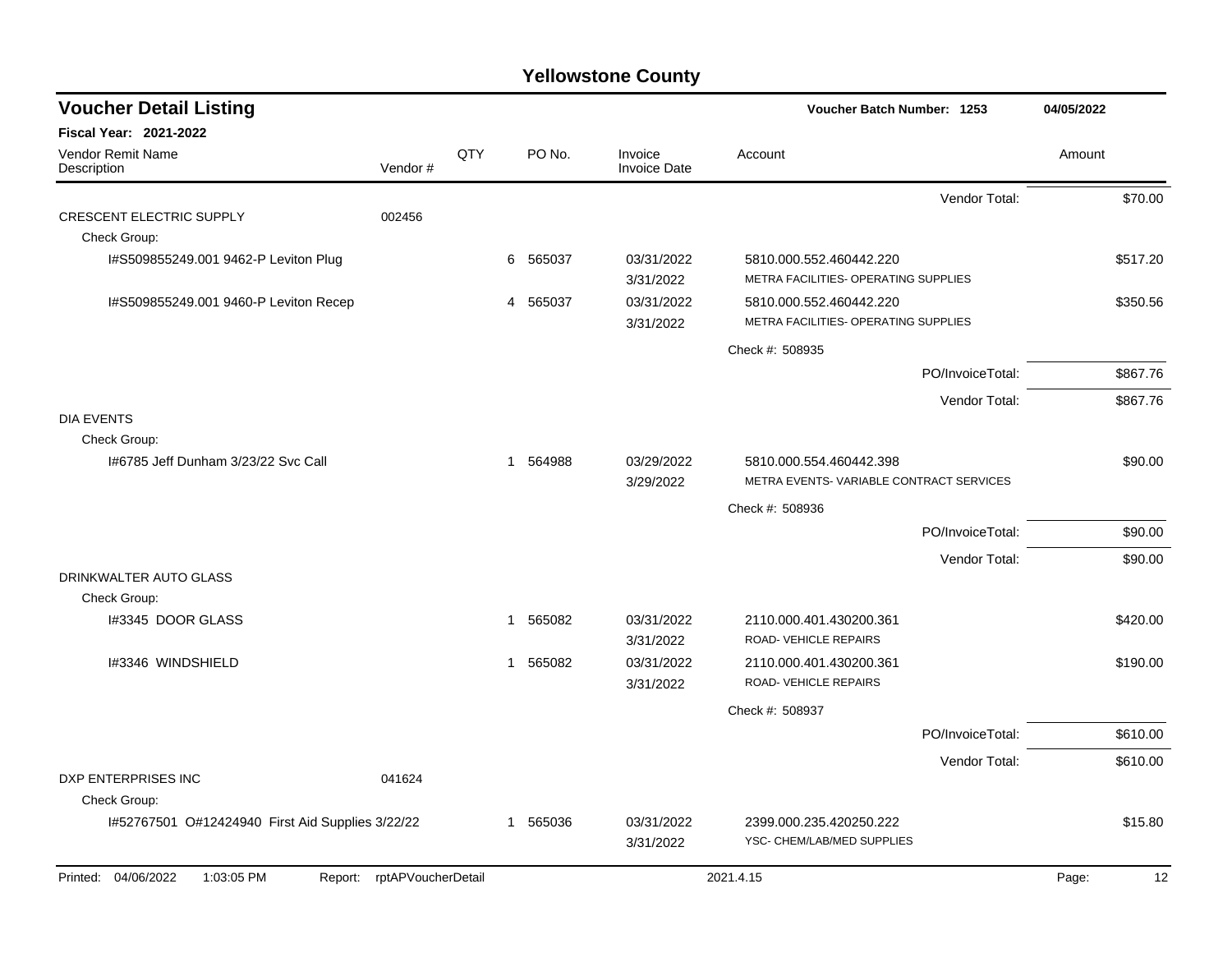| <b>Voucher Detail Listing</b>                                      |                |          |                                | Voucher Batch Number: 1253                               |                  | 04/05/2022  |
|--------------------------------------------------------------------|----------------|----------|--------------------------------|----------------------------------------------------------|------------------|-------------|
| Fiscal Year: 2021-2022                                             |                |          |                                |                                                          |                  |             |
| QTY<br>Vendor Remit Name<br>Description<br>Vendor#                 |                | PO No.   | Invoice<br><b>Invoice Date</b> | Account                                                  |                  | Amount      |
| I#52767500 O#12445441 First Aid Supplies 3/22/22                   | $\overline{1}$ | 565036   | 03/31/2022                     | 2399.000.235.420250.222                                  |                  | \$60.80     |
|                                                                    |                |          | 3/31/2022                      | YSC- CHEM/LAB/MED SUPPLIES                               |                  |             |
|                                                                    |                |          |                                | Check #: 508938                                          |                  |             |
|                                                                    |                |          |                                |                                                          | PO/InvoiceTotal: | \$76.60     |
|                                                                    |                |          |                                |                                                          | Vendor Total:    | \$76.60     |
| <b>EAGLE BUSINESS FORMS</b><br>002693                              |                |          |                                |                                                          |                  |             |
| Check Group:                                                       |                |          |                                |                                                          |                  |             |
| I#96701 School Instructions 3/25/22                                | -1             | 565016   | 03/31/2022                     | 1000.000.104.410600.220                                  |                  | \$4,109.75  |
|                                                                    |                |          | 3/31/2022                      | ELECTIONS- OPERATING SUPPLIES                            |                  |             |
| I#96739 Military Env. #14 3/29/22                                  | 1              | 565016   | 03/31/2022<br>3/31/2022        | 1000.000.104.410600.220<br>ELECTIONS- OPERATING SUPPLIES |                  | \$414.00    |
| I#96738 Military Env. #12 3/29/22                                  | 1              | 565016   | 03/31/2022                     | 1000.000.104.410600.220                                  |                  | \$504.00    |
|                                                                    |                |          | 3/31/2022                      | ELECTIONS- OPERATING SUPPLIES                            |                  |             |
|                                                                    |                |          |                                | Check #: 508939                                          |                  |             |
|                                                                    |                |          |                                |                                                          | PO/InvoiceTotal: | \$5,027.75  |
|                                                                    |                |          |                                |                                                          | Vendor Total:    | \$5,027.75  |
| EDUCATIONAL TESTING SERVICE                                        |                |          |                                |                                                          |                  |             |
| Check Group:                                                       |                |          |                                |                                                          |                  |             |
| I#HS0000003897 A#100000498588 Test Fee for MGA<br>3/28/22          |                | 1 564996 | 03/29/2022                     | 2399.000.235.420250.381                                  |                  | \$30.00     |
|                                                                    |                |          | 3/29/2022                      | YSC- OTHER EDUCATION COSTS                               |                  |             |
|                                                                    |                |          |                                | Check #: 508940                                          |                  |             |
|                                                                    |                |          |                                |                                                          | PO/InvoiceTotal: | \$30.00     |
|                                                                    |                |          |                                |                                                          | Vendor Total:    | \$30.00     |
| <b>FEDEX</b><br>002888                                             |                |          |                                |                                                          |                  |             |
| Check Group:                                                       |                |          |                                |                                                          |                  |             |
| I#7-699-96661AA State Bball Wallet Return 3/16/22<br>A#3224-3323-9 |                | 1 565038 | 03/31/2022                     | 5810.000.554.460442.220                                  |                  | \$42.69     |
|                                                                    |                |          | 3/31/2022                      | METRA EVENTS- OPERATING SUPPLIES                         |                  |             |
|                                                                    |                |          |                                | Check #: 508941                                          |                  |             |
|                                                                    |                |          |                                |                                                          | PO/InvoiceTotal: | \$42.69     |
| Printed: 04/06/2022<br>1:03:05 PM<br>Report: rptAPVoucherDetail    |                |          |                                | 2021.4.15                                                |                  | 13<br>Page: |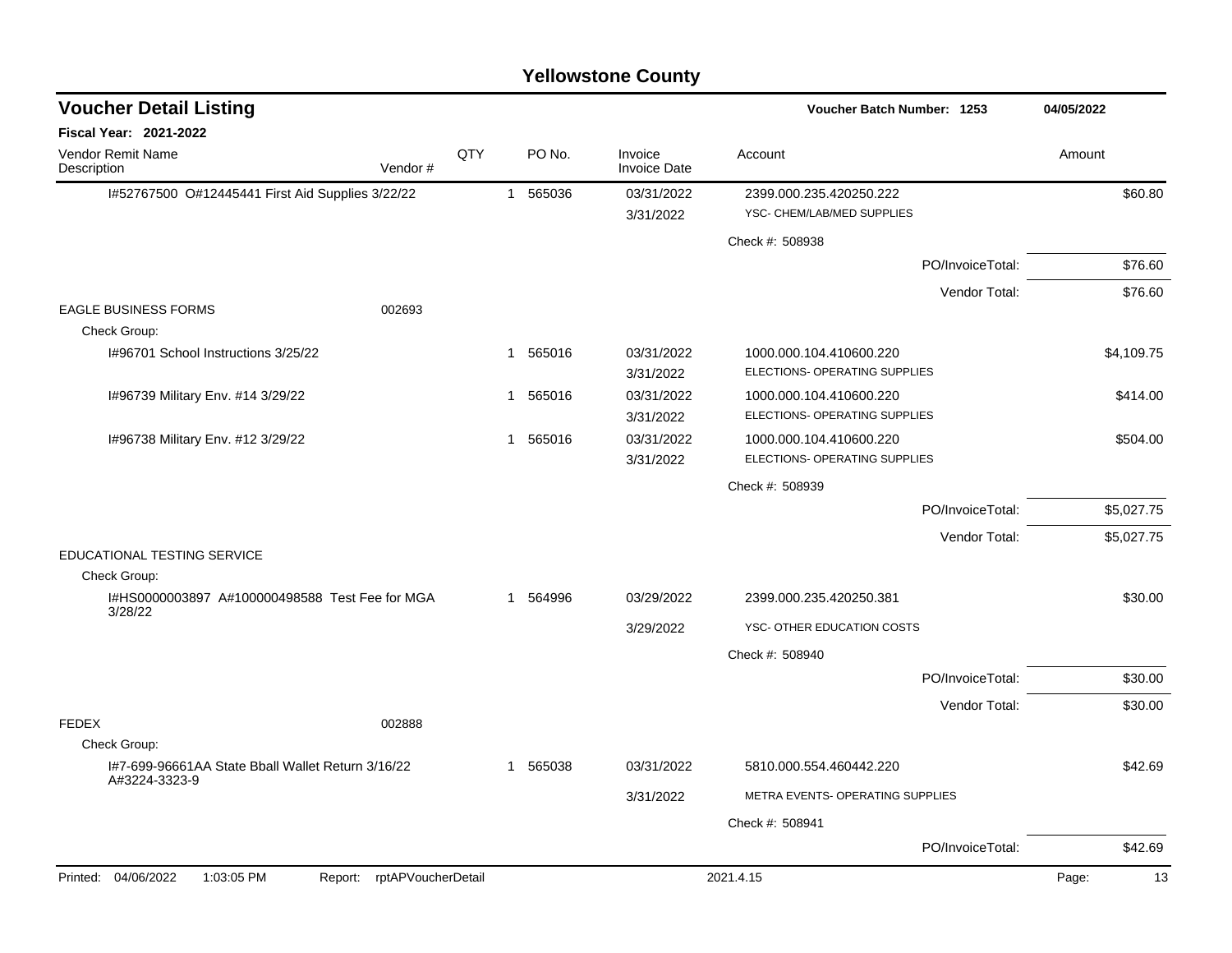| <b>Voucher Detail Listing</b>                        |         |     |    |           |                                |                 | Voucher Batch Number: 1253         | 04/05/2022       |            |
|------------------------------------------------------|---------|-----|----|-----------|--------------------------------|-----------------|------------------------------------|------------------|------------|
| <b>Fiscal Year: 2021-2022</b>                        |         |     |    |           |                                |                 |                                    |                  |            |
| <b>Vendor Remit Name</b><br>Description              | Vendor# | QTY |    | PO No.    | Invoice<br><b>Invoice Date</b> | Account         |                                    |                  | Amount     |
|                                                      |         |     |    |           |                                |                 |                                    | Vendor Total:    | \$42.69    |
| FILE ON Q                                            | 045653  |     |    |           |                                |                 |                                    |                  |            |
| Check Group:                                         |         |     |    |           |                                |                 |                                    |                  |            |
| 1#9503 OnQ SOFTWARE MAINT 7 SUPPORT 2022<br>11/19/21 |         |     |    | 1 565019  | 03/31/2022                     |                 | 2300.000.131.420140.368            |                  | \$5,450.60 |
|                                                      |         |     |    |           | 3/31/2022                      |                 | DETECTIVES-SOFTWARE/HARDWARE MAINT |                  |            |
|                                                      |         |     |    |           |                                | Check #: 508942 |                                    |                  |            |
|                                                      |         |     |    |           |                                |                 |                                    | PO/InvoiceTotal: | \$5,450.60 |
|                                                      |         |     |    |           |                                |                 |                                    | Vendor Total:    | \$5,450.60 |
| <b>FRIEDEL LLC</b>                                   |         |     |    |           |                                |                 |                                    |                  |            |
| Check Group:                                         |         |     |    |           |                                |                 |                                    |                  |            |
| Aisenbrey, Austin; INV 31593; GPS; February 2022     |         |     | 28 | 564993    | 03/29/2022                     |                 | 1000.000.121.410340.398            |                  | \$252.00   |
|                                                      |         |     |    |           | 3/29/2022                      |                 | JP- FELONY SUBSIDIES               |                  |            |
| Brumfield, Donald; INV 31330; GPS; February 2022     |         |     | 28 | 564993    | 03/29/2022                     |                 | 1000.000.121.410340.398            |                  | \$252.00   |
|                                                      |         |     |    |           | 3/29/2022                      |                 | JP- FELONY SUBSIDIES               |                  |            |
| Conley, Kian; INV 31977; GPS; February 2022          |         |     | 5  | 564993    | 03/29/2022                     |                 | 1000.000.121.410340.398            |                  | \$45.00    |
|                                                      |         |     |    |           | 3/29/2022                      |                 | JP- FELONY SUBSIDIES               |                  |            |
| Cox, Travis; INV 31413; GPS; February 2022           |         |     | 28 | 564993    | 03/29/2022                     |                 | 1000.000.121.410340.398            |                  | \$252.00   |
|                                                      |         |     |    |           | 3/29/2022                      |                 | JP- FELONY SUBSIDIES               |                  |            |
| Crawford, Vaughn; INV 31744; GPS; February 2022      |         |     |    | 17 564993 | 03/29/2022                     |                 | 1000.000.121.410340.398            |                  | \$153.00   |
|                                                      |         |     |    |           | 3/29/2022                      |                 | JP- FELONY SUBSIDIES               |                  |            |
| Demontiney, McKayla; INV 31375; SCRAM; February 2022 |         |     | 28 | 564993    | 03/29/2022                     |                 | 1000.000.121.410340.398            |                  | \$252.00   |
|                                                      |         |     |    |           | 3/29/2022                      |                 | JP- FELONY SUBSIDIES               |                  |            |
| Dupree, Raymond; INV 31440; GPS; February 2022       |         |     | 15 | 564993    | 03/29/2022                     |                 | 1000.000.121.410340.398            |                  | \$135.00   |
|                                                      |         |     |    |           | 3/29/2022                      |                 | JP- FELONY SUBSIDIES               |                  |            |
| Flippin, Lebron; INV 31443; GPS; February 2022       |         |     | 28 | 564993    | 03/29/2022                     |                 | 1000.000.121.410340.398            |                  | \$252.00   |
|                                                      |         |     |    |           | 3/29/2022                      |                 | JP- FELONY SUBSIDIES               |                  |            |
| Goodell, Ashton; INV 31588; GPS; February 2022       |         |     | 3  | 564993    | 03/29/2022                     |                 | 1000.000.121.410340.398            |                  | \$27.00    |
|                                                      |         |     |    |           | 3/29/2022                      |                 | JP- FELONY SUBSIDIES               |                  |            |
| Gustafson, Madelynn; INV 31448; GPS; February 2022   |         |     | 28 | 564993    | 03/29/2022                     |                 | 1000.000.121.410340.398            |                  | \$252.00   |
|                                                      |         |     |    |           | 3/29/2022                      |                 | JP- FELONY SUBSIDIES               |                  |            |
|                                                      |         |     |    |           |                                |                 |                                    |                  |            |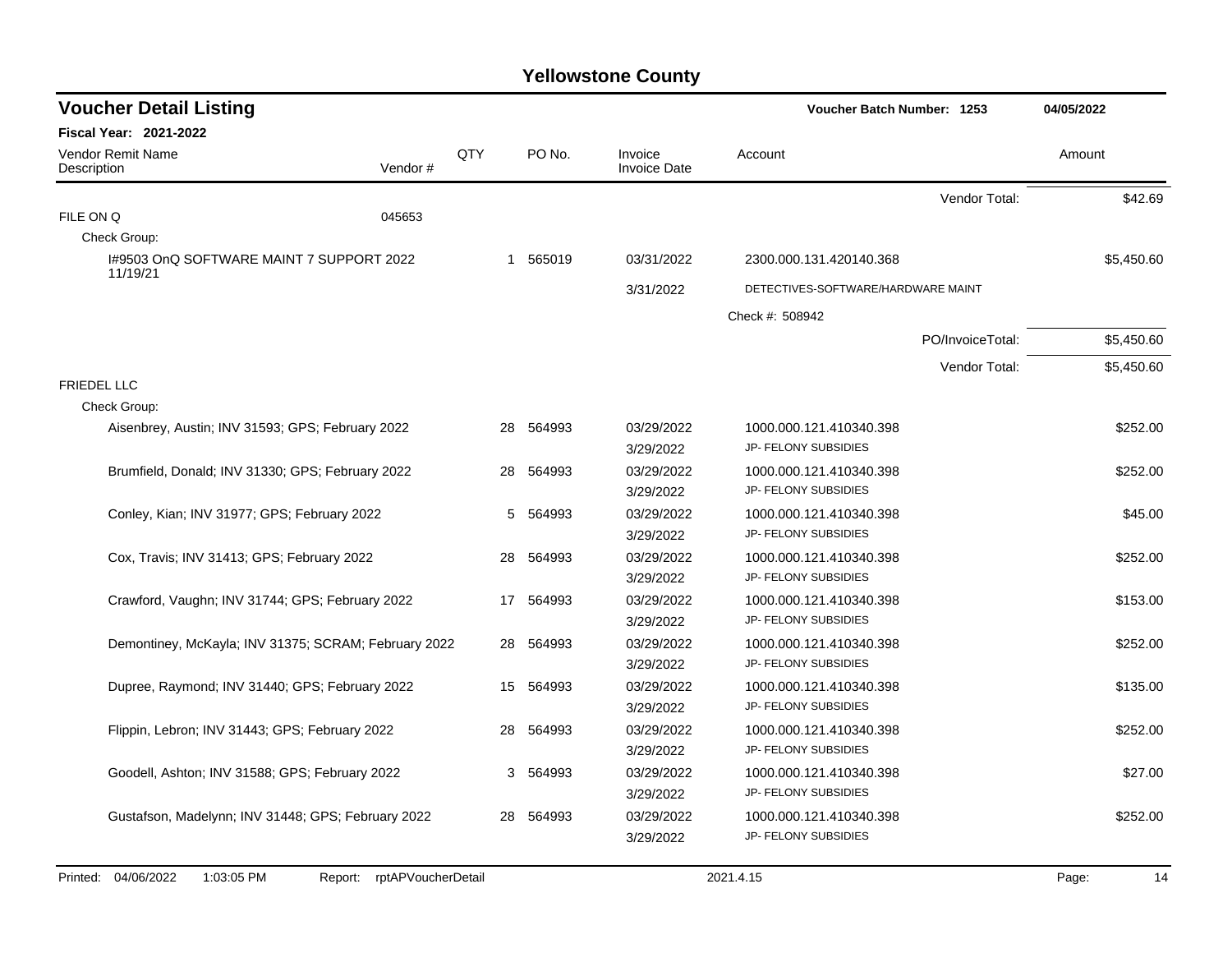| <b>Voucher Detail Listing</b>                                      |                |           | Voucher Batch Number: 1253     |                         | 04/05/2022       |             |
|--------------------------------------------------------------------|----------------|-----------|--------------------------------|-------------------------|------------------|-------------|
| Fiscal Year: 2021-2022                                             |                |           |                                |                         |                  |             |
| Vendor Remit Name<br>Vendor#<br>Description                        | QTY            | PO No.    | Invoice<br><b>Invoice Date</b> | Account                 |                  | Amount      |
| Harasymczuk, Kristopher; INV 31450; GPS; February 2022             |                | 28 564993 | 03/29/2022                     | 1000.000.121.410340.398 |                  | \$252.00    |
|                                                                    |                |           | 3/29/2022                      | JP- FELONY SUBSIDIES    |                  |             |
| Kautz, Jeffrey; INV 31457; GPS; February 2022                      | 28             | 564993    | 03/29/2022                     | 1000.000.121.410340.398 |                  | \$252.00    |
|                                                                    |                |           | 3/29/2022                      | JP- FELONY SUBSIDIES    |                  |             |
| Kuykendall, Bryan; INV 31383; SCRAM; February 2022                 | 28             | 564993    | 03/29/2022                     | 1000.000.121.410340.398 |                  | \$252.00    |
|                                                                    |                |           | 3/29/2022                      | JP- FELONY SUBSIDIES    |                  |             |
| Lucero, Cole; INV 31429; GPS; February 2022                        | 28             | 564993    | 03/29/2022                     | 1000.000.121.410340.398 |                  | \$252.00    |
|                                                                    |                |           | 3/29/2022                      | JP- FELONY SUBSIDIES    |                  |             |
| Luhman, Keeven; INV 31460; GPS; February 2022                      | 28             | 564993    | 03/29/2022                     | 1000.000.121.410340.398 |                  | \$252.00    |
|                                                                    |                |           | 3/29/2022                      | JP- FELONY SUBSIDIES    |                  |             |
| Lujan, Edward; INV 31462; GPS February 2022                        | 28             | 564993    | 03/29/2022                     | 1000.000.121.410340.398 |                  | \$252.00    |
|                                                                    |                |           | 3/29/2022                      | JP- FELONY SUBSIDIES    |                  |             |
| Old Crow, Wade; INV 31874; GPS; February 2022                      | 14             | 564993    | 03/29/2022                     | 1000.000.121.410340.398 |                  | \$126.00    |
|                                                                    |                |           | 3/29/2022                      | JP- FELONY SUBSIDIES    |                  |             |
| Pearson, Christopher; INV 31470; GPS; February 2022                | $\overline{2}$ | 564993    | 03/29/2022                     | 1000.000.121.410340.398 |                  | \$18.00     |
|                                                                    |                |           | 3/29/2022                      | JP- FELONY SUBSIDIES    |                  |             |
| Swoboda, Chad; INV 31526; GPS; February 2022                       | 28             | 564993    | 03/29/2022                     | 1000.000.121.410340.398 |                  | \$252.00    |
|                                                                    |                |           | 3/29/2022                      | JP- FELONY SUBSIDIES    |                  |             |
| Tobacco, Farah; INV 31528; GPS; February 2022                      | 28             | 564993    | 03/29/2022                     | 1000.000.121.410340.398 |                  | \$252.00    |
|                                                                    |                |           | 3/29/2022                      | JP- FELONY SUBSIDIES    |                  |             |
| White, Malicai; INV 31532; GPS; February 2022                      | 28             | 564993    | 03/29/2022                     | 1000.000.121.410340.398 |                  | \$252.00    |
|                                                                    |                |           | 3/29/2022                      | JP- FELONY SUBSIDIES    |                  |             |
| Willett, Ryan; INV 31534; GPS; February 2022                       | 28             | 564993    | 03/29/2022                     | 1000.000.121.410340.398 |                  | \$252.00    |
|                                                                    |                |           | 3/29/2022                      | JP- FELONY SUBSIDIES    |                  |             |
| Zitur, Bowen; INV 31974; GPS; February 2022                        | 26             | 564993    | 03/29/2022                     | 1000.000.121.410340.398 |                  | \$234.00    |
|                                                                    |                |           | 3/29/2022                      | JP- FELONY SUBSIDIES    |                  |             |
|                                                                    |                |           |                                | Check #: 508943         |                  |             |
|                                                                    |                |           |                                |                         | PO/InvoiceTotal: | \$4,770.00  |
|                                                                    |                |           |                                |                         | Vendor Total:    | \$4,770.00  |
| <b>GENERAL DISTRIBUTING CO</b><br>045250<br>Check Group:           |                |           |                                |                         |                  |             |
| Printed: 04/06/2022<br>1:03:05 PM<br>rptAPVoucherDetail<br>Report: |                |           |                                | 2021.4.15               |                  | 15<br>Page: |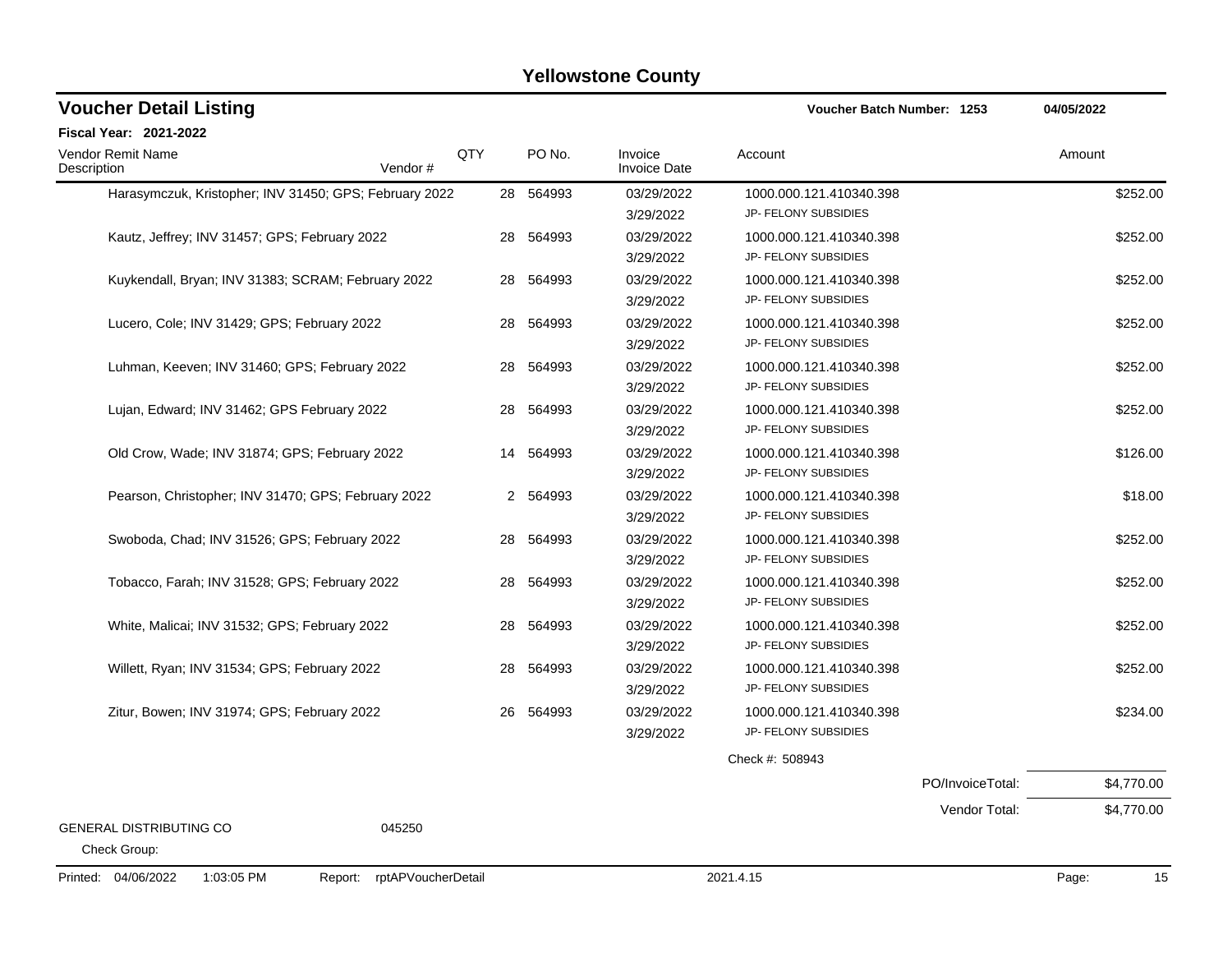| <b>Voucher Detail Listing</b>                                                              |     |           |                                | Voucher Batch Number: 1253            |                  | 04/05/2022   |
|--------------------------------------------------------------------------------------------|-----|-----------|--------------------------------|---------------------------------------|------------------|--------------|
| <b>Fiscal Year: 2021-2022</b>                                                              |     |           |                                |                                       |                  |              |
| <b>Vendor Remit Name</b><br>Vendor#<br>Description                                         | QTY | PO No.    | Invoice<br><b>Invoice Date</b> | Account                               |                  | Amount       |
| I#1100423 Welding Cable A#47135 3/23/22                                                    |     | 50 565060 | 03/31/2022                     | 5810.000.552.460442.220               |                  | \$586.00     |
|                                                                                            |     |           | 3/31/2022                      | METRA FACILITIES- OPERATING SUPPLIES  |                  |              |
|                                                                                            |     |           |                                | Check #: 508944                       |                  |              |
|                                                                                            |     |           |                                |                                       | PO/InvoiceTotal: | \$586.00     |
|                                                                                            |     |           |                                |                                       | Vendor Total:    | \$586.00     |
| <b>GLUMBIK, TINA</b><br>Check Group:                                                       |     |           |                                |                                       |                  |              |
| 4/18/2022 - 4/21/2022 - COLJ Clerks Conference - Meals -<br>Amended for lunch on 4/18/2022 |     | 1 565027  | 03/31/2022                     | 1000.000.121.410340.370               |                  | \$14.00      |
|                                                                                            |     |           | 3/31/2022                      | <b>JP-TRAVEL</b>                      |                  |              |
|                                                                                            |     |           |                                | Check #: 508945                       |                  |              |
|                                                                                            |     |           |                                |                                       | PO/InvoiceTotal: | \$14.00      |
|                                                                                            |     |           |                                |                                       | Vendor Total:    | \$14.00      |
| <b>GRIM, WHITNEY</b>                                                                       |     |           |                                |                                       |                  |              |
| Check Group:<br>4/18/2022 - 4/21/2022 - COLJ Clerks Conference - Meals -                   |     | 1 565026  | 03/31/2022                     | 1000.000.121.410340.370               |                  | \$14.00      |
| Amended for lunch on 4/18/2022                                                             |     |           |                                |                                       |                  |              |
|                                                                                            |     |           | 3/31/2022                      | JP-TRAVEL                             |                  |              |
|                                                                                            |     |           |                                | Check #: 508946                       |                  |              |
|                                                                                            |     |           |                                |                                       | PO/InvoiceTotal: | \$14.00      |
| HALLIDAY, WATKINS & MANN, PC                                                               |     |           |                                |                                       | Vendor Total:    | \$14.00      |
| Check Group:                                                                               |     |           |                                |                                       |                  |              |
| Sale Proceeds DV 20-1349<br>#22000132 Specialized Loan Servicing v. Jakanoski Ck.          |     | 1 564989  | 03/29/2022                     | 7151.000.000.021250.000               |                  | \$161,534.03 |
| #845021580 - Circa Holdings, LLC A101-99619                                                |     |           | 3/29/2022                      | SHERIFF WRITS & NOTICES DUE TO OTHERS |                  |              |
|                                                                                            |     |           |                                | Check #: 508947                       |                  |              |
|                                                                                            |     |           |                                |                                       | PO/InvoiceTotal: | \$161,534.03 |
|                                                                                            |     |           |                                |                                       | Vendor Total:    | \$161,534.03 |
| <b>HIGH POINT NETWORKS</b><br>Check Group:                                                 |     |           |                                |                                       |                  |              |
| rptAPVoucherDetail<br>Printed: 04/06/2022<br>1:03:05 PM<br>Report:                         |     |           |                                | 2021.4.15                             |                  | Page:<br>16  |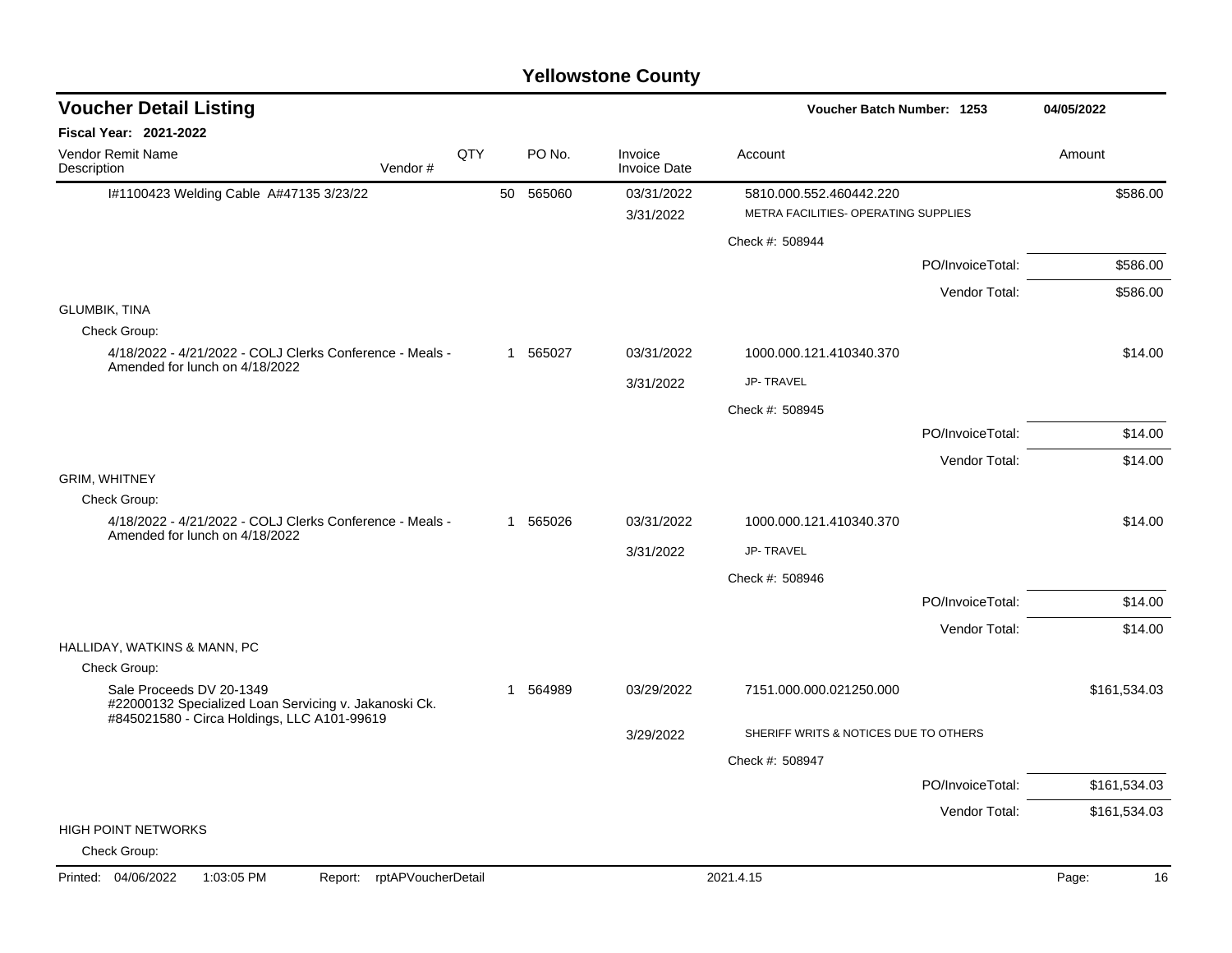| <b>Voucher Detail Listing</b>                                                                                     |     |                        |                                | Voucher Batch Number: 1253                      |                  | 04/05/2022  |
|-------------------------------------------------------------------------------------------------------------------|-----|------------------------|--------------------------------|-------------------------------------------------|------------------|-------------|
| <b>Fiscal Year: 2021-2022</b>                                                                                     |     |                        |                                |                                                 |                  |             |
| Vendor Remit Name<br>Vendor#<br>Description                                                                       | QTY | PO No.                 | Invoice<br><b>Invoice Date</b> | Account                                         |                  | Amount      |
| INVOICE #200016- REMOTE HELP WITH DEVICE<br>CERTIFICATE SETUP, NETMOTION MIGRATION FOR<br><b>SHERIFF'S OFFICE</b> |     | 1 565029               | 03/31/2022                     | 1000.000.115.410580.380                         |                  | \$570.00    |
|                                                                                                                   |     |                        | 3/31/2022                      | IT-TRAINING                                     |                  |             |
|                                                                                                                   |     |                        |                                | Check #: 508948                                 |                  |             |
|                                                                                                                   |     |                        |                                |                                                 | PO/InvoiceTotal: | \$570.00    |
|                                                                                                                   |     |                        |                                |                                                 | Vendor Total:    | \$570.00    |
| <b>HOSE &amp; RUBBER SUPPLY.</b>                                                                                  |     |                        |                                |                                                 |                  |             |
| Check Group:                                                                                                      |     |                        |                                |                                                 |                  |             |
| I#01639898 HOSE, NOZZLE, PIPE, WIRE                                                                               |     | 1 565077               | 03/31/2022<br>3/31/2022        | 2110.000.401.430200.361<br>ROAD-VEHICLE REPAIRS |                  | \$314.99    |
| #01614761 HOSES                                                                                                   |     | 565077<br>$\mathbf{1}$ | 03/31/2022<br>3/31/2022        | 2110.000.401.430200.361<br>ROAD-VEHICLE REPAIRS |                  | \$443.02    |
| I#01638509 HOSE                                                                                                   |     | 565077<br>$\mathbf{1}$ | 03/31/2022<br>3/31/2022        | 2110.000.401.430200.361<br>ROAD-VEHICLE REPAIRS |                  | \$152.06    |
| #01614824 PIPE                                                                                                    |     | 1 565077               | 03/31/2022<br>3/31/2022        | 2110.000.401.430200.361<br>ROAD-VEHICLE REPAIRS |                  | \$27.99     |
|                                                                                                                   |     |                        |                                | Check #: 508949                                 |                  |             |
|                                                                                                                   |     |                        |                                |                                                 | PO/InvoiceTotal: | \$938.06    |
|                                                                                                                   |     |                        |                                |                                                 | Vendor Total:    | \$938.06    |
| <b>I-STATE TRUCK CENTER INC</b>                                                                                   |     |                        |                                |                                                 |                  |             |
| Check Group:                                                                                                      |     |                        |                                |                                                 |                  |             |
| I#C251331155-01 TURN SIGNAL                                                                                       |     | 1 565090               | 03/31/2022<br>3/31/2022        | 2110.000.401.430200.361<br>ROAD-VEHICLE REPAIRS |                  | \$54.29     |
|                                                                                                                   |     |                        |                                | Check #: 508950                                 |                  |             |
|                                                                                                                   |     |                        |                                |                                                 | PO/InvoiceTotal: | \$54.29     |
|                                                                                                                   |     |                        |                                |                                                 | Vendor Total:    | \$54.29     |
| JUNCTION CITY MEMORIAL PARK<br>033222<br>Check Group:                                                             |     |                        |                                |                                                 |                  |             |
| FUNDING ASSIST FOR PLAYGROUND EQUIP                                                                               |     | 1 564974               | 03/29/2022<br>3/29/2022        | 2210.000.405.460430.740<br>PARKS-AWARDS         |                  | \$3,000.00  |
| Report: rptAPVoucherDetail<br>Printed: 04/06/2022<br>1:03:05 PM                                                   |     |                        |                                | 2021.4.15                                       |                  | Page:<br>17 |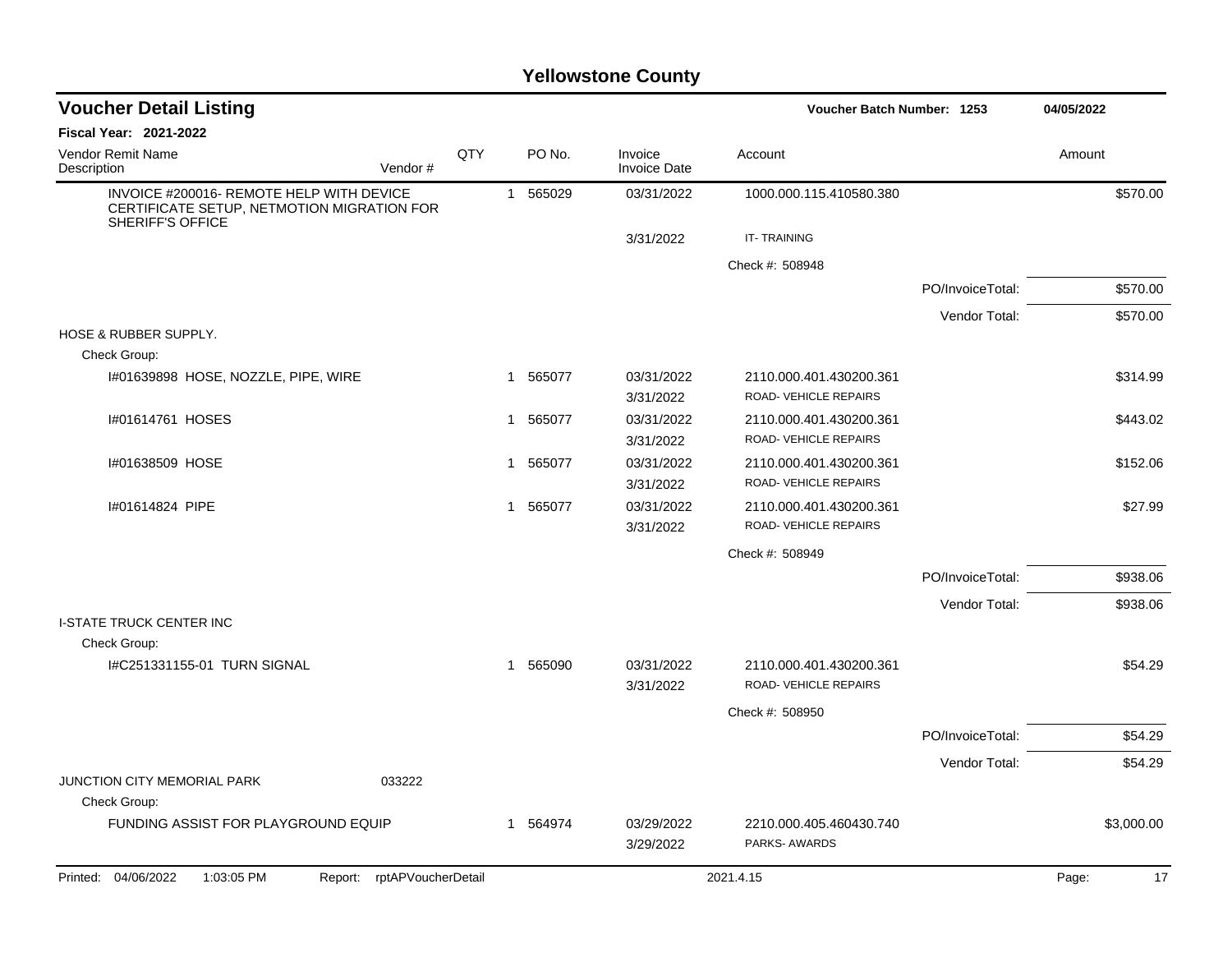| <b>Voucher Detail Listing</b>                                                              |                            |          |             |                                       | Voucher Batch Number: 1253                                |                  | 04/05/2022  |
|--------------------------------------------------------------------------------------------|----------------------------|----------|-------------|---------------------------------------|-----------------------------------------------------------|------------------|-------------|
| Fiscal Year: 2021-2022                                                                     |                            |          |             |                                       |                                                           |                  |             |
| Vendor Remit Name<br>Description                                                           | Vendor#                    | QTY      | PO No.      | Invoice<br><b>Invoice Date</b>        | Account                                                   |                  | Amount      |
|                                                                                            |                            |          |             |                                       | Check #: 508951                                           |                  |             |
|                                                                                            |                            |          |             |                                       |                                                           | PO/InvoiceTotal: | \$3,000.00  |
|                                                                                            |                            |          |             |                                       |                                                           | Vendor Total:    | \$3,000.00  |
| <b>KB COMMERCIAL PRODUCTS</b><br>Check Group:                                              | 003787                     |          |             |                                       |                                                           |                  |             |
| 1#474438-1 17" Midgrit Brush 3 Lug A#29876                                                 |                            |          | 8<br>565045 | 03/31/2022<br>3/31/2022               | 5811.000.552.460442.220<br>FACILITIES- OPERATING SUPPLIES |                  | \$2,077.76  |
| I#474438-1 16" Midgrti Brush A#29876                                                       |                            |          | 565045<br>2 | 03/31/2022<br>3/31/2022               | 5811.000.552.460442.220<br>FACILITIES- OPERATING SUPPLIES |                  | \$582.64    |
|                                                                                            |                            |          |             |                                       | Check #: 508952                                           |                  |             |
|                                                                                            |                            |          |             |                                       |                                                           | PO/InvoiceTotal: | \$2,660.40  |
| Check Group:                                                                               |                            |          |             |                                       |                                                           |                  |             |
| I#473697-1 Trash Liners Foam Handwash Gloves<br>A#29876                                    |                            | 1 565046 | 3/31/2022   | 5810.000.552.460442.224               |                                                           | \$3,536.70       |             |
|                                                                                            |                            |          | 3/31/2022   | METRA FACILITIES- JANITORIAL SUPPLIES |                                                           |                  |             |
|                                                                                            |                            |          |             |                                       | Check #: 508952                                           |                  |             |
|                                                                                            |                            |          |             |                                       |                                                           | PO/InvoiceTotal: | \$3,536.70  |
|                                                                                            |                            |          |             |                                       |                                                           | Vendor Total:    | \$6,197.10  |
| <b>KEEHN, MATTHEW</b><br>Check Group:                                                      |                            |          |             |                                       |                                                           |                  |             |
| 4/18/2022 - 4/21/2022 - COLJ Clerks Conference - Meals -                                   |                            |          | 1 565034    | 03/31/2022                            | 1000.000.121.410340.370                                   |                  | \$14.00     |
| Amended for lunch on 4/18/2022                                                             |                            |          |             | 3/31/2022                             | <b>JP-TRAVEL</b>                                          |                  |             |
|                                                                                            |                            |          |             |                                       | Check #: 508953                                           |                  |             |
|                                                                                            |                            |          |             |                                       |                                                           | PO/InvoiceTotal: | \$14.00     |
|                                                                                            |                            |          |             |                                       |                                                           | Vendor Total:    | \$14.00     |
| KEEHN, NATHANIEL                                                                           |                            |          |             |                                       |                                                           |                  |             |
| Check Group:                                                                               |                            |          |             |                                       |                                                           |                  |             |
| 4/18/2022 - 4/21/2022 - COLJ Clerks Conference - Meals -<br>Amended for lunch on 4/18/2022 |                            |          | 1 565032    | 03/31/2022                            | 1000.000.121.410340.370                                   |                  | \$14.00     |
|                                                                                            |                            |          |             | 3/31/2022                             | JP-TRAVEL                                                 |                  |             |
|                                                                                            |                            |          |             |                                       | Check #: 508954                                           |                  |             |
| Printed: 04/06/2022<br>1:03:05 PM                                                          | Report: rptAPVoucherDetail |          |             |                                       | 2021.4.15                                                 |                  | Page:<br>18 |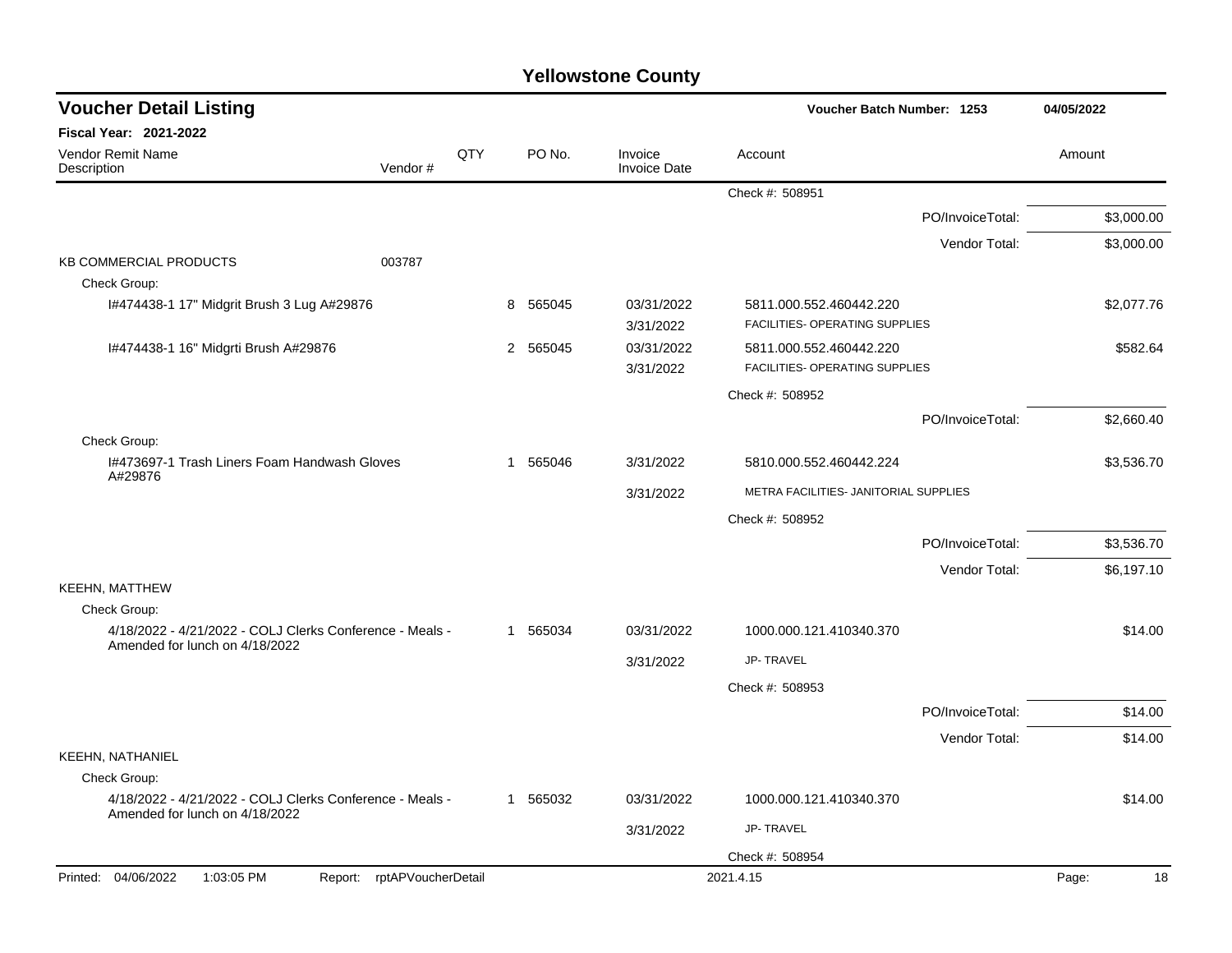| <b>Voucher Detail Listing</b>                                                              |     |          |                                | Voucher Batch Number: 1253                              |                  | 04/05/2022  |
|--------------------------------------------------------------------------------------------|-----|----------|--------------------------------|---------------------------------------------------------|------------------|-------------|
| <b>Fiscal Year: 2021-2022</b>                                                              |     |          |                                |                                                         |                  |             |
| Vendor Remit Name<br>Vendor#<br>Description                                                | QTY | PO No.   | Invoice<br><b>Invoice Date</b> | Account                                                 |                  | Amount      |
|                                                                                            |     |          |                                |                                                         | PO/InvoiceTotal: | \$14.00     |
|                                                                                            |     |          |                                |                                                         | Vendor Total:    | \$14.00     |
| <b>KELLING, TAMI</b>                                                                       |     |          |                                |                                                         |                  |             |
| Check Group:                                                                               |     |          |                                |                                                         |                  |             |
| March 2022 Mileage                                                                         |     | 1 565083 | 03/31/2022<br>3/31/2022        | 2399.000.235.420250.370<br><b>YSC-TRAVEL</b>            |                  | \$78.98     |
|                                                                                            |     |          |                                | Check #: 508955                                         |                  |             |
|                                                                                            |     |          |                                |                                                         | PO/InvoiceTotal: | \$78.98     |
|                                                                                            |     |          |                                |                                                         | Vendor Total:    | \$78.98     |
| <b>KNIFE RIVER</b>                                                                         |     |          |                                |                                                         |                  |             |
| Check Group:                                                                               |     |          |                                |                                                         |                  |             |
| 1#803657 1 1/2" GRAVEL 517.80 @ 5.10                                                       |     | 1 565067 | 03/31/2022<br>3/31/2022        | 2110.000.401.430200.450<br>ROAD- RAW MATERIALS- GAS TAX |                  | \$2,640.80  |
|                                                                                            |     |          |                                | Check #: 508956                                         |                  |             |
|                                                                                            |     |          |                                |                                                         | PO/InvoiceTotal: | \$2,640.80  |
|                                                                                            |     |          |                                |                                                         | Vendor Total:    | \$2,640.80  |
| KUNTZ, ELLEN                                                                               |     |          |                                |                                                         |                  |             |
| Check Group:                                                                               |     |          |                                |                                                         |                  |             |
| 4/18/2022 - 4/21/2022 - COLJ Clerks Conference - Meals -<br>Amended for lunch on 4/18/2022 |     | 1 565033 | 03/31/2022                     | 1000.000.121.410340.370                                 |                  | \$14.00     |
|                                                                                            |     |          | 3/31/2022                      | JP-TRAVEL                                               |                  |             |
|                                                                                            |     |          |                                | Check #: 508957                                         |                  |             |
|                                                                                            |     |          |                                |                                                         | PO/InvoiceTotal: | \$14.00     |
|                                                                                            |     |          |                                |                                                         | Vendor Total:    | \$14.00     |
| LANGFORD, KELSEY                                                                           |     |          |                                |                                                         |                  |             |
| Check Group:<br>4/18/2022 - 4/21/2022 - COLJ Clerks Conference - Meals -                   |     | 1 565030 | 03/31/2022                     | 1000.000.121.410340.370                                 |                  | \$14.00     |
| Amended for lunch on 4/18/2022                                                             |     |          |                                |                                                         |                  |             |
|                                                                                            |     |          | 3/31/2022                      | <b>JP-TRAVEL</b>                                        |                  |             |
|                                                                                            |     |          |                                | Check #: 508958                                         |                  |             |
| Printed: 04/06/2022<br>1:03:05 PM<br>rptAPVoucherDetail<br>Report:                         |     |          |                                | 2021.4.15                                               |                  | 19<br>Page: |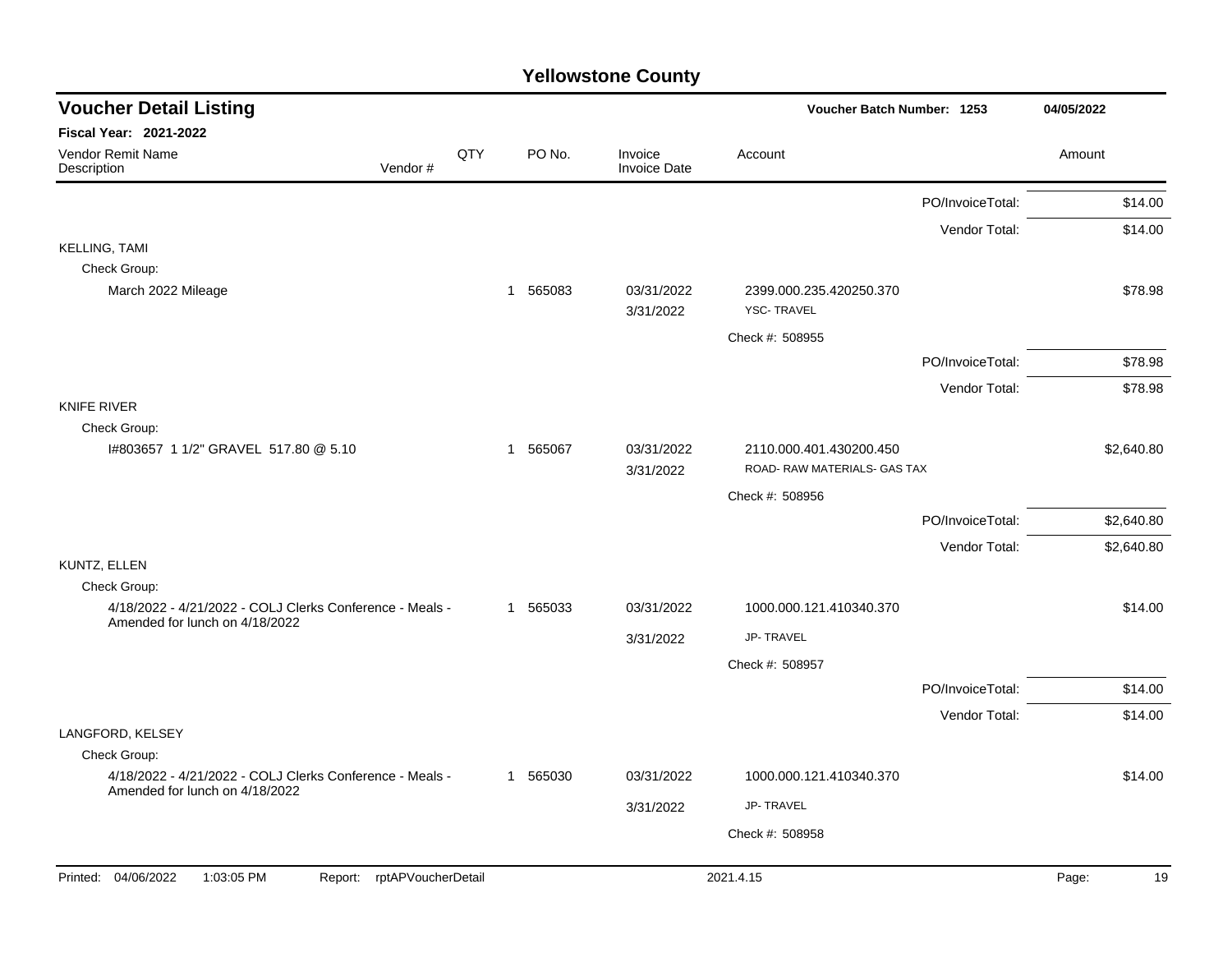| <b>Voucher Detail Listing</b>                                                                                |     |             |                                | Voucher Batch Number: 1253                               |                  | 04/05/2022  |
|--------------------------------------------------------------------------------------------------------------|-----|-------------|--------------------------------|----------------------------------------------------------|------------------|-------------|
| <b>Fiscal Year: 2021-2022</b>                                                                                |     |             |                                |                                                          |                  |             |
| Vendor Remit Name<br>Vendor#<br>Description                                                                  | QTY | PO No.      | Invoice<br><b>Invoice Date</b> | Account                                                  |                  | Amount      |
|                                                                                                              |     |             |                                |                                                          | PO/InvoiceTotal: | \$14.00     |
|                                                                                                              |     |             |                                |                                                          | Vendor Total:    | \$14.00     |
| LUNDBERG & ASSOCIATES P.C.                                                                                   |     |             |                                |                                                          |                  |             |
| Check Group:                                                                                                 |     |             |                                |                                                          |                  |             |
| Writ DV 21 0742<br>#21003206 Apex Bank v. Stella-Estevez Ck. #1471912 -<br>Advanced Care Hospital A101-99655 |     | 1 564998    | 03/29/2022                     | 7151.000.000.021250.000                                  |                  | \$3,689.66  |
|                                                                                                              |     |             | 3/29/2022                      | SHERIFF WRITS & NOTICES DUE TO OTHERS                    |                  |             |
|                                                                                                              |     |             |                                | Check #: 508959                                          |                  |             |
|                                                                                                              |     |             |                                |                                                          | PO/InvoiceTotal: | \$3,689.66  |
|                                                                                                              |     |             |                                |                                                          | Vendor Total:    | \$3,689.66  |
| <b>MAILING TECHNICAL SERVICES</b><br>044983                                                                  |     |             |                                |                                                          |                  |             |
| Check Group:                                                                                                 |     |             |                                |                                                          |                  |             |
| I#126463 POSTAGE 3/21-25/22                                                                                  |     | 1 565057    | 03/31/2022<br>3/31/2022        | 1000.000.199.411800.311<br>MISC-POSTAGE                  |                  | \$1,978.12  |
|                                                                                                              |     |             |                                | Check #: 508960                                          |                  |             |
|                                                                                                              |     |             |                                |                                                          | PO/InvoiceTotal: | \$1,978.12  |
|                                                                                                              |     |             |                                |                                                          | Vendor Total:    | \$1,978.12  |
| MASTERCARD B RUTHERFORD                                                                                      |     |             |                                |                                                          |                  |             |
| Check Group:                                                                                                 |     |             |                                |                                                          |                  |             |
| A#5799 Gazette Sub.                                                                                          |     | 1 565021    | 03/31/2022<br>3/31/2022        | 1000.000.104.410600.220<br>ELECTIONS- OPERATING SUPPLIES |                  | \$50.00     |
|                                                                                                              |     |             |                                | Check #: 508961                                          |                  |             |
|                                                                                                              |     |             |                                |                                                          | PO/InvoiceTotal: | \$50.00     |
|                                                                                                              |     |             |                                |                                                          | Vendor Total:    | \$50.00     |
| MASTERCARD C MOORE                                                                                           |     |             |                                |                                                          |                  |             |
| Check Group: C MOORE                                                                                         |     |             |                                |                                                          |                  |             |
| A#6818 W883614332 TOOL BOXES FOR NEW<br><b>TRUCKS</b>                                                        |     | 565076<br>1 | 03/31/2022                     | 2110.000.401.430200.361                                  |                  | \$1,098.00  |
| MASTERCARD<br>P-Card Payee:                                                                                  |     |             | 3/31/2022                      | ROAD-VEHICLE REPAIRS                                     |                  |             |
|                                                                                                              |     |             |                                | Check #: 509001                                          |                  |             |
| Printed: 04/06/2022<br>1:03:05 PM<br>rptAPVoucherDetail<br>Report:                                           |     |             |                                | 2021.4.15                                                |                  | 20<br>Page: |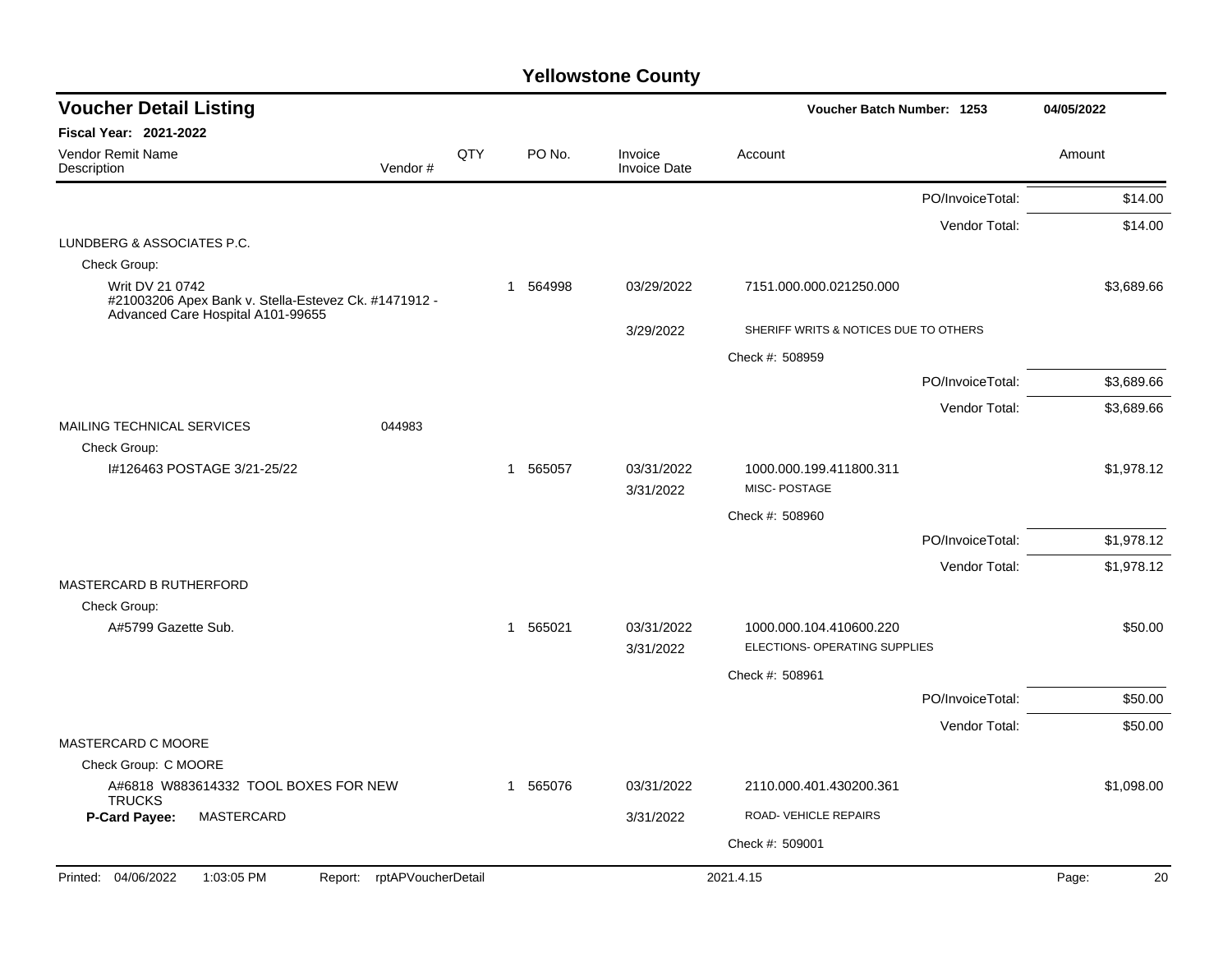| <b>Voucher Detail Listing</b>                                               |     |                        |                                | Voucher Batch Number: 1253                             |                  | 04/05/2022 |
|-----------------------------------------------------------------------------|-----|------------------------|--------------------------------|--------------------------------------------------------|------------------|------------|
| <b>Fiscal Year: 2021-2022</b>                                               |     |                        |                                |                                                        |                  |            |
| Vendor Remit Name<br>Vendor#<br>Description                                 | QTY | PO No.                 | Invoice<br><b>Invoice Date</b> | Account                                                |                  | Amount     |
|                                                                             |     |                        |                                |                                                        | PO/InvoiceTotal: | \$1,098.00 |
|                                                                             |     |                        |                                |                                                        | Vendor Total:    | \$1,098.00 |
| MASTERCARD D VIGNESS                                                        |     |                        |                                |                                                        |                  |            |
| Check Group: D VIGNESS                                                      |     |                        |                                |                                                        |                  |            |
| A#9628 Mint SmartWash, car wash                                             |     | 565004<br>$\mathbf{1}$ | 03/30/2022                     | 1000.000.144.410800.362                                |                  | \$10.00    |
| <b>MASTERCARD</b><br><b>P-Card Payee:</b>                                   |     |                        | 3/30/2022                      | <b>HR-MAINT &amp; REPAIRS</b>                          |                  |            |
|                                                                             |     |                        |                                | Check #: 509002                                        |                  |            |
|                                                                             |     |                        |                                |                                                        | PO/InvoiceTotal: | \$10.00    |
|                                                                             |     |                        |                                |                                                        | Vendor Total:    | \$10.00    |
| MASTERCARD DUI TASK FORCE                                                   |     |                        |                                |                                                        |                  |            |
| Check Group: DUI TASK FORCE                                                 |     |                        |                                |                                                        |                  |            |
| A#6154 2022 HOLIDAY PARADE REG.                                             |     | 565000<br>$\mathbf{1}$ | 03/29/2022                     | 2950.000.470.420190.336                                |                  | \$125.00   |
| <b>MASTERCARD</b><br><b>P-Card Payee:</b>                                   |     |                        | 3/29/2022                      | <b>DUI- PUBLIC RELATIONS</b>                           |                  |            |
|                                                                             |     |                        |                                | Check #: 509003                                        |                  |            |
|                                                                             |     |                        |                                |                                                        | PO/InvoiceTotal: | \$125.00   |
|                                                                             |     |                        |                                |                                                        | Vendor Total:    | \$125.00   |
| MASTERCARD E JUBINVILLE                                                     |     |                        |                                |                                                        |                  |            |
| Check Group:                                                                |     |                        |                                |                                                        |                  |            |
| A#6057 JIMMY JOHN'S STAFF LUNCH 2/25/22                                     |     | 565001<br>$\mathbf 1$  | 03/30/2022                     | 5810.000.556.460442.220                                |                  | \$42.80    |
|                                                                             |     |                        | 3/30/2022                      | METRA ADMISSIONS- OPERATING SUPPLIES                   |                  |            |
|                                                                             |     |                        |                                | Check #: 508962                                        |                  |            |
|                                                                             |     |                        |                                |                                                        | PO/InvoiceTotal: | \$42.80    |
|                                                                             |     |                        |                                |                                                        | Vendor Total:    | \$42.80    |
| <b>MASTERCARD J LERVICK</b>                                                 |     |                        |                                |                                                        |                  |            |
| Check Group: J LERVICK                                                      |     |                        |                                |                                                        |                  |            |
| A#2588; Registration fee for NACo conference<br>MASTERCARD<br>P-Card Payee: |     | 565092<br>$\mathbf 1$  | 03/31/2022<br>3/31/2022        | 2190.000.429.510333.380<br><b>INSUR ADMIN-TRAINING</b> |                  | \$595.00   |
|                                                                             |     |                        |                                | Check #: 509004                                        |                  |            |
|                                                                             |     |                        |                                |                                                        | PO/InvoiceTotal: | \$595.00   |
|                                                                             |     |                        |                                |                                                        |                  |            |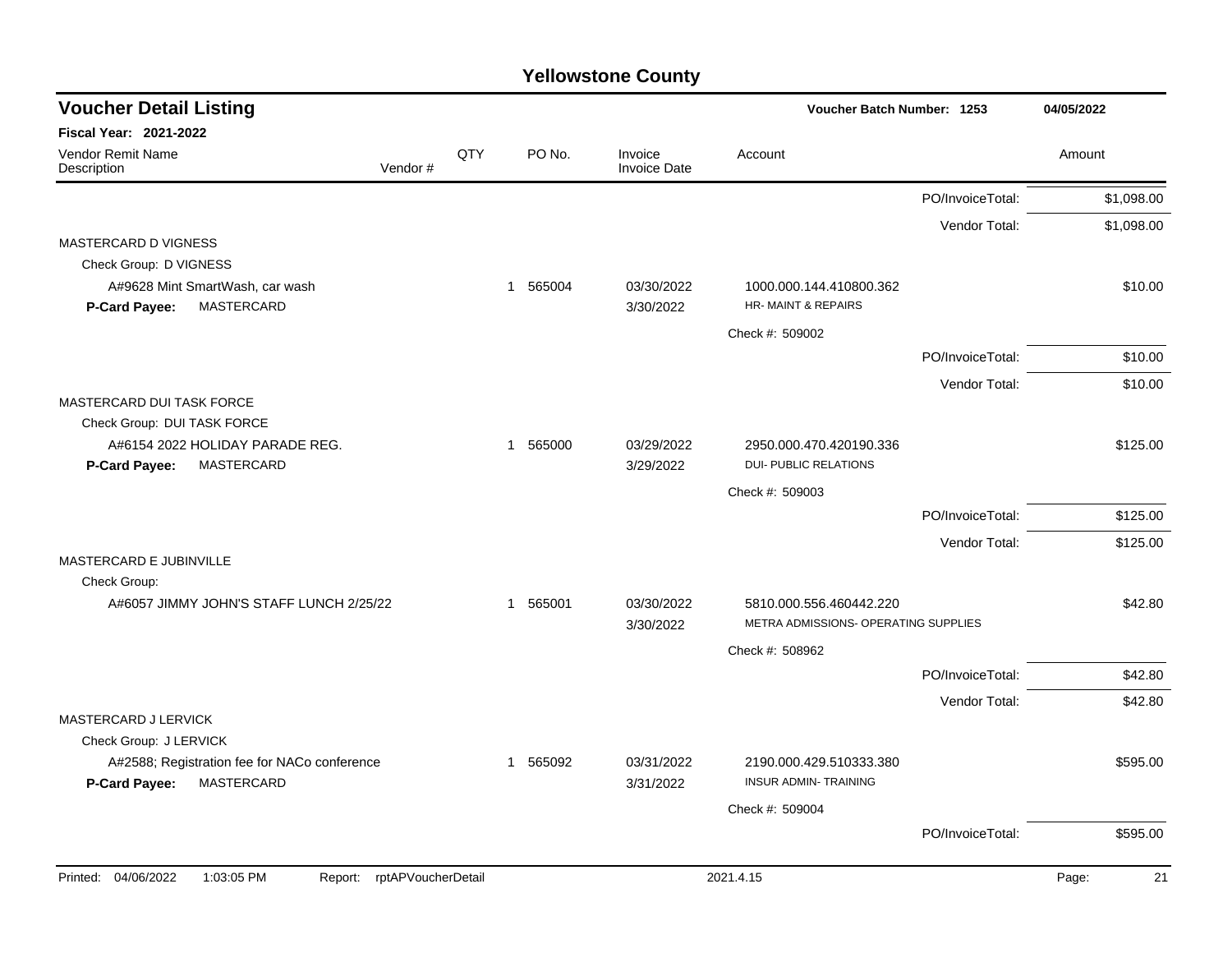| <b>Voucher Detail Listing</b>                           |             |           |                                | Voucher Batch Number: 1253                  | 04/05/2022 |
|---------------------------------------------------------|-------------|-----------|--------------------------------|---------------------------------------------|------------|
| Fiscal Year: 2021-2022                                  |             |           |                                |                                             |            |
| <b>Vendor Remit Name</b><br>Vendor#<br>Description      | QTY         | PO No.    | Invoice<br><b>Invoice Date</b> | Account                                     | Amount     |
|                                                         |             |           |                                | Vendor Total:                               | \$595.00   |
| <b>MASTERCARD J SEWARD</b>                              |             |           |                                |                                             |            |
| Check Group: J SEWARD                                   |             |           |                                |                                             |            |
| A#3370 Adobe Mthly Mar 2022 CW                          | $\mathbf 1$ | 565069    | 03/31/2022                     | 5810.000.555.460442.368                     | \$14.99    |
| <b>MASTERCARD</b><br>P-Card Payee:                      |             |           | 3/31/2022                      | METRA MARKETING- SOFTWARE/HARDWARE MAINT    |            |
| A#3370 Authorize.Net Feb 2022                           | $\mathbf 1$ | 565069    | 03/31/2022                     | 5810.000.556.460442.220                     | \$718.10   |
| P-Card Payee:<br>MASTERCARD                             |             |           | 3/31/2022                      | METRA ADMISSIONS- OPERATING SUPPLIES        |            |
| A#3370 Boiler License KR 3/22                           |             | 1 565069  | 03/31/2022                     | 5810.000.552.460442.220                     | \$35.00    |
| <b>MASTERCARD</b><br>P-Card Payee:                      |             |           | 3/31/2022                      | METRA FACILITIES- OPERATING SUPPLIES        |            |
| A#3370 AutoFlush CLamp Connector Janisan O#34274        |             | 12 565069 | 03/31/2022                     | 5810.000.552.460442.220                     | \$218.50   |
| <b>MASTERCARD</b><br>P-Card Payee:                      |             |           | 3/31/2022                      | METRA FACILITIES- OPERATING SUPPLIES        |            |
| A#3370 Table Clips CVLinens 3/7/22                      | 1           | 565069    | 03/31/2022                     | 5810.000.554.460442.220                     | \$206.50   |
| <b>MASTERCARD</b><br><b>P-Card Payee:</b>               |             |           | 3/31/2022                      | METRA EVENTS- OPERATING SUPPLIES            |            |
| A#3370 Sams Club TobyMac 3/8/22                         | $\mathbf 1$ | 565069    | 03/31/2022                     | 5810.000.553.460442.228                     | \$246.88   |
| P-Card Payee:<br>MASTERCARD                             |             |           | 3/31/2022                      | METRA CONCESSIONS- FOOD-CATERING            |            |
| A#3370 Dish TV Mar 2022                                 | 1           | 565069    | 03/31/2022                     | 5810.000.552.460442.398                     | \$262.06   |
| MASTERCARD<br><b>P-Card Payee:</b>                      |             |           | 3/31/2022                      | METRA FACILITIES- VARIABLE CONTRACT SERVICE |            |
| A#3370 Blk Spandex Tablecloths 8' 3/16/22               | 4           | 565069    | 03/31/2022                     | 5810.000.553.460442.220                     | \$526.36   |
| MASTERCARD<br>P-Card Payee:                             |             |           | 3/31/2022                      | METRA CONCESSIONS- OPERATING SUPPLIES       |            |
| A#3370 Y'stone Polaris Equip Repair 3/18/22             | 1           | 565069    | 03/31/2022                     | 5810.000.552.460442.369                     | \$724.06   |
| P-Card Payee:<br>MASTERCARD                             |             |           | 3/31/2022                      | METRA FACILITIES- BUILDING/EQUIP REPAIRS    |            |
| A#3370 Wall Mounted Belt Barriers Crowd Control 3/21/21 | 20          | 565069    | 03/31/2022                     | 5811.000.552.460442.220                     | \$776.21   |
| MASTERCARD<br><b>P-Card Payee:</b>                      |             |           | 3/31/2022                      | <b>FACILITIES- OPERATING SUPPLIES</b>       |            |
|                                                         |             |           |                                | Check #: 509005                             |            |
|                                                         |             |           |                                | PO/InvoiceTotal:                            | \$3,728.66 |
|                                                         |             |           |                                | Vendor Total:                               | \$3,728.66 |
| <b>MASTERCARD M LINDER</b>                              |             |           |                                |                                             |            |
| Check Group: M LINDER                                   |             |           |                                |                                             |            |
| #2462; Powerflare - helicopter landing zone kit         |             | 1 564990  | 03/29/2022                     | 2916.000.132.420205.220                     | \$414.00   |
| P-Card Payee:<br>MASTERCARD                             |             |           | 3/29/2022                      | JAG 2021 SH69                               |            |
|                                                         |             |           |                                |                                             |            |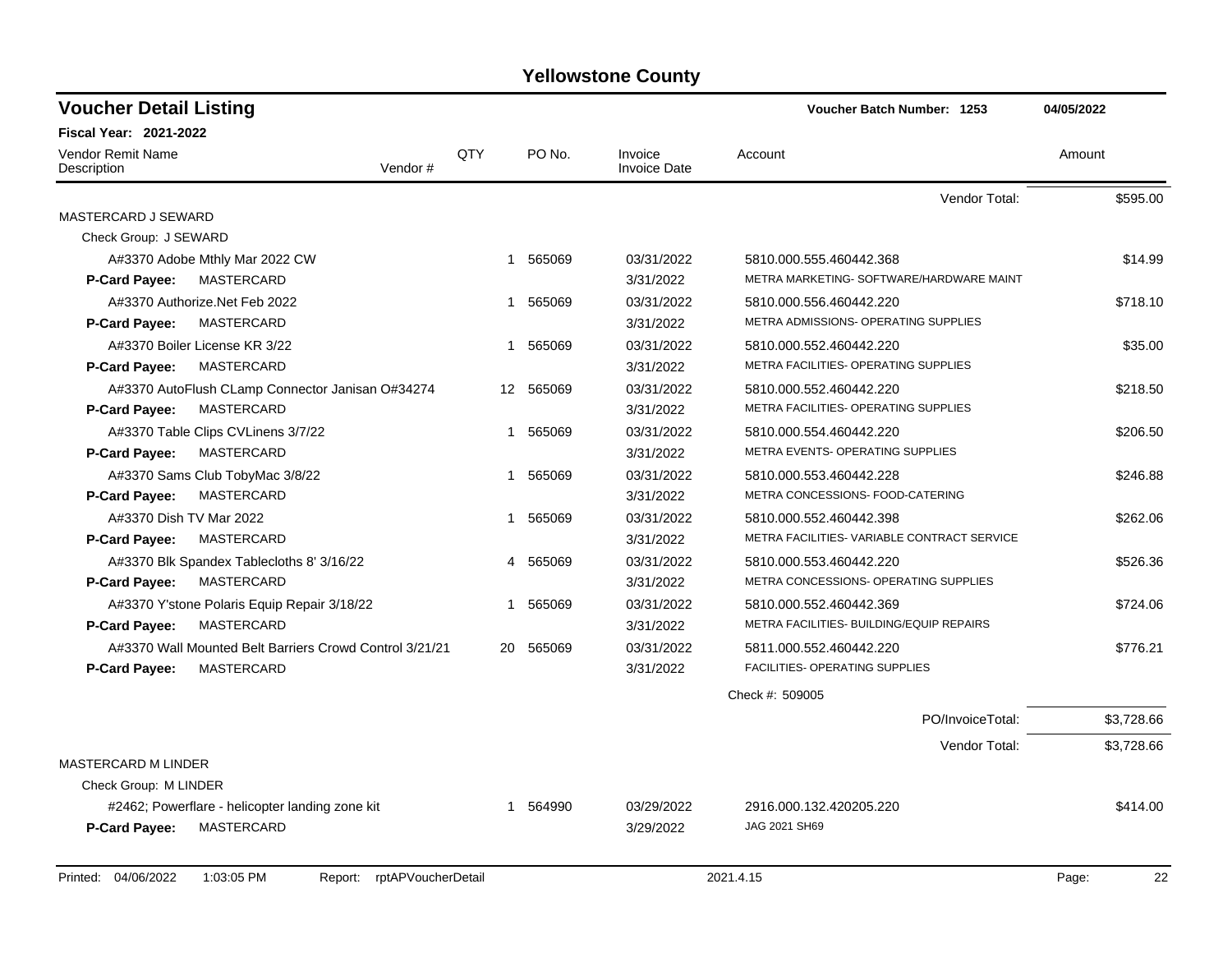| <b>Voucher Detail Listing</b>           |                                                              |            |             |                                | Voucher Batch Number: 1253      | 04/05/2022 |
|-----------------------------------------|--------------------------------------------------------------|------------|-------------|--------------------------------|---------------------------------|------------|
| <b>Fiscal Year: 2021-2022</b>           |                                                              |            |             |                                |                                 |            |
| <b>Vendor Remit Name</b><br>Description | Vendor#                                                      | <b>QTY</b> | PO No.      | Invoice<br><b>Invoice Date</b> | Account                         | Amount     |
| $3/8 - 3/11/22$ (M.L.)                  | #2462; Delta Airlines baggage fees WSSA conf. Reno, NV       |            | 1 564990    | 03/29/2022                     | 2300.000.130.420110.370         | \$30.00    |
| <b>P-Card Payee:</b>                    | MASTERCARD                                                   |            |             | 3/29/2022                      | <b>ADMIN-TRAVEL</b>             |            |
|                                         | #2462; Amazon - flash drives                                 |            | 1 564990    | 03/29/2022                     | 2300.000.131.420140.202         | \$77.46    |
| <b>P-Card Payee:</b>                    | MASTERCARD                                                   |            |             | 3/29/2022                      | DETECTIVES- EXPENSE OF INVEST   |            |
|                                         | #2462; Amazon - flash drives                                 |            | 564990      | 03/29/2022                     | 2300.000.131.420140.202         | \$569.32   |
| <b>P-Card Payee:</b>                    | MASTERCARD                                                   |            |             | 3/29/2022                      | DETECTIVES- EXPENSE OF INVEST   |            |
|                                         | #2462; Aircraft Spruce & Specialty - helicopter equip.       |            | 564990      | 03/29/2022                     | 2916.000.132.420205.220         | \$11.50    |
| <b>P-Card Payee:</b>                    | MASTERCARD                                                   |            |             | 3/29/2022                      | JAG 2021 SH69                   |            |
|                                         | #2462; Aircraft Spruce & Specialty - helicopter equip.       | 1          | 564990      | 03/29/2022                     | 2916.000.132.420205.220         | \$210.58   |
| <b>P-Card Payee:</b>                    | MASTERCARD                                                   |            |             | 3/29/2022                      | JAG 2021 SH69                   |            |
| booster                                 | #2462; Amazon - replacement jump starter box/battery         |            | 564990<br>1 | 03/29/2022                     | 2300.000.132.420150.240         | \$199.95   |
| <b>P-Card Payee:</b>                    | MASTERCARD                                                   |            |             | 3/29/2022                      | PATROL- REPAIR & MAINT SUPPLIES |            |
|                                         | #2462; Amazon - flash drives                                 |            | 564990<br>1 | 03/29/2022                     | 2300.000.131.420140.202         | \$52.62    |
| P-Card Payee:                           | MASTERCARD                                                   |            |             | 3/29/2022                      | DETECTIVES- EXPENSE OF INVEST   |            |
|                                         | #2462; Amazon - desk organizer                               |            | 564990      | 03/29/2022                     | 2300.000.131.420140.220         | \$59.98    |
| P-Card Payee:                           | MASTERCARD                                                   |            |             | 3/29/2022                      | DETECTIVES- OPERATING SUPPLIES  |            |
|                                         | #2462; Amazon - jumbo envelopes                              |            | 1 564990    | 03/29/2022                     | 2300.000.131.420140.220         | \$25.96    |
| <b>P-Card Payee:</b>                    | <b>MASTERCARD</b>                                            |            |             | 3/29/2022                      | DETECTIVES- OPERATING SUPPLIES  |            |
| 3/8-3/11/22 (M.L.)                      | #2462; Delta Airlines baggage fees WSSA conf. Reno, NV       |            | 1 564990    | 03/29/2022                     | 2300.000.130.420110.370         | \$30.00    |
| <b>P-Card Payee:</b>                    | MASTERCARD                                                   |            |             | 3/29/2022                      | <b>ADMIN-TRAVEL</b>             |            |
|                                         | #2462; Lodging WSSA conf. Reno, NV 3/8-3/11/22 (M.L.)        |            | 1 564990    | 03/29/2022                     | 2300.000.130.420110.370         | \$307.71   |
| <b>P-Card Payee:</b>                    | MASTERCARD                                                   |            |             | 3/29/2022                      | <b>ADMIN-TRAVEL</b>             |            |
|                                         | #2462; Amazon - HDMI cable upper conf. room                  |            | 564990      | 03/29/2022                     | 2300.000.130.420110.210         | \$28.98    |
| <b>P-Card Payee:</b>                    | MASTERCARD                                                   |            |             | 3/29/2022                      | <b>ADMIN- OFFICE SUPPLIES</b>   |            |
|                                         | #2462; Amazon - canned air                                   |            | 1 564990    | 03/29/2022                     | 2300.000.130.420110.210         | \$26.99    |
| P-Card Payee:                           | MASTERCARD                                                   |            |             | 3/29/2022                      | ADMIN- OFFICE SUPPLIES          |            |
| qear                                    | #2462; Aircraft Spruce & Specialty - misc. helicopter safety |            | 1 564990    | 03/29/2022                     | 2916.000.132.420205.220         | \$101.56   |
| <b>P-Card Payee:</b>                    | MASTERCARD                                                   |            |             | 3/29/2022                      | JAG 2021 SH69                   |            |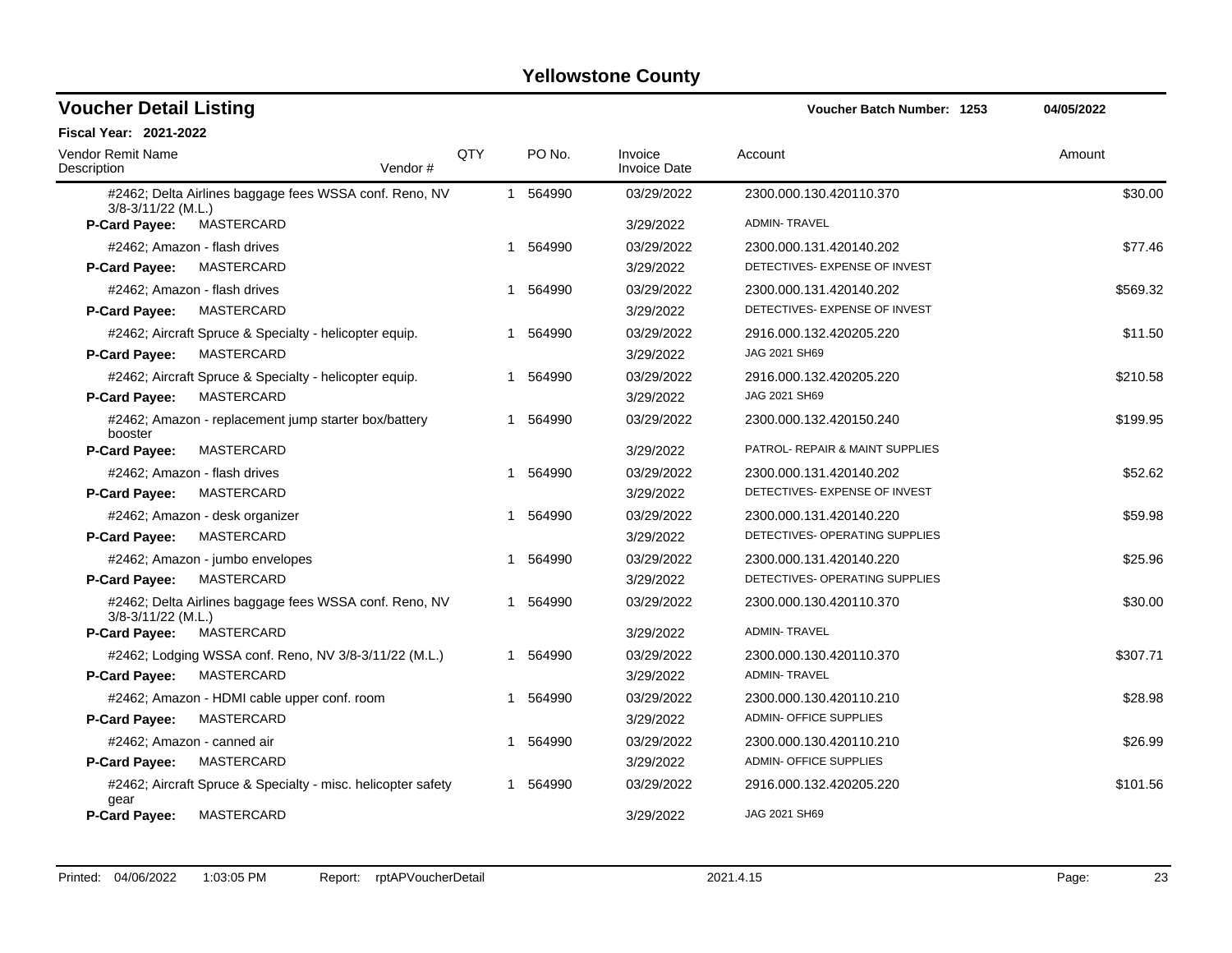| <b>Voucher Detail Listing</b>                |                    |     |             |                                | Voucher Batch Number: 1253            | 04/05/2022  |
|----------------------------------------------|--------------------|-----|-------------|--------------------------------|---------------------------------------|-------------|
| <b>Fiscal Year: 2021-2022</b>                |                    |     |             |                                |                                       |             |
| <b>Vendor Remit Name</b><br>Description      | Vendor#            | QTY | PO No.      | Invoice<br><b>Invoice Date</b> | Account                               | Amount      |
| #2462; Feld Fire - helicopter rescue sticks  |                    |     | 1 564990    | 03/29/2022                     | 2916.000.132.420205.220               | \$841.84    |
| <b>MASTERCARD</b><br>P-Card Payee:           |                    |     |             | 3/29/2022                      | JAG 2021 SH69                         |             |
|                                              |                    |     |             |                                | Check #: 509006                       |             |
|                                              |                    |     |             |                                | PO/InvoiceTotal:                      | \$2,988.45  |
|                                              |                    |     |             |                                | Vendor Total:                         | \$2,988.45  |
| <b>MASTERCARD M WILLIAMS</b>                 |                    |     |             |                                |                                       |             |
| Check Group: M WILLIAMS                      |                    |     |             |                                |                                       |             |
| A#2570; Litigation lunch meeting for staff   |                    |     | 1 565091    | 03/31/2022                     | 2190.000.429.510200.394               | \$77.00     |
| P-Card Payee:<br>MASTERCARD                  |                    |     |             | 3/31/2022                      | DEFENSE COSTS-WITNESS & JURY FEES     |             |
|                                              |                    |     |             |                                | Check #: 509007                       |             |
|                                              |                    |     |             |                                | PO/InvoiceTotal:                      | \$77.00     |
|                                              |                    |     |             |                                | Vendor Total:                         | \$77.00     |
| MASTERCARD METRAPARK CONCESSIONS             |                    |     |             |                                |                                       |             |
| Check Group: METRAPARK                       |                    |     |             |                                |                                       |             |
| <b>CONCESSION</b><br>A#9144 Adobe Feb22 KC   |                    |     | 1 565087    | 03/31/2022                     | 5810.000.558.460442.398               | \$14.99     |
| MASTERCARD<br><b>P-Card Payee:</b>           |                    |     |             | 3/31/2022                      | METRA ACCOUNTING-VARIABLE CONTRACT    |             |
|                                              |                    |     |             |                                | <b>SERVICES</b>                       |             |
| A#9144 Linen Napkins 2/28/22                 |                    |     | 565087<br>1 | 03/31/2022                     | 5810.000.553.460442.220               | \$103.60    |
| P-Card Payee:<br>MASTERCARD                  |                    |     |             | 3/31/2022                      | METRA CONCESSIONS- OPERATING SUPPLIES |             |
| A#9144 Sam's Club 3/2/22                     |                    |     | 565087<br>1 | 03/31/2022                     | 5810.000.553.460442.223               | \$338.16    |
| <b>P-Card Payee:</b><br>MASTERCARD           |                    |     |             | 3/31/2022                      | METRA CONCESSIONS- FOOD               |             |
| A#9144 Albertsons 3/2/22                     |                    |     | 565087<br>1 | 03/31/2022                     | 5810.000.553.460442.223               | \$36.94     |
| <b>P-Card Payee:</b><br>MASTERCARD           |                    |     |             | 3/31/2022                      | METRA CONCESSIONS- FOOD               |             |
| A#9144 Sling Sched App 3/5/22                |                    |     | 565087<br>1 | 03/31/2022                     | 5810.000.553.460442.220               | \$19.48     |
| <b>P-Card Payee:</b><br><b>MASTERCARD</b>    |                    |     |             | 3/31/2022                      | METRA CONCESSIONS- OPERATING SUPPLIES |             |
| A#9144 Sling Sched App 3/9/22                |                    |     | 1 565087    | 03/31/2022                     | 5810.000.553.460442.220               | \$19.26     |
| <b>P-Card Payee:</b><br>MASTERCARD           |                    |     |             | 3/31/2022                      | METRA CONCESSIONS- OPERATING SUPPLIES |             |
| A#9144 Sams Club Gratitude 3/19/22           |                    |     | 1 565087    | 03/31/2022                     | 5810.000.553.460442.228               | \$110.79    |
| <b>P-Card Payee:</b><br>MASTERCARD           |                    |     |             | 3/31/2022                      | METRA CONCESSIONS- FOOD-CATERING      |             |
| A#9144 Sams Club 3/18/22                     |                    |     | 1 565087    | 03/31/2022                     | 5810.000.553.460442.223               | \$798.70    |
| <b>MASTERCARD</b><br><b>P-Card Payee:</b>    |                    |     |             | 3/31/2022                      | METRA CONCESSIONS- FOOD               |             |
| Printed: 04/06/2022<br>1:03:05 PM<br>Report: | rptAPVoucherDetail |     |             |                                | 2021.4.15                             | 24<br>Page: |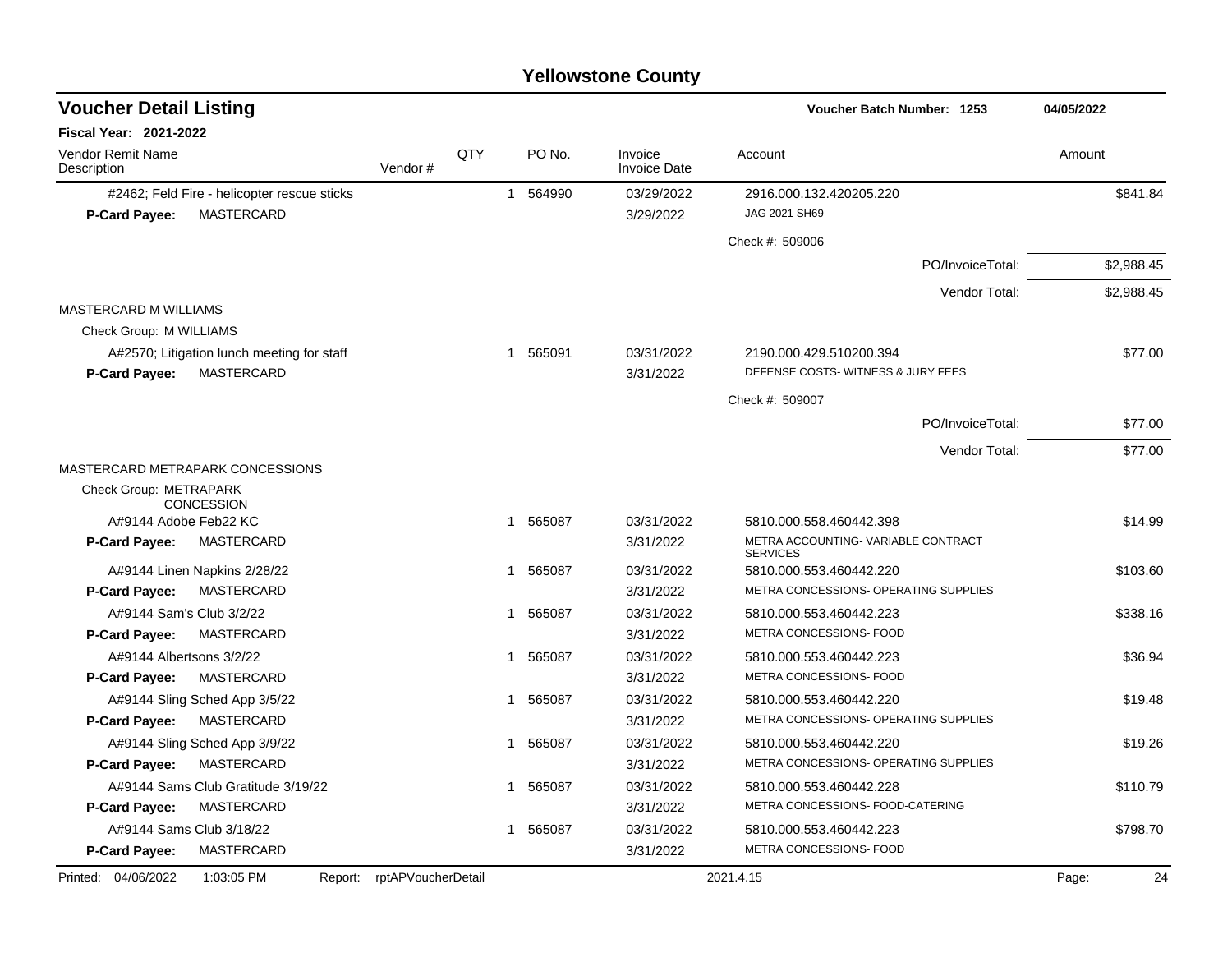#### A#9144 Albertsons 3/18/22 1 565087 03/31/2022 5810.000.553.460442.223 \$37.51 **P-Card Payee:** MASTERCARD 3/31/2022 METRA CONCESSIONS- FOOD A#9144 Albertsons 3/19/22 \$37.42 \$67.42 1 565087 03/31/2022 5810.000.553.460442.223 **P-Card Payee:** MASTERCARD 3/31/2022 METRA CONCESSIONS- FOOD A#9144 Sling Sched App 3/20/22 1 565087 1 565087 03/31/2022 5810.000.553.460442.220 **P-Card Payee:** MASTERCARD **ARRIEGENT CONCESSIONS- OPERATING SUPPLIES 3/31/2022** METRA CONCESSIONS- OPERATING SUPPLIES A#9144 Albertsons 3/20/22 \$37.45 **P-Card Payee:** MASTERCARD 3/31/2022 METRA CONCESSIONS- FOOD A#9144 Adobe KC Mar22 614.99 **1 565087** 03/31/2022 5810.000.558.460442.398 5810.000 **S58.460442.398** METRA ACCOUNTING- VARIABLE CONTRACT **SERVICES P-Card Payee:** MASTERCARD 3/31/2022 Check #: 509008 PO/InvoiceTotal: \$1,587.94 Vendor Total: \$1,587.94 MASTERCARD MOTOR POOL **CONTRACT CONTROL** Check Group: MOTOR POOL A#3113; MOTOR POOL, GAS 65014 1 565014 03/31/2022 1000.000.199.411800.231 5640.99 **P-Card Payee:** MASTERCARD 3/31/2022 MISC- GAS/OIL/GREASE Check #: 509009 PO/InvoiceTotal: \$140.99 Check Group: MOTOR POOL 1 A#3105; MOTOR POOL GAS 1 565015 1 565015 3/31/2022 1000.000.199.411800.231 580.27 **P-Card Payee:** MASTERCARD 3/31/2022 MISC- GAS/OIL/GREASE A#3105; GAS REBATE 1 1 565015 1 565015 3/31/2022 1000.000.199.411800.231 (\$0.40) **P-Card Payee:** MASTERCARD 3/31/2022 MISC- GAS/OIL/GREASE Check #: 509010 PO/InvoiceTotal: \$79.87 Vendor Total: \$220.86 **Voucher Batch Number: Yellowstone County** Vendor Remit Name **Description Voucher Detail Listing Fiscal Year: 2021-2022 1253 04/05/2022** PO No. Invoice Account Amount Amount Amount Amount Vendor # QTY Invoice Date

#### MASTERCARD R MASSIE

Check Group: R MASSIE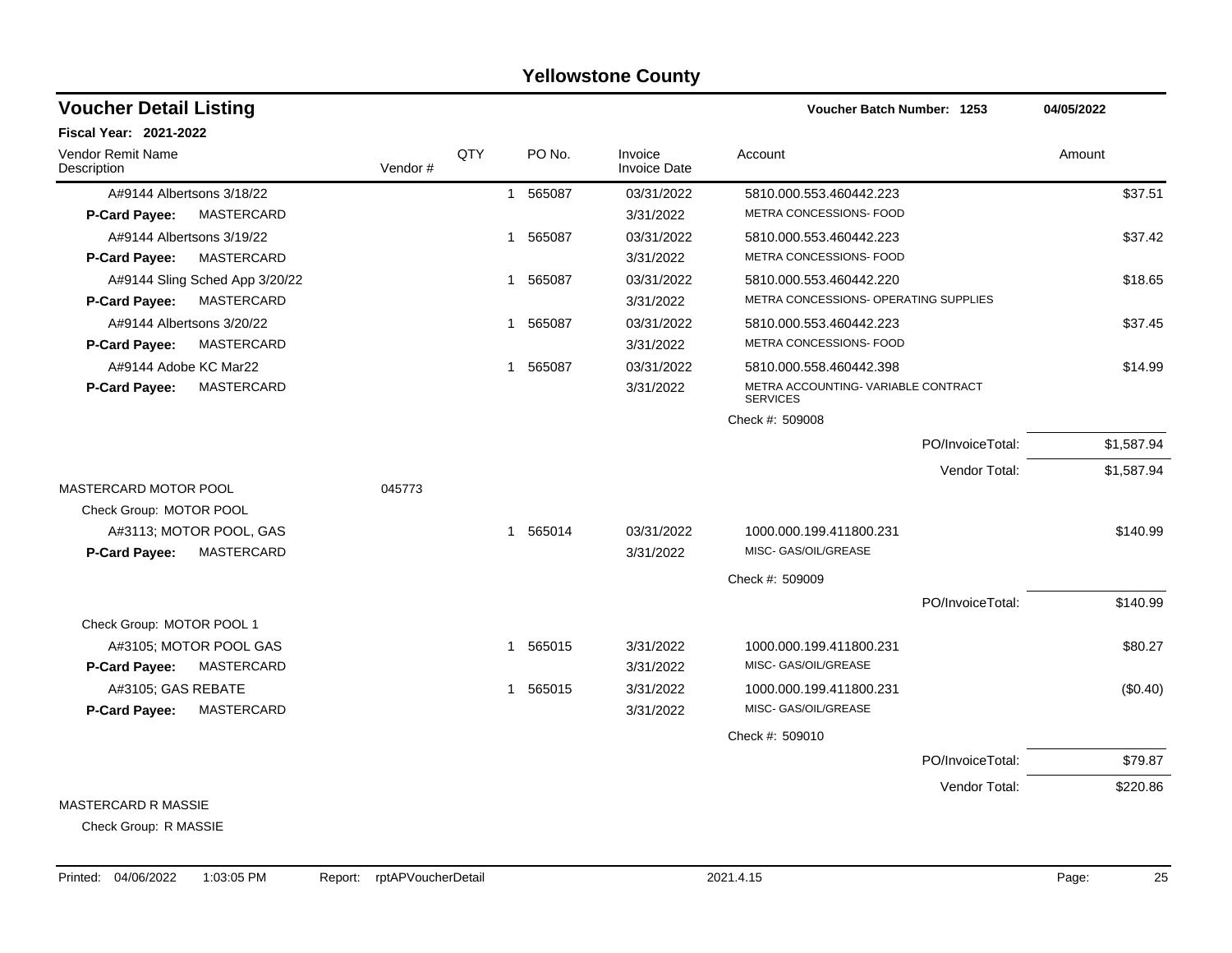| <b>Voucher Detail Listing</b>           |                                                      |         |     |          |                         | Voucher Batch Number: 1253                            | 04/05/2022 |
|-----------------------------------------|------------------------------------------------------|---------|-----|----------|-------------------------|-------------------------------------------------------|------------|
| <b>Fiscal Year: 2021-2022</b>           |                                                      |         |     |          |                         |                                                       |            |
| <b>Vendor Remit Name</b><br>Description |                                                      | Vendor# | QTY | PO No.   | Invoice<br>Invoice Date | Account                                               | Amount     |
|                                         | A#7471 Adobe Cloud Feb/Mar 2022 A#527300167          |         |     | 1 565078 | 03/31/2022              | 5810.000.555.460442.368                               | \$52.99    |
| P-Card Payee:                           | MASTERCARD                                           |         |     |          | 3/31/2022               | METRA MARKETING- SOFTWARE/HARDWARE MAINT              |            |
|                                         | A#7471 Monster Truck Facebook 2/18-19/22             |         |     | 1 565078 | 03/31/2022              | 5810.000.555.460442.337                               | \$129.67   |
| <b>P-Card Payee:</b>                    | MASTERCARD                                           |         |     |          | 3/31/2022               | METRA MARKETING- PUBLICITY/ADVERTSING                 |            |
|                                         | A#7471 Dropbox 2/26/22-2/26/23                       |         | 1   | 565078   | 03/31/2022              | 5810.000.555.460442.398                               | \$119.88   |
| P-Card Payee:                           | MASTERCARD                                           |         |     |          | 3/31/2022               | METRA MARKETING- VARIABLE CONTRACT<br><b>SERVICES</b> |            |
|                                         | A#7471 Rock Creek Coffee 2/25/22                     |         |     | 1 565078 | 03/31/2022              | 5810.000.555.460442.336                               | \$6.00     |
| P-Card Payee:                           | MASTERCARD                                           |         |     |          | 3/31/2022               | METRA MARKETING- PUBLIC RELATIONS                     |            |
|                                         | A#7471 Clear Merch. Bags Uline                       |         |     | 2 565078 | 03/31/2022              | 5810.000.554.460442.220                               | \$252.42   |
| P-Card Payee:                           | MASTERCARD                                           |         |     |          | 3/31/2022               | METRA EVENTS- OPERATING SUPPLIES                      |            |
| A#7471 Mailchimp Mar 22                 |                                                      |         | 1   | 565078   | 03/31/2022              | 5810.000.555.460442.368                               | \$475.00   |
| P-Card Payee:                           | MASTERCARD                                           |         |     |          | 3/31/2022               | METRA MARKETING- SOFTWARE/HARDWARE MAINT              |            |
|                                         | A#7471 PBR Tix 1st Interstate Bank 4/30 & 5/1/22     |         | 1   | 565078   | 03/31/2022              | 5810.000.555.460442.336                               | \$2,502.25 |
| <b>P-Card Payee:</b>                    | MASTERCARD                                           |         |     |          | 3/31/2022               | METRA MARKETING- PUBLIC RELATIONS                     |            |
|                                         | A#7471 Alchemer Mar 2022                             |         | 1   | 565078   | 03/31/2022              | 5810.000.555.460442.368                               | \$49.00    |
| <b>P-Card Payee:</b>                    | MASTERCARD                                           |         |     |          | 3/31/2022               | METRA MARKETING- SOFTWARE/HARDWARE MAINT              |            |
|                                         | A#7471 Billings Gazette 3/23/22                      |         | 1   | 565078   | 03/31/2022              | 5810.000.555.460442.337                               | \$5.00     |
| P-Card Payee:                           | MASTERCARD                                           |         |     |          | 3/31/2022               | METRA MARKETING- PUBLICITY/ADVERTSING                 |            |
|                                         | A#7471 Adobe Cloud Mar/Apr 2022 A#178484818          |         |     | 1 565078 | 03/31/2022              | 5810.000.555.460442.368                               | \$52.99    |
| <b>P-Card Payee:</b>                    | MASTERCARD                                           |         |     |          | 3/31/2022               | METRA MARKETING- SOFTWARE/HARDWARE MAINT              |            |
|                                         | A#7471 Hank Williams Tix Whites H&A Signage Contract |         |     | 1 565078 | 03/31/2022              | 5810.000.555.460442.336                               | \$416.00   |
| P-Card Payee:                           | MASTERCARD                                           |         |     |          | 3/31/2022               | METRA MARKETING- PUBLIC RELATIONS                     |            |
|                                         | A#7471 ZZ Top Tix Whites H&A Signage Contract        |         |     | 1 565078 | 03/31/2022              | 5810.000.555.460442.336                               | \$633.00   |
| P-Card Payee:                           | MASTERCARD                                           |         |     |          | 3/31/2022               | METRA MARKETING- PUBLIC RELATIONS                     |            |
|                                         | A#7471 Basecamp Mar/Apr 2022                         |         | 1   | 565078   | 03/31/2022              | 5810.000.555.460442.368                               | \$24.00    |
| P-Card Payee:                           | MASTERCARD                                           |         |     |          | 3/31/2022               | METRA MARKETING- SOFTWARE/HARDWARE MAINT              |            |
|                                         | A#7471 Adobe Cloud Mar/Apr 2022 A#527300167          |         |     | 1 565078 | 03/31/2022              | 5810.000.555.460442.368                               | \$52.99    |
| <b>P-Card Payee:</b>                    | MASTERCARD                                           |         |     |          | 3/31/2022               | METRA MARKETING- SOFTWARE/HARDWARE MAINT              |            |

Check #: 509011

PO/InvoiceTotal: \$4,771.19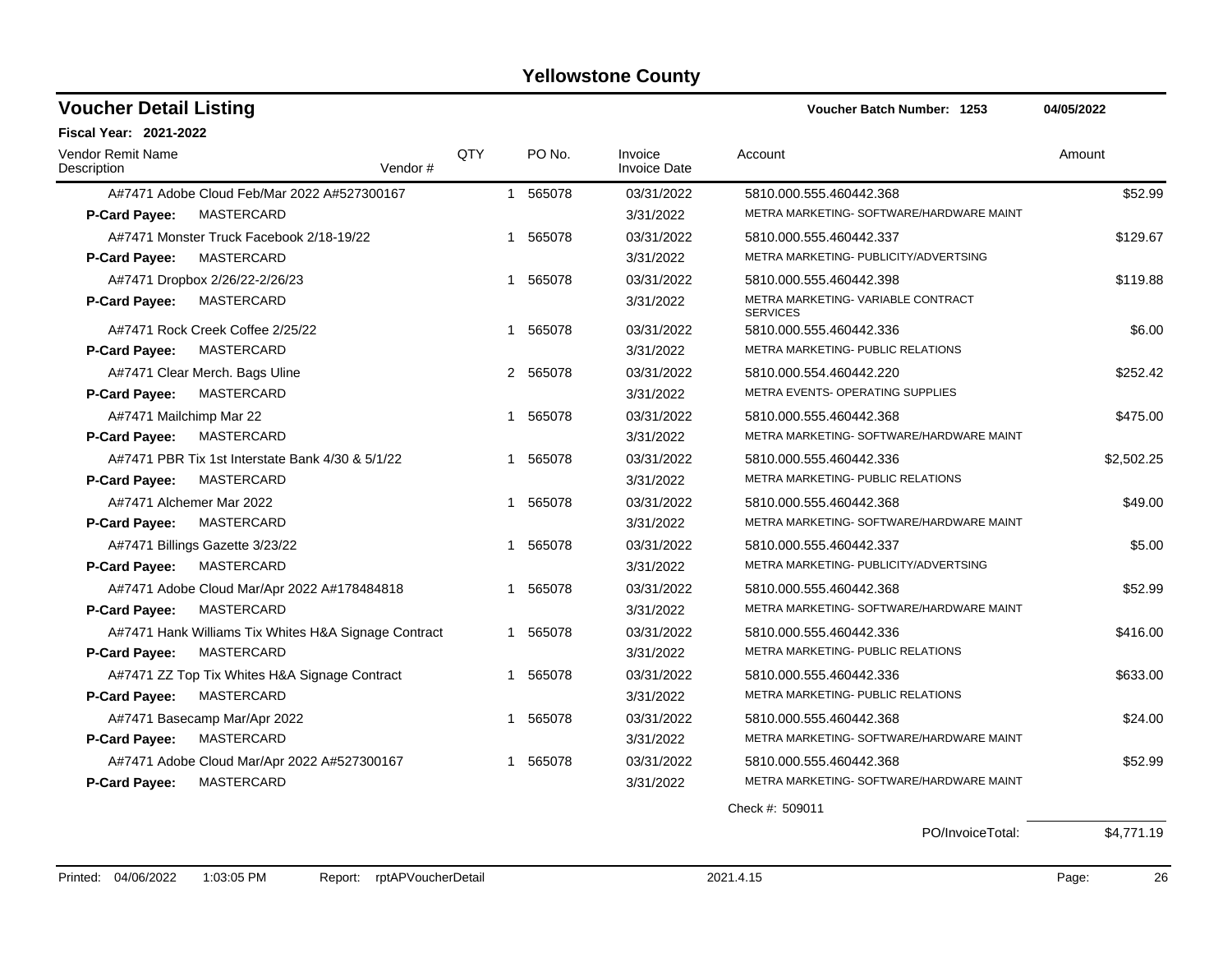| <b>Voucher Detail Listing</b>                                                          |                            |     |          |                                |                                | Voucher Batch Number: 1253 |             |  |
|----------------------------------------------------------------------------------------|----------------------------|-----|----------|--------------------------------|--------------------------------|----------------------------|-------------|--|
| Fiscal Year: 2021-2022                                                                 |                            |     |          |                                |                                |                            |             |  |
| Vendor Remit Name<br>Description                                                       | Vendor#                    | QTY | PO No.   | Invoice<br><b>Invoice Date</b> | Account                        |                            | Amount      |  |
|                                                                                        |                            |     |          |                                |                                | Vendor Total:              | \$4,771.19  |  |
| MASTERCARD SHERIFF DEPT TRAINING 1                                                     |                            |     |          |                                |                                |                            |             |  |
| Check Group: SHERIFF DEPT TRN<br>$\mathbf{1}$                                          |                            |     |          |                                |                                |                            |             |  |
| MC#2007: FY23 -Plane ticket for CD to attend school in<br>MD 07/17-07/29/22            |                            |     | 1 565008 | 03/30/2022                     | 2300.000.000.014200.000        |                            | \$722.20    |  |
| MASTERCARD<br><b>P-Card Payee:</b>                                                     |                            |     |          | 3/30/2022                      | PUBLIC SAFETY PREPAID EXPENSES |                            |             |  |
| MC#2007: FY23 - Plane ticket insurance for CD to attend<br>school in MD 07/17-07/29/22 |                            |     | 1 565008 | 03/30/2022                     | 2300.000.000.014200.000        |                            | \$32.00     |  |
| <b>P-Card Payee:</b><br>MASTERCARD                                                     |                            |     |          | 3/30/2022                      | PUBLIC SAFETY PREPAID EXPENSES |                            |             |  |
| MC#2007: Lodging for KJ while attending class in<br>Lewistown, MT 03/06-03/10/22       |                            |     | 565008   | 03/30/2022                     | 2300.000.130.420110.370        |                            | \$577.35    |  |
| <b>P-Card Payee:</b><br>MASTERCARD                                                     |                            |     |          | 3/30/2022                      | <b>ADMIN-TRAVEL</b>            |                            |             |  |
| MC#2007: Lodging for RN while attending class in                                       |                            |     | 565008   | 03/30/2022                     | 2300.000.130.420110.370        |                            | \$523.35    |  |
| Lewistown, MT 03/06-03/10/22<br>MASTERCARD<br><b>P-Card Payee:</b>                     |                            |     |          | 3/30/2022                      | <b>ADMIN-TRAVEL</b>            |                            |             |  |
| MC#2007: plane ticket for KG to attend class in FL                                     |                            |     | 565008   | 03/30/2022                     | 2300.000.130.420110.370        |                            | \$737.20    |  |
| 06/11-06/18/22<br>P-Card Payee:<br>MASTERCARD                                          |                            |     |          | 3/30/2022                      | <b>ADMIN-TRAVEL</b>            |                            |             |  |
|                                                                                        |                            |     |          |                                | Check #: 509012                |                            |             |  |
|                                                                                        |                            |     |          |                                |                                | PO/InvoiceTotal:           | \$2,592.10  |  |
|                                                                                        |                            |     |          |                                |                                | Vendor Total:              | \$2,592.10  |  |
| MASTERCARD SHERIFF DEPT TRAINING 2                                                     |                            |     |          |                                |                                |                            |             |  |
| Check Group: SHERIFF DEPT TRN<br>$\mathfrak{p}$                                        |                            |     |          |                                |                                |                            |             |  |
| MC #1737: Flight for ML while attending class in Reno,<br>NV.03/08-03/11/22            |                            |     | 1 565009 | 03/30/2022                     | 2300.000.136.420200.370        |                            | \$810.20    |  |
| <b>P-Card Payee:</b><br>MASTERCARD                                                     |                            |     |          | 3/30/2022                      | DETENTION-TRAVEL               |                            |             |  |
| MC #1737: FY 23 - Course registration for DP<br>08/07-08/12/22                         |                            |     | 1 565009 | 03/30/2022                     | 2300.000.000.014200.000        |                            | \$495.00    |  |
| MASTERCARD<br><b>P-Card Payee:</b>                                                     |                            |     |          | 3/30/2022                      | PUBLIC SAFETY PREPAID EXPENSES |                            |             |  |
| MC#1737: FY23 - Flight for DP to IHIA Conference in New<br>Orleans, LA 08/05-08/12/22  |                            |     | 1 565009 | 03/30/2022                     | 2300.000.000.014200.000        |                            | \$587.20    |  |
| MASTERCARD<br><b>P-Card Payee:</b>                                                     |                            |     |          | 3/30/2022                      | PUBLIC SAFETY PREPAID EXPENSES |                            |             |  |
| Cell phone case and screen protector for new phone for<br>RL.                          |                            |     | 1 565009 | 03/30/2022                     | 2300.000.130.420110.345        |                            | \$69.98     |  |
| P-Card Payee:<br>MASTERCARD                                                            |                            |     |          | 3/30/2022                      | ADMIN- TELEPHONE & TECHNOLOGY  |                            |             |  |
| Printed: 04/06/2022<br>1:03:05 PM                                                      | Report: rptAPVoucherDetail |     |          |                                | 2021.4.15                      |                            | 27<br>Page: |  |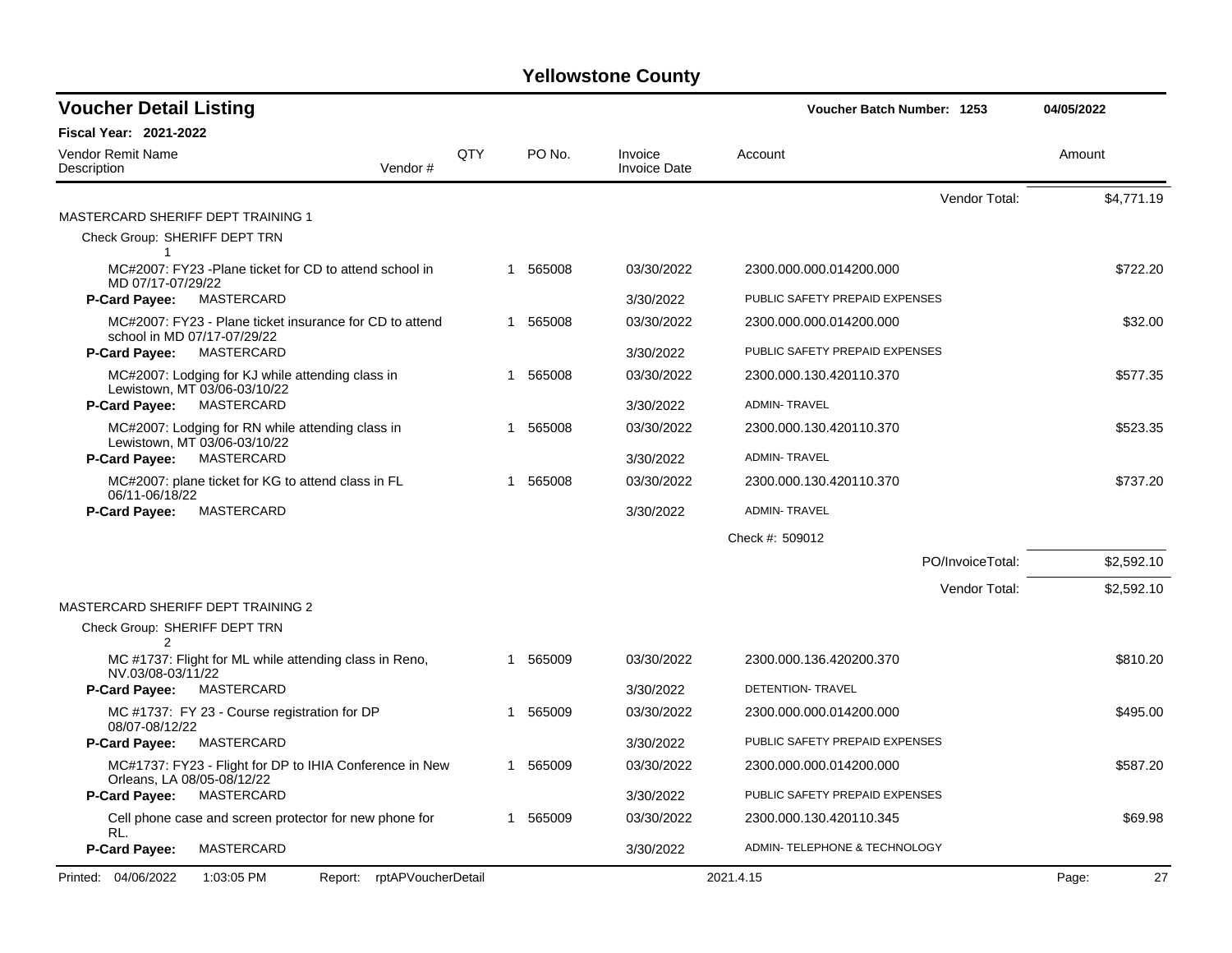| <b>Yellowstone County</b> |  |
|---------------------------|--|
|---------------------------|--|

| <b>Voucher Detail Listing</b>                |                    |              |          |                                | Voucher Batch Number: 1253     |                  | 04/05/2022  |  |
|----------------------------------------------|--------------------|--------------|----------|--------------------------------|--------------------------------|------------------|-------------|--|
| Fiscal Year: 2021-2022                       |                    |              |          |                                |                                |                  |             |  |
| Vendor Remit Name<br>Description             | Vendor#            | QTY          | PO No.   | Invoice<br><b>Invoice Date</b> | Account                        |                  | Amount      |  |
|                                              |                    |              |          |                                | Check #: 509013                |                  |             |  |
|                                              |                    |              |          |                                |                                | PO/InvoiceTotal: | \$1,962.38  |  |
|                                              |                    |              |          |                                |                                | Vendor Total:    | \$1,962.38  |  |
| MASTERCARD T GOODRIDGE                       |                    |              |          |                                |                                |                  |             |  |
| Check Group: T GOODRIDGE                     |                    |              |          |                                |                                |                  |             |  |
| A#3270 JIMMY JOHNS 3/2/22                    |                    |              | 1 564995 | 03/31/2022                     | 5810.000.551.460442.256        |                  | \$344.43    |  |
| MASTERCARD<br>P-Card Payee:                  |                    |              |          | 3/31/2022                      | METRA ADMIN- INTERNAL FOOD USE |                  |             |  |
| A#3270 SAM'S CLUB 3/11/22                    |                    |              | 1 564995 | 03/31/2022                     | 5810.000.553.460442.223        |                  | \$362.34    |  |
| MASTERCARD<br>P-Card Payee:                  |                    |              |          | 3/31/2022                      | METRA CONCESSIONS- FOOD        |                  |             |  |
| A#3270 Jimmy Johns rebate                    |                    | $\mathbf{1}$ | 564995   | 03/31/2022                     | 5810.000.551.460442.256        |                  | (\$5.84)    |  |
| MASTERCARD<br>P-Card Payee:                  |                    |              |          | 3/31/2022                      | METRA ADMIN- INTERNAL FOOD USE |                  |             |  |
|                                              |                    |              |          |                                | Check #: 509014                |                  |             |  |
|                                              |                    |              |          |                                |                                | PO/InvoiceTotal: | \$700.93    |  |
|                                              |                    |              |          |                                |                                | Vendor Total:    | \$700.93    |  |
| MID-RIVERS COMMUNICATIONS                    |                    |              |          |                                |                                |                  |             |  |
| Check Group:                                 |                    |              |          |                                |                                |                  |             |  |
| A#4786600; CUSTER REPEATER                   |                    |              | 1 565005 | 03/31/2022                     | 1000.000.124.420600.340        |                  | \$57.30     |  |
|                                              |                    |              |          | 3/31/2022                      | <b>DES-UTILITIES</b>           |                  |             |  |
|                                              |                    |              |          |                                | Check #: 508963                |                  |             |  |
|                                              |                    |              |          |                                |                                | PO/InvoiceTotal: | \$57.30     |  |
|                                              |                    |              |          |                                |                                | Vendor Total:    | \$57.30     |  |
| MIDLAND IMPLEMENT CO<br>Check Group:         | 004220             |              |          |                                |                                |                  |             |  |
| I#141334001 MOWER BLADES                     |                    | $\mathbf{1}$ | 565035   | 03/31/2022                     | 2110.000.401.430200.361        |                  | \$189.66    |  |
|                                              |                    |              |          | 3/31/2022                      | ROAD-VEHICLE REPAIRS           |                  |             |  |
|                                              |                    |              |          |                                | Check #: 508964                |                  |             |  |
|                                              |                    |              |          |                                |                                | PO/InvoiceTotal: | \$189.66    |  |
|                                              |                    |              |          |                                |                                | Vendor Total:    | \$189.66    |  |
| MIDLAND MECHANICAL                           |                    |              |          |                                |                                |                  |             |  |
| Check Group:                                 |                    |              |          |                                |                                |                  |             |  |
| Printed: 04/06/2022<br>1:03:05 PM<br>Report: | rptAPVoucherDetail |              |          |                                | 2021.4.15                      |                  | 28<br>Page: |  |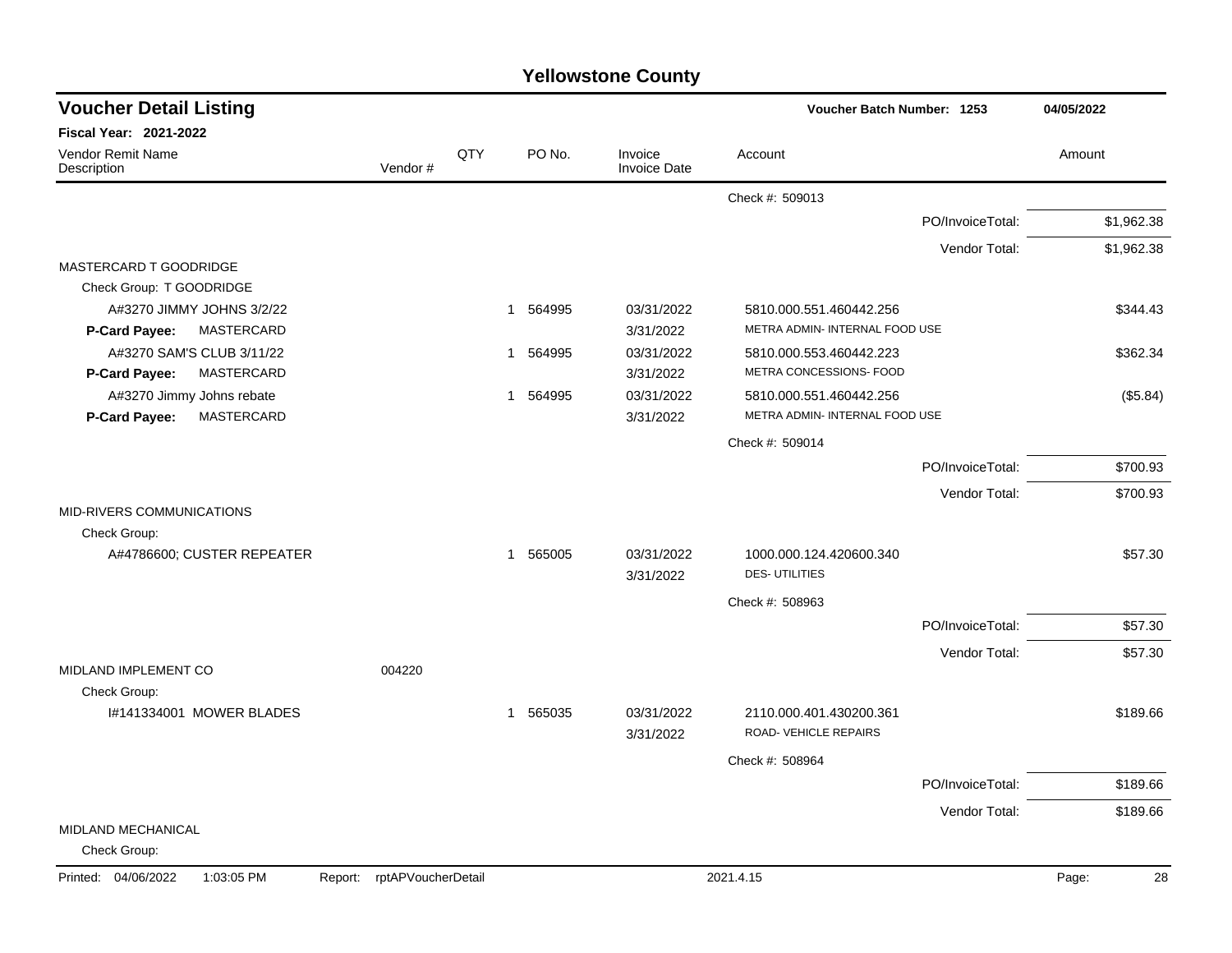|                                                                 |     |              |          | <b>Yellowstone County</b>      |                                                           |                  |             |
|-----------------------------------------------------------------|-----|--------------|----------|--------------------------------|-----------------------------------------------------------|------------------|-------------|
| <b>Voucher Detail Listing</b>                                   |     |              |          |                                | Voucher Batch Number: 1253                                |                  | 04/05/2022  |
| <b>Fiscal Year: 2021-2022</b>                                   |     |              |          |                                |                                                           |                  |             |
| Vendor Remit Name<br>Description<br>Vendor#                     | QTY |              | PO No.   | Invoice<br><b>Invoice Date</b> | Account                                                   |                  | Amount      |
| I#377860 PLUMBING REPAIR                                        |     |              | 1 565074 | 03/31/2022<br>3/31/2022        | 2110.000.401.430200.366<br>ROAD-REPAIR & MAINT BUILDINGS  |                  | \$304.50    |
| 1#377841 PLUMBING REPAIR                                        |     | $\mathbf{1}$ | 565074   | 03/31/2022<br>3/31/2022        | 2110.000.401.430200.366<br>ROAD- REPAIR & MAINT BUILDINGS |                  | \$476.75    |
|                                                                 |     |              |          |                                | Check #: 508965                                           |                  |             |
|                                                                 |     |              |          |                                |                                                           | PO/InvoiceTotal: | \$781.25    |
|                                                                 |     |              |          |                                |                                                           | Vendor Total:    | \$781.25    |
| MONTANA DAKOTA UTILITIES<br>040762                              |     |              |          |                                |                                                           |                  |             |
| Check Group:<br>A#59378010009 3/18/22 143 E HWY 87              |     | 1            | 564982   | 03/29/2022<br>3/29/2022        | 5810.000.552.460442.344<br><b>METRA FACILITIES- GAS</b>   |                  | \$1,484.85  |
|                                                                 |     |              |          |                                | Check #: 508966                                           |                  |             |
|                                                                 |     |              |          |                                |                                                           | PO/InvoiceTotal: | \$1,484.85  |
| Check Group:                                                    |     |              |          |                                |                                                           |                  |             |
| A#113 190 1000 2 02/17/22 - 03/21/22 13 S 27th St               |     | 1            | 564983   | 3/29/2022<br>3/29/2022         | 2399.000.235.420250.344<br>YSC-GAS                        |                  | \$84.56     |
| A#763 190 1000 5 02/17/22 - 03/21/22 407 S 27th St              |     | 1            | 564983   | 3/29/2022<br>3/29/2022         | 2399.000.235.420250.344<br>YSC-GAS                        |                  | \$166.32    |
| A#852 190 1000 7 02/17/22 - 03/21/22 410 S 27th St              |     |              | 1 564983 | 3/29/2022<br>3/29/2022         | 2399.000.235.420250.344<br>YSC-GAS                        |                  | \$943.11    |
|                                                                 |     |              |          |                                | Check #: 508966                                           |                  |             |
|                                                                 |     |              |          |                                |                                                           | PO/InvoiceTotal: | \$1,193.99  |
| Check Group:<br>A#054490100073325 KING AVE 3/22/22              |     | 1            | 564984   | 3/29/2022<br>3/29/2022         | 2140.000.403.431100.340<br><b>WEED- UTILITIES</b>         |                  | \$184.81    |
|                                                                 |     |              |          |                                | Check #: 508966                                           |                  |             |
|                                                                 |     |              |          |                                |                                                           | PO/InvoiceTotal: | \$184.81    |
| Check Group:                                                    |     |              |          |                                |                                                           |                  |             |
| A#94449010001 032222 GAS FOR SHOP                               |     |              | 1 565061 | 03/31/2022<br>3/31/2022        | 2110.000.401.430200.340<br>ROAD- UTILITIES                |                  | \$1,687.59  |
| Printed: 04/06/2022<br>1:03:05 PM<br>Report: rptAPVoucherDetail |     |              |          |                                | 2021.4.15                                                 |                  | 29<br>Page: |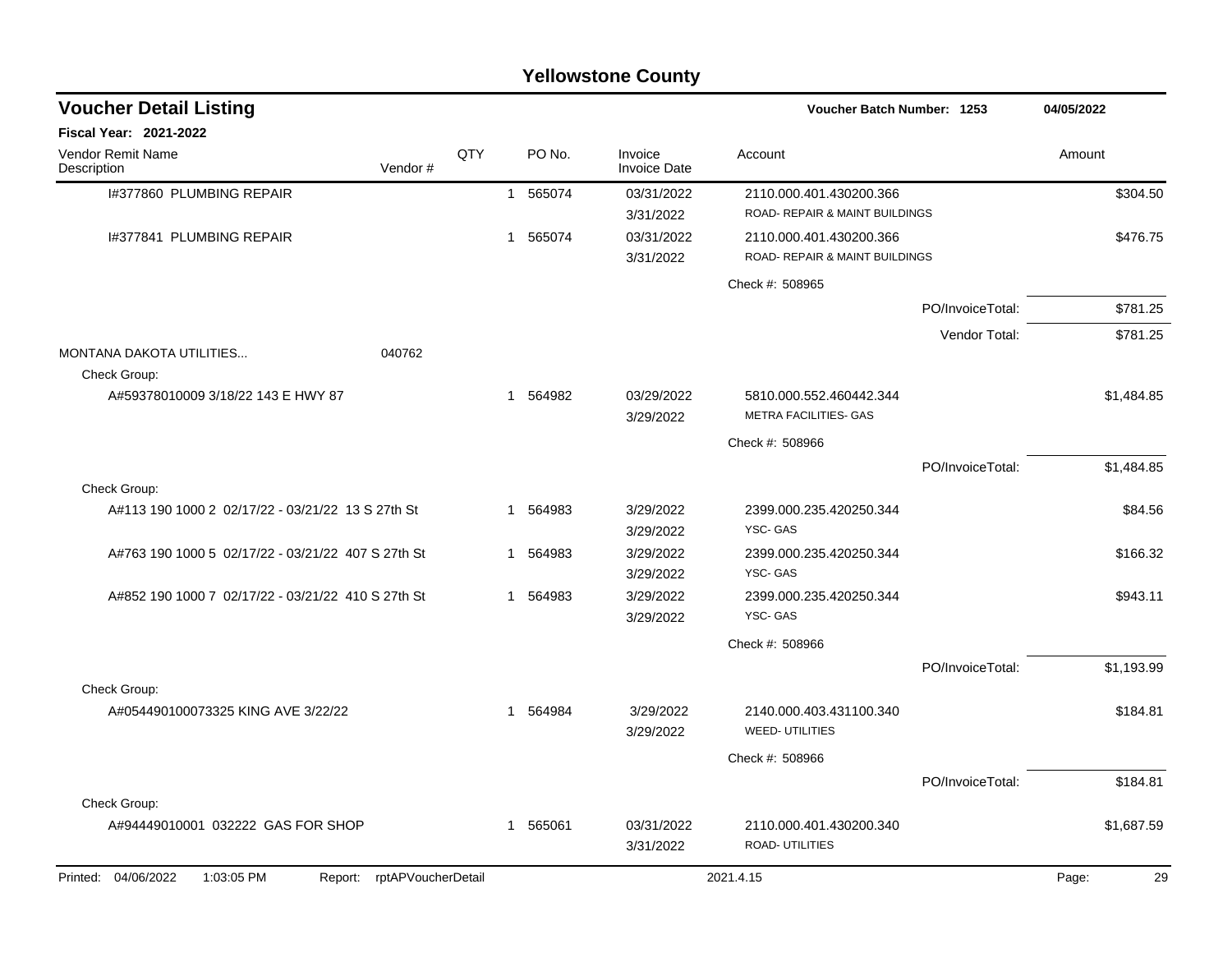| <b>Voucher Detail Listing</b>                                        |              |             |                                | Voucher Batch Number: 1253        |                  | 04/05/2022  |
|----------------------------------------------------------------------|--------------|-------------|--------------------------------|-----------------------------------|------------------|-------------|
| Fiscal Year: 2021-2022                                               |              |             |                                |                                   |                  |             |
| Vendor Remit Name<br>Description<br>Vendor#                          | QTY          | PO No.      | Invoice<br><b>Invoice Date</b> | Account                           |                  | Amount      |
| A#81294310008 032222 GAS FOR STORAGE BLDG                            |              | 1 565061    | 03/31/2022                     | 2110.000.401.430200.340           |                  | \$1,154.31  |
|                                                                      |              |             | 3/31/2022                      | ROAD- UTILITIES                   |                  |             |
|                                                                      |              |             |                                | Check #: 508966                   |                  |             |
|                                                                      |              |             |                                |                                   | PO/InvoiceTotal: | \$2,841.90  |
|                                                                      |              |             |                                |                                   | Vendor Total:    | \$5,705.55  |
| MONTANA MOBILE DOCUMENT SHREDDING INC<br>Check Group:                |              |             |                                |                                   |                  |             |
| 1#65878 HR SHREDDING 3/31/22                                         |              | 1480 565073 | 03/31/2022                     | 1000.000.199.411800.397           |                  | \$296.00    |
|                                                                      |              |             | 3/31/2022                      | MISC- CONTRACT SERVICES           |                  |             |
|                                                                      |              |             |                                | Check #: 508967                   |                  |             |
|                                                                      |              |             |                                |                                   | PO/InvoiceTotal: | \$296.00    |
| MONTEZ CLEANING SERVICES                                             |              |             |                                |                                   | Vendor Total:    | \$296.00    |
| Check Group:                                                         |              |             |                                |                                   |                  |             |
| 1#868 FEBRUARY SHOP CLEANING                                         | -1           | 565066      | 03/31/2022                     | 2110.000.401.430200.367           |                  | \$500.00    |
|                                                                      |              |             | 3/31/2022                      | ROAD- JANITORIAL SERVICES         |                  |             |
| 1#869 MARCH SHOP CLEANING                                            |              | 1 565066    | 03/31/2022                     | 2110.000.401.430200.367           |                  | \$500.00    |
|                                                                      |              |             | 3/31/2022                      | ROAD- JANITORIAL SERVICES         |                  |             |
|                                                                      |              |             |                                | Check #: 508968                   |                  |             |
|                                                                      |              |             |                                |                                   | PO/InvoiceTotal: | \$1,000.00  |
|                                                                      |              |             |                                |                                   | Vendor Total:    | \$1,000.00  |
| <b>MOUNTAIN ALARM</b>                                                |              |             |                                |                                   |                  |             |
| Check Group:<br>I#2735173; A#005926; MAR Alarm Monitoring 4/1-4/3/22 | 1            | 565011      | 03/30/2022                     | 7302.000.726.430900.362           |                  | \$97.90     |
|                                                                      |              |             | 3/30/2022                      | HUNTLEY PROJ CEM- MAINT & REPAIRS |                  |             |
|                                                                      |              |             |                                | Check #: 508969                   |                  |             |
|                                                                      |              |             |                                |                                   | PO/InvoiceTotal: | \$97.90     |
| Check Group:                                                         |              |             |                                |                                   |                  |             |
| I#2735360 SHOP MONITORING                                            | $\mathbf{1}$ | 565085      | 03/31/2022                     | 2110.000.401.430200.368           |                  | \$46.00     |
|                                                                      |              |             | 3/31/2022                      | ROAD- SOFTWARE/HARDWARE MAINT     |                  |             |
| Printed: 04/06/2022<br>1:03:05 PM<br>rptAPVoucherDetail<br>Report:   |              |             |                                | 2021.4.15                         |                  | Page:<br>30 |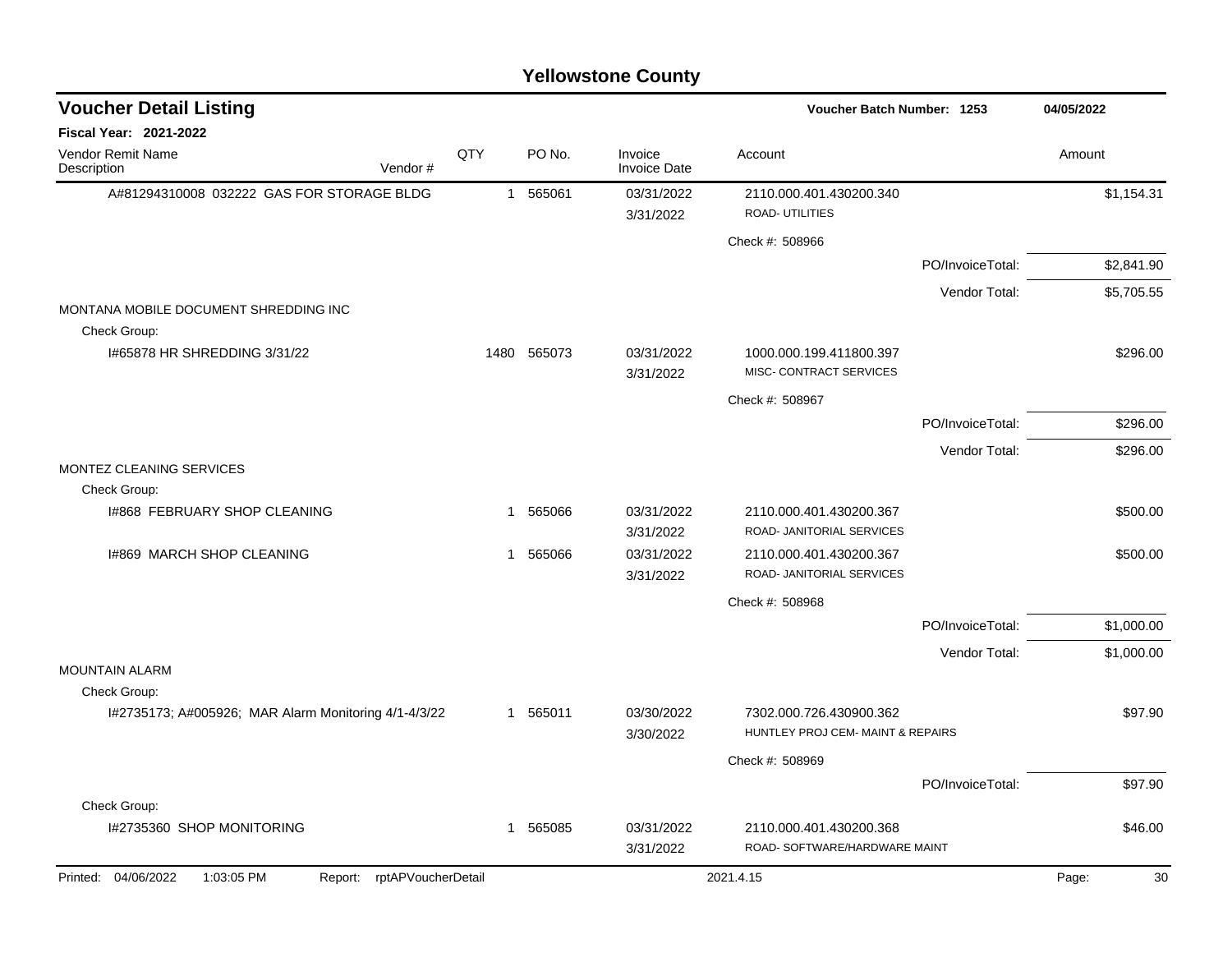| <b>Voucher Detail Listing</b>                    |                               |     |              |                                | Voucher Batch Number: 1253                               |                  |             |  |
|--------------------------------------------------|-------------------------------|-----|--------------|--------------------------------|----------------------------------------------------------|------------------|-------------|--|
| Fiscal Year: 2021-2022                           |                               |     |              |                                |                                                          |                  |             |  |
| Vendor Remit Name<br>Description                 | Vendor#                       | QTY | PO No.       | Invoice<br><b>Invoice Date</b> | Account                                                  |                  | Amount      |  |
|                                                  |                               |     |              |                                | Check #: 508969                                          |                  |             |  |
|                                                  |                               |     |              |                                |                                                          | PO/InvoiceTotal: | \$46.00     |  |
| Check Group:                                     |                               |     |              |                                |                                                          |                  |             |  |
| I #2739585 4/1/22 Security Monitoring            |                               |     | 565086<br>1  | 3/31/2022                      | 5810.000.552.460442.398                                  |                  | \$34.10     |  |
|                                                  |                               |     |              | 3/31/2022                      | METRA FACILITIES- VARIABLE CONTRACT SERVICE              |                  |             |  |
| I #2735359 4/1/22 Box Office Security Monitoring |                               |     | 565086<br>-1 | 3/31/2022                      | 5810.000.556.460442.398                                  |                  | \$60.00     |  |
|                                                  |                               |     |              | 3/31/2022                      | METRA ADMISSIONS- VARIABLE CONTRACT<br><b>SERVICES</b>   |                  |             |  |
| I #2739586 4/1/22 Box Office Security Monitoring |                               |     | 565086<br>-1 | 3/31/2022                      | 5810.000.556.460442.398                                  |                  | \$39.05     |  |
|                                                  |                               |     |              | 3/31/2022                      | METRA ADMISSIONS- VARIABLE CONTRACT<br><b>SERVICES</b>   |                  |             |  |
| I #2739586 4/1/22 Security Monitoring            |                               |     | 1 565086     | 3/31/2022                      | 5810.000.552.460442.398                                  |                  | \$22.00     |  |
|                                                  |                               |     |              | 3/31/2022                      | METRA FACILITIES- VARIABLE CONTRACT SERVICE              |                  |             |  |
|                                                  |                               |     |              |                                | Check #: 508969                                          |                  |             |  |
|                                                  |                               |     |              |                                |                                                          | PO/InvoiceTotal: | \$155.15    |  |
|                                                  |                               |     |              |                                |                                                          | Vendor Total:    | \$299.05    |  |
| NAPA AUTO PARTS                                  | 020015                        |     |              |                                |                                                          |                  |             |  |
| Check Group:                                     |                               |     |              |                                |                                                          |                  |             |  |
| 1#3977-380882 INVENTORY                          |                               |     | 1 565039     | 03/31/2022                     | 2110.000.401.430200.361                                  |                  | \$334.52    |  |
|                                                  |                               |     |              | 3/31/2022                      | ROAD-VEHICLE REPAIRS                                     |                  |             |  |
|                                                  |                               |     |              |                                | Check #: 508970                                          |                  |             |  |
|                                                  |                               |     |              |                                |                                                          | PO/InvoiceTotal: | \$334.52    |  |
|                                                  |                               |     |              |                                |                                                          | Vendor Total:    | \$334.52    |  |
| NORMONT EQUIP CO                                 | 004687                        |     |              |                                |                                                          |                  |             |  |
| Check Group:                                     |                               |     |              |                                |                                                          |                  |             |  |
| I#27028 MOWER BLADES                             |                               |     | 1 565047     | 03/31/2022<br>3/31/2022        | 2110.000.401.430200.240<br>ROAD- REPAIR & MAINT SUPPLIES |                  | \$1,638.00  |  |
| I#27029 DELINEATORS                              |                               |     | 1 565047     | 03/31/2022                     | 2110.000.401.430260.364                                  |                  | \$568.80    |  |
|                                                  |                               |     |              | 3/31/2022                      | ROAD- SIGN MAINTENANCE                                   |                  |             |  |
|                                                  |                               |     |              |                                | Check #: 508971                                          |                  |             |  |
|                                                  |                               |     |              |                                |                                                          | PO/InvoiceTotal: | \$2,206.80  |  |
| Printed: 04/06/2022<br>1:03:05 PM                | rptAPVoucherDetail<br>Report: |     |              |                                | 2021.4.15                                                |                  | 31<br>Page: |  |
|                                                  |                               |     |              |                                |                                                          |                  |             |  |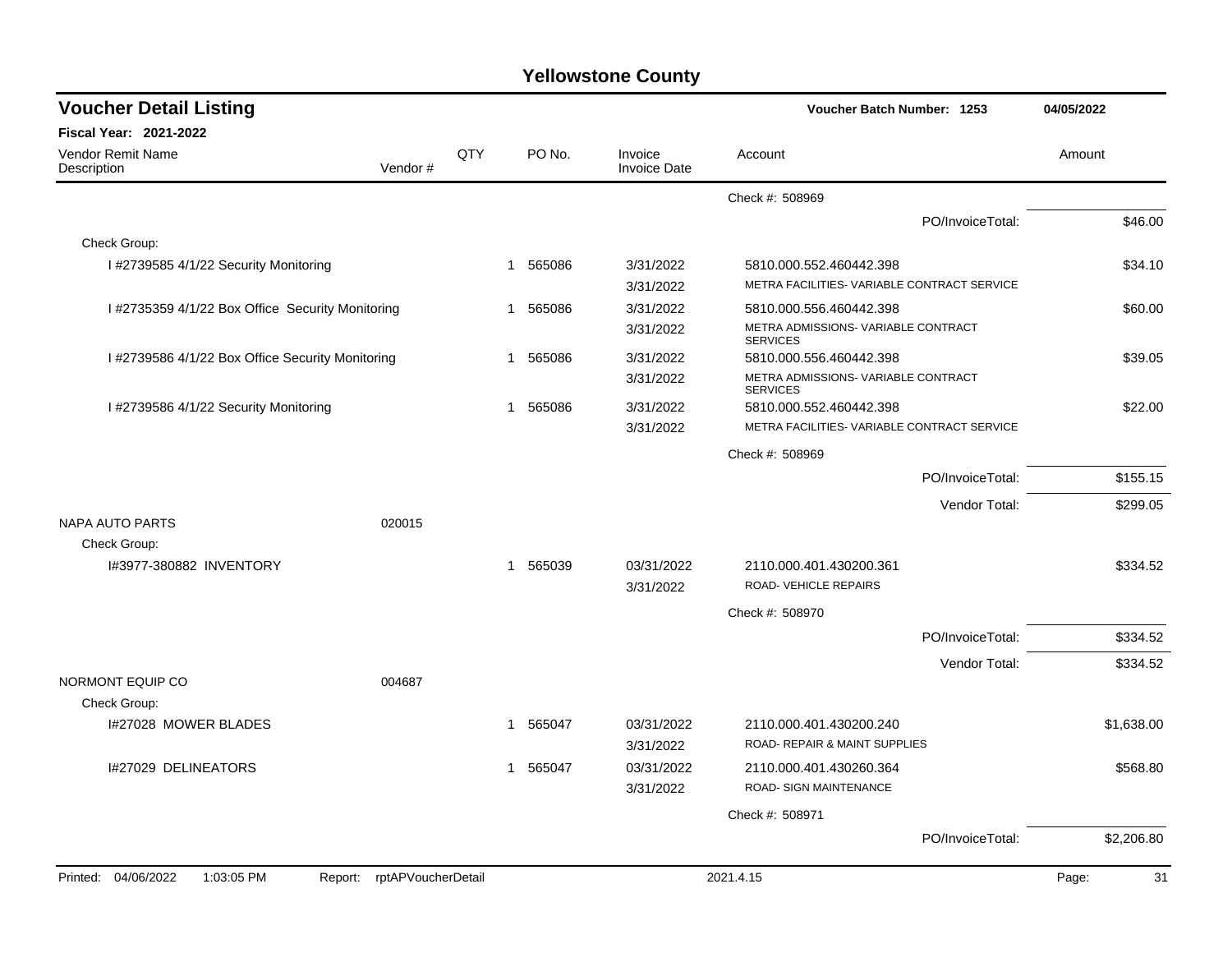| <b>Fiscal Year: 2021-2022</b><br><b>Vendor Remit Name</b><br>QTY<br>PO No.<br>Invoice<br>Account<br>Amount<br>Vendor#<br><b>Invoice Date</b><br>Description<br>Vendor Total:<br>\$2,206.80<br>NORTHWESTERN ENERGY<br>045035<br>Check Group:<br>A#0311835-3 031822 BROADVIEW ELECTRICITY<br>1 565058<br>03/31/2022<br>2110.000.401.430200.340<br>\$62.47<br>ROAD- UTILITIES<br>3/31/2022<br>A#3619971-9 STORAGE BLDG ELECTRICITY<br>1 565058<br>03/31/2022<br>2110.000.401.430200.340<br>\$6.84<br>ROAD- UTILITIES<br>3/31/2022<br>03/31/2022<br>A#1475844-5 031422 STORAGE BLDG ELECTRICITY<br>1 565058<br>2110.000.401.430200.340<br>\$295.86<br>ROAD- UTILITIES<br>3/31/2022<br>03/31/2022<br>A#0241258-3 SHOP ELECTRICITY<br>1 565058<br>\$1,202.53<br>2110.000.401.430200.340<br>ROAD- UTILITIES<br>3/31/2022<br>1 565058<br>03/31/2022<br>\$19.41<br>A#0256637-0 WISE LANE & SHILOH<br>2110.000.401.430260.341<br>ROAD- ELECTRICITY<br>3/31/2022<br>Check #: 508972<br>\$1,587.11<br>PO/InvoiceTotal:<br>Check Group:<br>A#0256623-0 3/17/22 4TH AVE N GATE SIGN<br>1 565059<br>3/31/2022<br>5810.000.552.460442.341<br>\$84.99<br>METRA FACILITIES- ELECTRICITY<br>3/31/2022<br>3/31/2022<br>A#0659299-2 3/17/22 101 MAIN ST<br>1 565059<br>5810.000.552.460442.341<br>\$668.27<br>METRA FACILITIES- ELECTRICITY<br>3/31/2022<br>Check #: 508972<br>\$753.26<br>PO/InvoiceTotal:<br>\$2,340.37<br>Vendor Total:<br>O'REILLY AUTOMOTIVE INC<br>Check Group:<br>1 565064<br>03/31/2022<br>\$45.95<br>#1548-202711 BUTANE<br>2110.000.401.430200.361<br>ROAD-VEHICLE REPAIRS<br>3/31/2022<br>2% DISCOUNT<br>1 565064<br>03/31/2022<br>2110.000.401.430200.361<br>(\$0.92)<br>ROAD-VEHICLE REPAIRS<br>3/31/2022<br>Check #: 508973<br>Printed: 04/06/2022<br>Report: rptAPVoucherDetail<br>1:03:05 PM<br>2021.4.15<br>Page: | <b>Voucher Detail Listing</b> |  |  |  |  | Voucher Batch Number: 1253 | 04/05/2022 |  |
|-------------------------------------------------------------------------------------------------------------------------------------------------------------------------------------------------------------------------------------------------------------------------------------------------------------------------------------------------------------------------------------------------------------------------------------------------------------------------------------------------------------------------------------------------------------------------------------------------------------------------------------------------------------------------------------------------------------------------------------------------------------------------------------------------------------------------------------------------------------------------------------------------------------------------------------------------------------------------------------------------------------------------------------------------------------------------------------------------------------------------------------------------------------------------------------------------------------------------------------------------------------------------------------------------------------------------------------------------------------------------------------------------------------------------------------------------------------------------------------------------------------------------------------------------------------------------------------------------------------------------------------------------------------------------------------------------------------------------------------------------------------------------------------------------------------------------------|-------------------------------|--|--|--|--|----------------------------|------------|--|
|                                                                                                                                                                                                                                                                                                                                                                                                                                                                                                                                                                                                                                                                                                                                                                                                                                                                                                                                                                                                                                                                                                                                                                                                                                                                                                                                                                                                                                                                                                                                                                                                                                                                                                                                                                                                                               |                               |  |  |  |  |                            |            |  |
|                                                                                                                                                                                                                                                                                                                                                                                                                                                                                                                                                                                                                                                                                                                                                                                                                                                                                                                                                                                                                                                                                                                                                                                                                                                                                                                                                                                                                                                                                                                                                                                                                                                                                                                                                                                                                               |                               |  |  |  |  |                            |            |  |
|                                                                                                                                                                                                                                                                                                                                                                                                                                                                                                                                                                                                                                                                                                                                                                                                                                                                                                                                                                                                                                                                                                                                                                                                                                                                                                                                                                                                                                                                                                                                                                                                                                                                                                                                                                                                                               |                               |  |  |  |  |                            |            |  |
|                                                                                                                                                                                                                                                                                                                                                                                                                                                                                                                                                                                                                                                                                                                                                                                                                                                                                                                                                                                                                                                                                                                                                                                                                                                                                                                                                                                                                                                                                                                                                                                                                                                                                                                                                                                                                               |                               |  |  |  |  |                            |            |  |
|                                                                                                                                                                                                                                                                                                                                                                                                                                                                                                                                                                                                                                                                                                                                                                                                                                                                                                                                                                                                                                                                                                                                                                                                                                                                                                                                                                                                                                                                                                                                                                                                                                                                                                                                                                                                                               |                               |  |  |  |  |                            |            |  |
|                                                                                                                                                                                                                                                                                                                                                                                                                                                                                                                                                                                                                                                                                                                                                                                                                                                                                                                                                                                                                                                                                                                                                                                                                                                                                                                                                                                                                                                                                                                                                                                                                                                                                                                                                                                                                               |                               |  |  |  |  |                            |            |  |
|                                                                                                                                                                                                                                                                                                                                                                                                                                                                                                                                                                                                                                                                                                                                                                                                                                                                                                                                                                                                                                                                                                                                                                                                                                                                                                                                                                                                                                                                                                                                                                                                                                                                                                                                                                                                                               |                               |  |  |  |  |                            |            |  |
|                                                                                                                                                                                                                                                                                                                                                                                                                                                                                                                                                                                                                                                                                                                                                                                                                                                                                                                                                                                                                                                                                                                                                                                                                                                                                                                                                                                                                                                                                                                                                                                                                                                                                                                                                                                                                               |                               |  |  |  |  |                            |            |  |
|                                                                                                                                                                                                                                                                                                                                                                                                                                                                                                                                                                                                                                                                                                                                                                                                                                                                                                                                                                                                                                                                                                                                                                                                                                                                                                                                                                                                                                                                                                                                                                                                                                                                                                                                                                                                                               |                               |  |  |  |  |                            |            |  |
|                                                                                                                                                                                                                                                                                                                                                                                                                                                                                                                                                                                                                                                                                                                                                                                                                                                                                                                                                                                                                                                                                                                                                                                                                                                                                                                                                                                                                                                                                                                                                                                                                                                                                                                                                                                                                               |                               |  |  |  |  |                            |            |  |
|                                                                                                                                                                                                                                                                                                                                                                                                                                                                                                                                                                                                                                                                                                                                                                                                                                                                                                                                                                                                                                                                                                                                                                                                                                                                                                                                                                                                                                                                                                                                                                                                                                                                                                                                                                                                                               |                               |  |  |  |  |                            |            |  |
|                                                                                                                                                                                                                                                                                                                                                                                                                                                                                                                                                                                                                                                                                                                                                                                                                                                                                                                                                                                                                                                                                                                                                                                                                                                                                                                                                                                                                                                                                                                                                                                                                                                                                                                                                                                                                               |                               |  |  |  |  |                            |            |  |
|                                                                                                                                                                                                                                                                                                                                                                                                                                                                                                                                                                                                                                                                                                                                                                                                                                                                                                                                                                                                                                                                                                                                                                                                                                                                                                                                                                                                                                                                                                                                                                                                                                                                                                                                                                                                                               |                               |  |  |  |  |                            |            |  |
|                                                                                                                                                                                                                                                                                                                                                                                                                                                                                                                                                                                                                                                                                                                                                                                                                                                                                                                                                                                                                                                                                                                                                                                                                                                                                                                                                                                                                                                                                                                                                                                                                                                                                                                                                                                                                               |                               |  |  |  |  |                            |            |  |
|                                                                                                                                                                                                                                                                                                                                                                                                                                                                                                                                                                                                                                                                                                                                                                                                                                                                                                                                                                                                                                                                                                                                                                                                                                                                                                                                                                                                                                                                                                                                                                                                                                                                                                                                                                                                                               |                               |  |  |  |  |                            |            |  |
|                                                                                                                                                                                                                                                                                                                                                                                                                                                                                                                                                                                                                                                                                                                                                                                                                                                                                                                                                                                                                                                                                                                                                                                                                                                                                                                                                                                                                                                                                                                                                                                                                                                                                                                                                                                                                               |                               |  |  |  |  |                            |            |  |
|                                                                                                                                                                                                                                                                                                                                                                                                                                                                                                                                                                                                                                                                                                                                                                                                                                                                                                                                                                                                                                                                                                                                                                                                                                                                                                                                                                                                                                                                                                                                                                                                                                                                                                                                                                                                                               |                               |  |  |  |  |                            |            |  |
|                                                                                                                                                                                                                                                                                                                                                                                                                                                                                                                                                                                                                                                                                                                                                                                                                                                                                                                                                                                                                                                                                                                                                                                                                                                                                                                                                                                                                                                                                                                                                                                                                                                                                                                                                                                                                               |                               |  |  |  |  |                            |            |  |
|                                                                                                                                                                                                                                                                                                                                                                                                                                                                                                                                                                                                                                                                                                                                                                                                                                                                                                                                                                                                                                                                                                                                                                                                                                                                                                                                                                                                                                                                                                                                                                                                                                                                                                                                                                                                                               |                               |  |  |  |  |                            |            |  |
|                                                                                                                                                                                                                                                                                                                                                                                                                                                                                                                                                                                                                                                                                                                                                                                                                                                                                                                                                                                                                                                                                                                                                                                                                                                                                                                                                                                                                                                                                                                                                                                                                                                                                                                                                                                                                               |                               |  |  |  |  |                            |            |  |
|                                                                                                                                                                                                                                                                                                                                                                                                                                                                                                                                                                                                                                                                                                                                                                                                                                                                                                                                                                                                                                                                                                                                                                                                                                                                                                                                                                                                                                                                                                                                                                                                                                                                                                                                                                                                                               |                               |  |  |  |  |                            |            |  |
|                                                                                                                                                                                                                                                                                                                                                                                                                                                                                                                                                                                                                                                                                                                                                                                                                                                                                                                                                                                                                                                                                                                                                                                                                                                                                                                                                                                                                                                                                                                                                                                                                                                                                                                                                                                                                               |                               |  |  |  |  |                            |            |  |
|                                                                                                                                                                                                                                                                                                                                                                                                                                                                                                                                                                                                                                                                                                                                                                                                                                                                                                                                                                                                                                                                                                                                                                                                                                                                                                                                                                                                                                                                                                                                                                                                                                                                                                                                                                                                                               |                               |  |  |  |  |                            | 32         |  |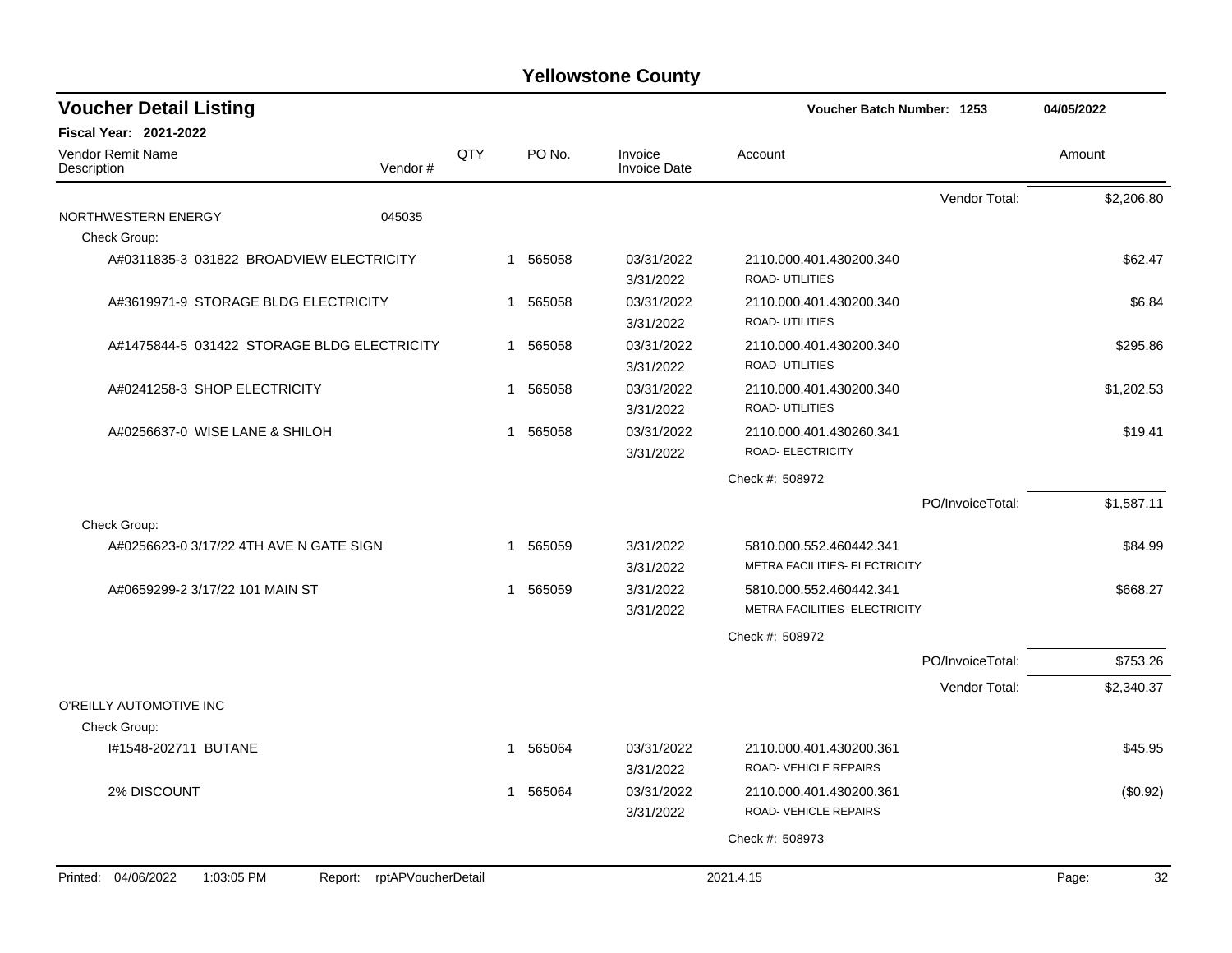| <b>Voucher Detail Listing</b>                                                                 |                    |     |          |                                | Voucher Batch Number: 1253                            | 04/05/2022       |             |
|-----------------------------------------------------------------------------------------------|--------------------|-----|----------|--------------------------------|-------------------------------------------------------|------------------|-------------|
| <b>Fiscal Year: 2021-2022</b>                                                                 |                    |     |          |                                |                                                       |                  |             |
| Vendor Remit Name<br>Description                                                              | Vendor#            | QTY | PO No.   | Invoice<br><b>Invoice Date</b> | Account                                               |                  | Amount      |
|                                                                                               |                    |     |          |                                |                                                       | PO/InvoiceTotal: | \$45.03     |
|                                                                                               |                    |     |          |                                |                                                       | Vendor Total:    | \$45.03     |
| PEPSI COLA BOTTLING<br>Check Group:                                                           | 004960             |     |          |                                |                                                       |                  |             |
| I#20504 Drink Prod. & Cups 3/24/22                                                            |                    |     | 1 565048 | 03/31/2022<br>3/31/2022        | 5810.000.553.460442.223<br>METRA CONCESSIONS- FOOD    |                  | \$1,877.00  |
|                                                                                               |                    |     |          |                                | Check #: 508974                                       |                  |             |
|                                                                                               |                    |     |          |                                |                                                       | PO/InvoiceTotal: | \$1,877.00  |
| PROFORCE LAW ENFORCEMENT                                                                      |                    |     |          |                                |                                                       | Vendor Total:    | \$1,877.00  |
| Check Group:                                                                                  |                    |     |          |                                |                                                       |                  |             |
| 1#478405: Holster for new hire KS 3/18/22                                                     |                    |     | 1 564986 | 03/29/2022<br>3/29/2022        | 2300.000.130.420110.226<br>ADMIN- CLOTHING & UNIFORMS |                  | \$94.80     |
|                                                                                               |                    |     |          |                                | Check #: 508975                                       |                  |             |
|                                                                                               |                    |     |          |                                |                                                       | PO/InvoiceTotal: | \$94.80     |
|                                                                                               |                    |     |          |                                |                                                       | Vendor Total:    | \$94.80     |
| PUBLIC UTILITIES                                                                              | 005150             |     |          |                                |                                                       |                  |             |
| Check Group:<br>A#129439 030422 WATER FOR SHOP                                                |                    |     | 1 565049 | 03/31/2022<br>3/31/2022        | 2110.000.401.430200.340<br><b>ROAD- UTILITIES</b>     |                  | \$17.50     |
|                                                                                               |                    |     |          |                                | Check #: 508976                                       |                  |             |
|                                                                                               |                    |     |          |                                |                                                       | PO/InvoiceTotal: | \$17.50     |
|                                                                                               |                    |     |          |                                |                                                       | Vendor Total:    | \$17.50     |
| QUINTANA, ROBERTA                                                                             |                    |     |          |                                |                                                       |                  |             |
| Check Group:                                                                                  |                    |     |          |                                |                                                       |                  |             |
| Writ SM 2021 4893<br>#22000748 Quintana v. Stone Ck. #810033420 -<br>Stockman Bank A101-99656 |                    |     | 1 565002 | 03/29/2022                     | 7151.000.000.021250.000                               |                  | \$827.35    |
|                                                                                               |                    |     |          | 3/29/2022                      | SHERIFF WRITS & NOTICES DUE TO OTHERS                 |                  |             |
|                                                                                               |                    |     |          |                                | Check #: 508977                                       |                  |             |
|                                                                                               |                    |     |          |                                |                                                       |                  |             |
| 04/06/2022<br>1:03:05 PM<br>Printed:<br>Report:                                               | rptAPVoucherDetail |     |          |                                | 2021.4.15                                             |                  | Page:<br>33 |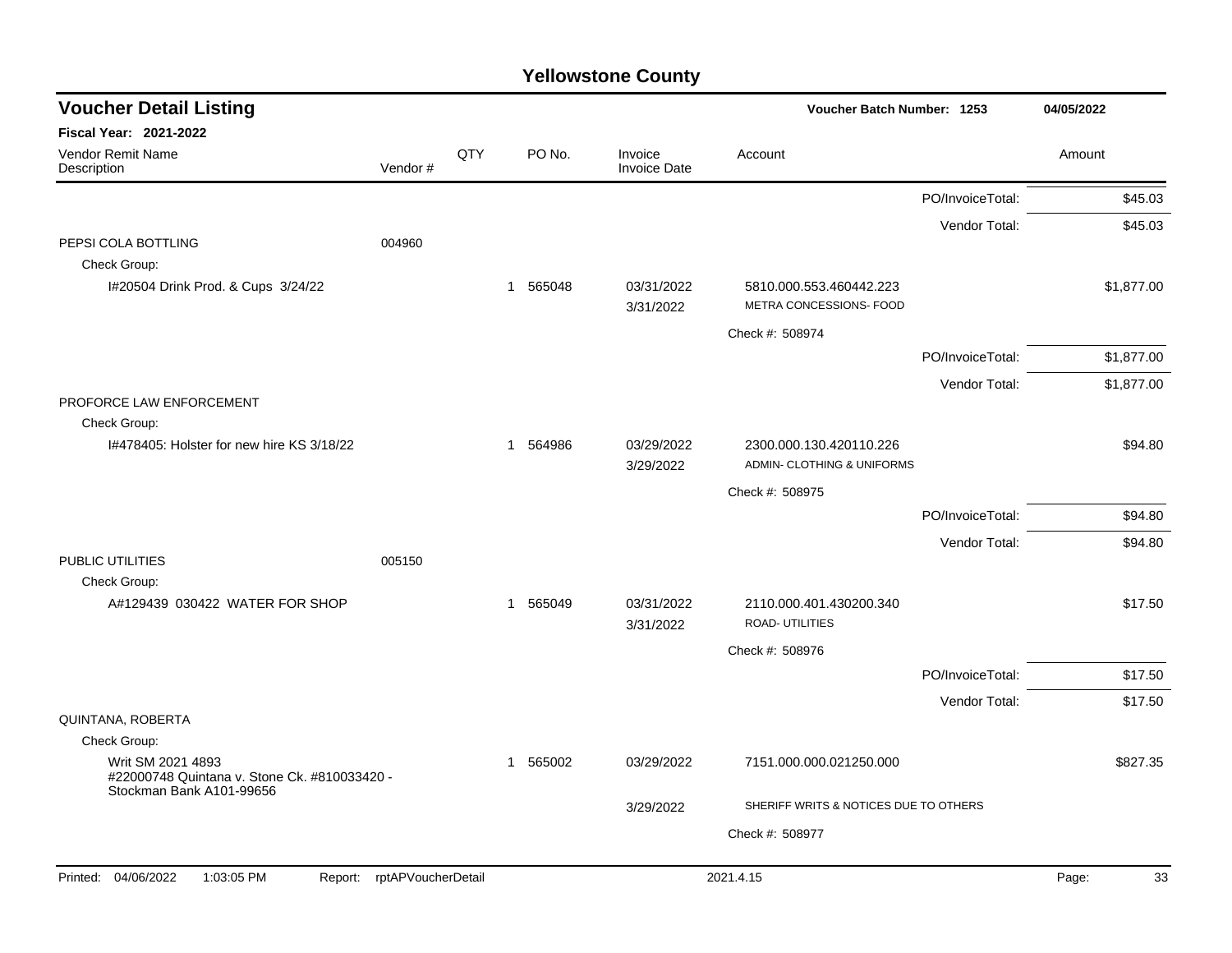| <b>Voucher Detail Listing</b>                                       |     |                        |                                | Voucher Batch Number: 1253           | 04/05/2022  |
|---------------------------------------------------------------------|-----|------------------------|--------------------------------|--------------------------------------|-------------|
| Fiscal Year: 2021-2022                                              |     |                        |                                |                                      |             |
| Vendor Remit Name<br>Vendor#<br>Description                         | QTY | PO No.                 | Invoice<br><b>Invoice Date</b> | Account                              | Amount      |
|                                                                     |     |                        |                                | PO/InvoiceTotal:                     | \$827.35    |
|                                                                     |     |                        |                                | Vendor Total:                        | \$827.35    |
| RICHESON, KEVIN                                                     |     |                        |                                |                                      |             |
| Check Group:                                                        |     |                        |                                |                                      |             |
| Motel CEU's Electrical Fairmont 3/25-27/22 KR                       |     | 565075<br>$\mathbf{1}$ | 03/31/2022                     | 5810.000.551.460442.370              | \$453.20    |
|                                                                     |     |                        | 3/31/2022                      | METRA ADMIN- TRAVEL/MOVING           |             |
| Mileage CEU's Electrical Fairmont 3/25-27/22 KR<br>$(488$ miles $)$ |     | 1 565075               | 03/31/2022                     | 5810.000.551.460442.370              | \$285.48    |
|                                                                     |     |                        | 3/31/2022                      | METRA ADMIN- TRAVEL/MOVING           |             |
| PerDiem CEU's Electrical Fairmont 3/25-27/22 KR                     |     | 1 565075               | 03/31/2022                     | 5810.000.551.460442.370              | \$86.00     |
|                                                                     |     |                        | 3/31/2022                      | METRA ADMIN- TRAVEL/MOVING           |             |
|                                                                     |     |                        |                                | Check #: 508978                      |             |
|                                                                     |     |                        |                                | PO/InvoiceTotal:                     | \$824.68    |
|                                                                     |     |                        |                                | Vendor Total:                        | \$824.68    |
| <b>RIMROCK FOUNDATION</b><br>005310                                 |     |                        |                                |                                      |             |
| Check Group:                                                        |     |                        |                                |                                      |             |
| I#YC20220324: New hire psych eval for CG and TR.<br>3/24/22         |     | 2 564977               | 03/29/2022                     | 2300.000.130.420110.351              | \$590.00    |
|                                                                     |     |                        | 3/29/2022                      | ADMIN- MEDICAL & PYSCH SERVICES      |             |
|                                                                     |     |                        |                                | Check #: 508979                      |             |
|                                                                     |     |                        |                                | PO/InvoiceTotal:                     | \$590.00    |
| Check Group:                                                        |     |                        |                                |                                      |             |
| I#YC20220330: Psych eval for new hire BS. 3/30/22                   |     | 565050<br>$\mathbf{1}$ | 03/31/2022                     | 2300.000.130.420110.351              | \$295.00    |
|                                                                     |     |                        | 3/31/2022                      | ADMIN- MEDICAL & PYSCH SERVICES      |             |
|                                                                     |     |                        |                                | Check #: 508979                      |             |
|                                                                     |     |                        |                                | PO/InvoiceTotal:                     | \$295.00    |
|                                                                     |     |                        |                                | Vendor Total:                        | \$885.00    |
| <b>S BAR S SUPPLY</b><br>005535                                     |     |                        |                                |                                      |             |
| Check Group:                                                        |     |                        |                                |                                      |             |
| 1#73728 COLD STORAGE BLDG PRJ #26745                                |     | 1 565051               | 03/31/2022                     | 5811.000.552.460442.920              | \$31,000.00 |
|                                                                     |     |                        | 3/31/2022                      | FACILITIES- CAPITAL OUTLAY/ BUILDING |             |
| rptAPVoucherDetail<br>Printed: 04/06/2022<br>1:03:05 PM<br>Report:  |     |                        |                                | 2021.4.15                            | 34<br>Page: |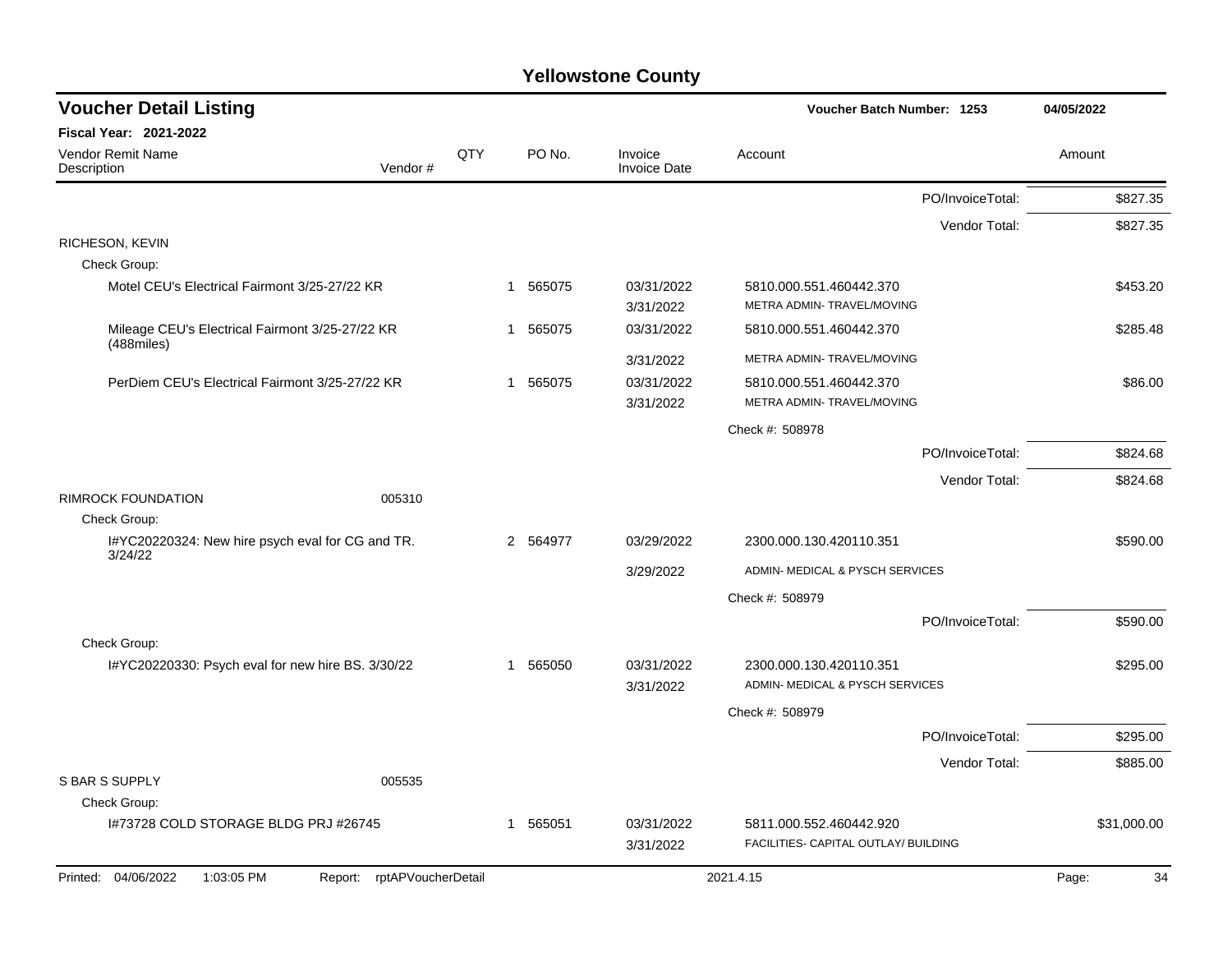| <b>Voucher Detail Listing</b><br>Voucher Batch Number: 1253              |     |              |          | 04/05/2022                     |                                      |                  |              |
|--------------------------------------------------------------------------|-----|--------------|----------|--------------------------------|--------------------------------------|------------------|--------------|
| Fiscal Year: 2021-2022                                                   |     |              |          |                                |                                      |                  |              |
| Vendor Remit Name<br>Description<br>Vendor#                              | QTY |              | PO No.   | Invoice<br><b>Invoice Date</b> | Account                              |                  | Amount       |
| I#73728 5% RETAINAGE COLD STORAGE BLDG PRJ<br>#26745                     |     | $\mathbf{1}$ | 565051   | 03/31/2022                     | 5811.000.552.460442.920              |                  | (\$1,550.00) |
|                                                                          |     |              |          | 3/31/2022                      | FACILITIES- CAPITAL OUTLAY/ BUILDING |                  |              |
| 1#73728 1% CONTRACTORS TAX S BAR S COLD                                  |     | 1            | 565051   | 03/31/2022                     | 5811.000.552.460442.920              |                  | (\$294.50)   |
| STORAGE BLDG PRJ #26745                                                  |     |              |          | 3/31/2022                      | FACILITIES- CAPITAL OUTLAY/ BUILDING |                  |              |
|                                                                          |     |              |          |                                | Check #: 508980                      |                  |              |
|                                                                          |     |              |          |                                |                                      | PO/InvoiceTotal: | \$29,155.50  |
|                                                                          |     |              |          |                                |                                      | Vendor Total:    | \$29,155.50  |
| <b>SOLARWINDS INC</b>                                                    |     |              |          |                                |                                      |                  |              |
| Check Group:                                                             |     |              |          |                                |                                      |                  |              |
| I# IN557337; Kiwi Syslog Server Annual Renewal - 5/28/22<br>$-5/28/2023$ |     |              | 2 565020 | 03/31/2022                     | 1000.000.115.410580.368              |                  | \$238.00     |
|                                                                          |     |              |          | 3/31/2022                      | IT-SOFTWARE/HARDWARE MAINT           |                  |              |
| I# IN557337; Kiwi CatToos- Annual Maint. 5/28/22 -<br>5/28/2023          |     | 1            | 565020   | 03/31/2022                     | 1000.000.115.410580.368              |                  | \$239.00     |
|                                                                          |     |              |          | 3/31/2022                      | IT-SOFTWARE/HARDWARE MAINT           |                  |              |
|                                                                          |     |              |          |                                | Check #: 508981                      |                  |              |
|                                                                          |     |              |          |                                |                                      | PO/InvoiceTotal: | \$477.00     |
|                                                                          |     |              |          |                                |                                      | Vendor Total:    | \$477.00     |
| SPECTRUM.                                                                |     |              |          |                                |                                      |                  |              |
| Check Group:<br>A#8313200010090588 410 S 26TH ST 03/19/22 -              |     | -1           | 564992   | 03/30/2022                     | 2399.000.235.420250.225              |                  | \$130.19     |
| 04/18/22                                                                 |     |              |          |                                | YSC- RECREATION SUPPLIES             |                  |              |
|                                                                          |     |              |          | 3/30/2022                      |                                      |                  |              |
|                                                                          |     |              |          |                                | Check #: 508982                      |                  |              |
|                                                                          |     |              |          |                                |                                      | PO/InvoiceTotal: | \$130.19     |
| ST OF MT MISC TAX DIV<br>011099                                          |     |              |          |                                |                                      | Vendor Total:    | \$130.19     |
| Check Group: S BAR S                                                     |     |              |          |                                |                                      |                  |              |
| 1#73728 1% CONTRACTORS TAX S BAR S COLD                                  |     | 1            | 565054   | 03/31/2022                     | 5811.000.552.460442.920              |                  | \$294.50     |
| STORAGE BLDG PRJ #26745                                                  |     |              |          | 3/31/2022                      | FACILITIES- CAPITAL OUTLAY/ BUILDING |                  |              |
|                                                                          |     |              |          |                                |                                      |                  |              |
| 04/06/2022<br>1:03:05 PM<br>Printed:<br>Report:<br>rptAPVoucherDetail    |     |              |          |                                | 2021.4.15                            |                  | 35<br>Page:  |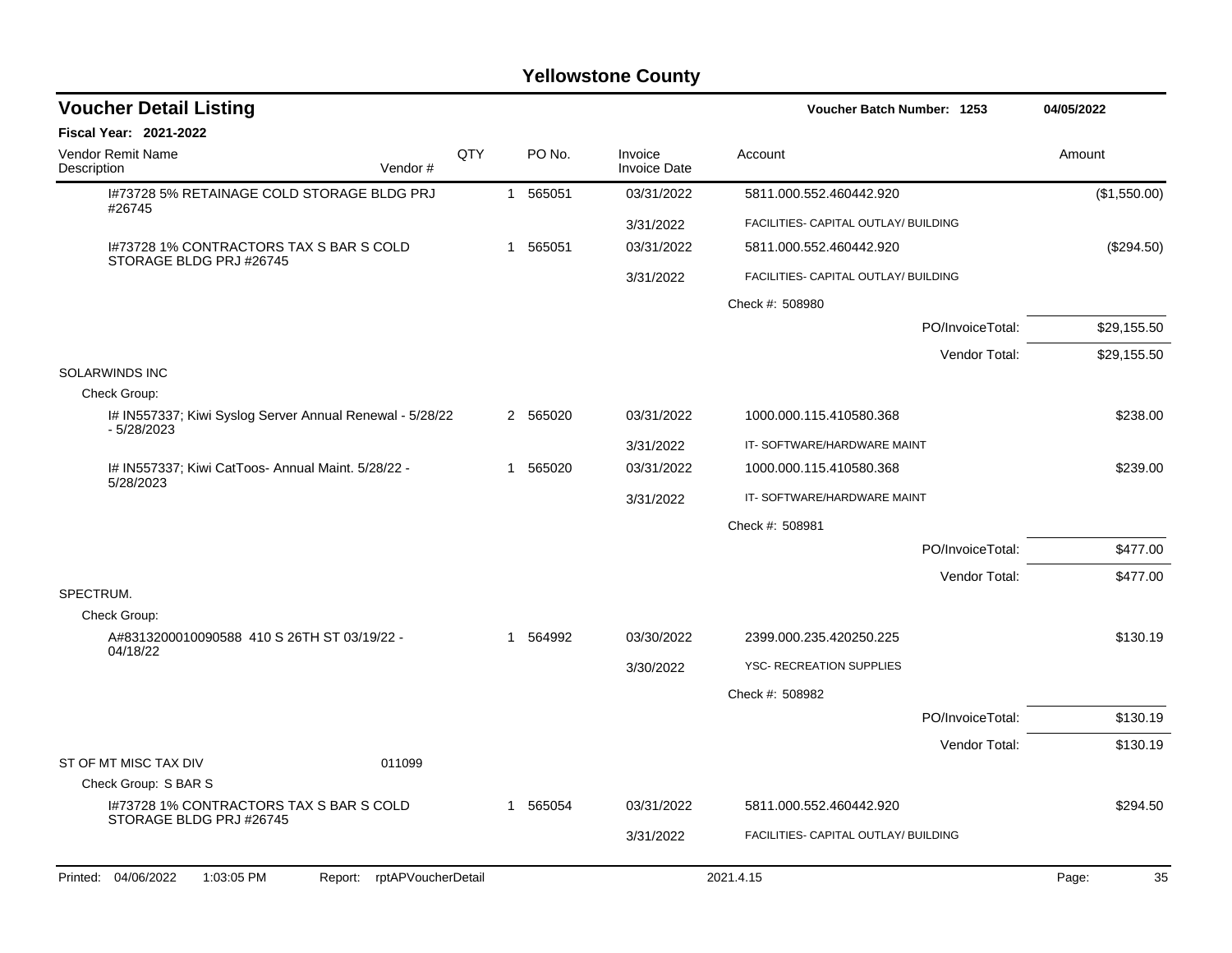| <b>Voucher Detail Listing</b>              |                            |     |             |                                | Voucher Batch Number: 1253                          |                  | 04/05/2022  |
|--------------------------------------------|----------------------------|-----|-------------|--------------------------------|-----------------------------------------------------|------------------|-------------|
| <b>Fiscal Year: 2021-2022</b>              |                            |     |             |                                |                                                     |                  |             |
| <b>Vendor Remit Name</b><br>Description    | Vendor#                    | QTY | PO No.      | Invoice<br><b>Invoice Date</b> | Account                                             |                  | Amount      |
|                                            |                            |     |             |                                | Check #: 508983                                     |                  |             |
|                                            |                            |     |             |                                |                                                     | PO/InvoiceTotal: | \$294.50    |
|                                            |                            |     |             |                                |                                                     | Vendor Total:    | \$294.50    |
| STARPLEX CORPORATION<br>Check Group:       | 042999                     |     |             |                                |                                                     |                  |             |
| 1#51281 Jeff Dunham 3/23/22 Clean          |                            |     | 1 564985    | 03/29/2022<br>3/29/2022        | 5810.000.554.460442.367<br>METRA EVENTS- JANITORIAL |                  | \$2,154.19  |
|                                            |                            |     |             |                                | Check #: 508984                                     |                  |             |
|                                            |                            |     |             |                                |                                                     | PO/InvoiceTotal: | \$2,154.19  |
| Check Group:                               |                            |     |             |                                |                                                     |                  |             |
| 1#51282 Outlaw 3/24/22 Cleaning            |                            |     | 565063<br>1 | 03/31/2022<br>3/31/2022        | 5810.000.554.460442.367<br>METRA EVENTS- JANITORIAL |                  | \$1,694.71  |
| I#51285 Spotlight Dance 3/25-27/22 Clean   |                            |     | 565063<br>1 | 03/31/2022<br>3/31/2022        | 5810.000.554.460442.367<br>METRA EVENTS- JANITORIAL |                  | \$1,480.53  |
| 1#51284 Gratitude 3/25-27/22 Clean         |                            |     | 565063<br>1 | 03/31/2022<br>3/31/2022        | 5810.000.554.460442.367<br>METRA EVENTS- JANITORIAL |                  | \$235.00    |
| 1#51277 Combined AA Bball 3/10-14/22 Clean |                            |     | 565063<br>1 | 03/31/2022<br>3/31/2022        | 5810.000.554.460442.367<br>METRA EVENTS- JANITORIAL |                  | \$9,631.16  |
|                                            |                            |     |             |                                | Check #: 508984                                     |                  |             |
|                                            |                            |     |             |                                |                                                     | PO/InvoiceTotal: | \$13,041.40 |
| STATE INDUSTRIAL PRODUCTS                  | 005810                     |     |             |                                |                                                     | Vendor Total:    | \$15,195.59 |
| Check Group:                               |                            |     |             |                                |                                                     |                  |             |
| 1#902368540 CLEANING SUPPLIES              |                            |     | 565062<br>1 | 04/01/2022<br>4/1/2022         | 2110.000.401.430200.220<br>ROAD- OPERATING SUPPLIES |                  | \$638.02    |
| I#902376000 RETURN                         |                            |     | 565062<br>1 | 04/01/2022                     | 2110.000.401.430200.220                             |                  | (\$305.90)  |
|                                            |                            |     |             | 4/1/2022                       | ROAD- OPERATING SUPPLIES                            |                  |             |
| I#902310371 REF 092376000                  |                            |     | 565062<br>1 | 04/01/2022<br>4/1/2022         | 2110.000.401.430200.361<br>ROAD-VEHICLE REPAIRS     |                  | \$305.90    |
|                                            |                            |     |             |                                | Check #: 508985                                     |                  |             |
|                                            |                            |     |             |                                |                                                     |                  |             |
| Printed: 04/06/2022<br>1:03:05 PM          | Report: rptAPVoucherDetail |     |             |                                | 2021.4.15                                           |                  | Page:<br>36 |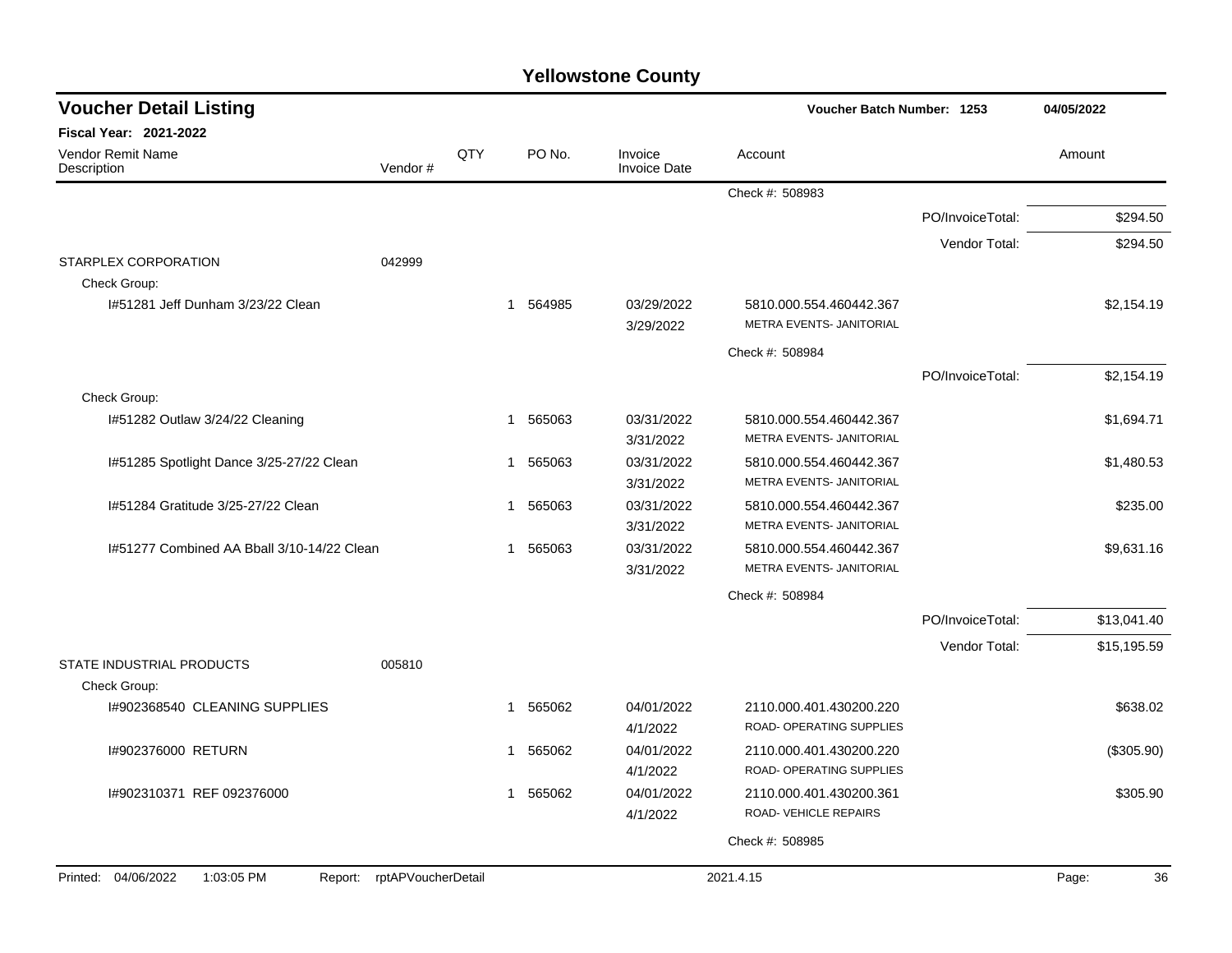| <b>Voucher Detail Listing</b>                    |         |     |          |                                |                                                      | Voucher Batch Number: 1253 |            |  |
|--------------------------------------------------|---------|-----|----------|--------------------------------|------------------------------------------------------|----------------------------|------------|--|
| <b>Fiscal Year: 2021-2022</b>                    |         |     |          |                                |                                                      |                            |            |  |
| <b>Vendor Remit Name</b><br>Description          | Vendor# | QTY | PO No.   | Invoice<br><b>Invoice Date</b> | Account                                              |                            | Amount     |  |
|                                                  |         |     |          |                                |                                                      | PO/InvoiceTotal:           | \$638.02   |  |
|                                                  |         |     |          |                                |                                                      | Vendor Total:              | \$638.02   |  |
| STERLING COMPUTERS CORPORATION                   |         |     |          |                                |                                                      |                            |            |  |
| Check Group:                                     |         |     |          |                                |                                                      |                            |            |  |
| I# 0119131; Dell Latitude 3520 XCTO Fair Laptops |         |     | 2 564599 | 03/30/22<br>3/30/2022          | 5811.000.551.460442.220<br>ADMIN- OPERATING SUPPLIES |                            | \$3,056.00 |  |
|                                                  |         |     |          |                                | Check #: 508986                                      |                            |            |  |
|                                                  |         |     |          |                                |                                                      | PO/InvoiceTotal:           | \$3,056.00 |  |
| Check Group:                                     |         |     |          |                                |                                                      |                            |            |  |
| I# 0119122; Logitech C925e Webcams               |         |     | 3 564787 | 03/30/2022                     | 1000.000.121.410340.399                              |                            | \$283.05   |  |
|                                                  |         |     |          | 3/30/2022                      | JP- PSA PROGRAM                                      |                            |            |  |
| I# 0119122; Logitech H540 USB Headset            |         | 1   | 564787   | 03/30/2022                     | 1000.000.121.410340.399                              |                            | \$33.12    |  |
|                                                  |         |     |          | 3/30/2022                      | JP- PSA PROGRAM                                      |                            |            |  |
|                                                  |         |     |          |                                | Check #: 508986                                      |                            |            |  |
|                                                  |         |     |          |                                |                                                      | PO/InvoiceTotal:           | \$316.17   |  |
| Check Group:                                     |         |     |          |                                |                                                      |                            |            |  |
| I# 00119331; Axiom 16GB Memory Cards             |         | 28  | 565024   | 03/31/2022                     | 6060.000.608.500800.220                              |                            | \$2,447.76 |  |
|                                                  |         |     |          | 3/31/2022                      | TECHNOLOGY- OPERATING SUPPLIES                       |                            |            |  |
|                                                  |         |     |          |                                | Check #: 508986                                      |                            |            |  |
|                                                  |         |     |          |                                |                                                      | PO/InvoiceTotal:           | \$2,447.76 |  |
|                                                  |         |     |          |                                |                                                      | Vendor Total:              | \$5,819.93 |  |
| SYSCO FOOD SERVICES OF MT                        | 002390  |     |          |                                |                                                      |                            |            |  |
| Check Group:                                     |         |     |          |                                |                                                      |                            |            |  |
| I#343711463 Food Prod 3/23/22 A#552174           |         | 1   | 564976   | 03/29/2022                     | 5810.000.553.460442.223                              |                            | \$1,887.15 |  |
|                                                  |         |     |          | 3/29/2022                      | METRA CONCESSIONS- FOOD                              |                            |            |  |
| I#343711464 Banquet Food Prod 3/23/22 A#648519   |         | 1   | 564976   | 03/29/2022                     | 5810.000.553.460442.228                              |                            | \$752.99   |  |
|                                                  |         |     |          | 3/29/2022                      | METRA CONCESSIONS- FOOD-CATERING                     |                            |            |  |
| I#343711576 Paper Prod 3/23/22 A#552174          |         | 1   | 564976   | 03/29/2022                     | 5810.000.553.460442.223                              |                            | \$764.94   |  |
|                                                  |         |     |          | 3/29/2022                      | METRA CONCESSIONS- FOOD                              |                            |            |  |
|                                                  |         |     |          |                                |                                                      |                            |            |  |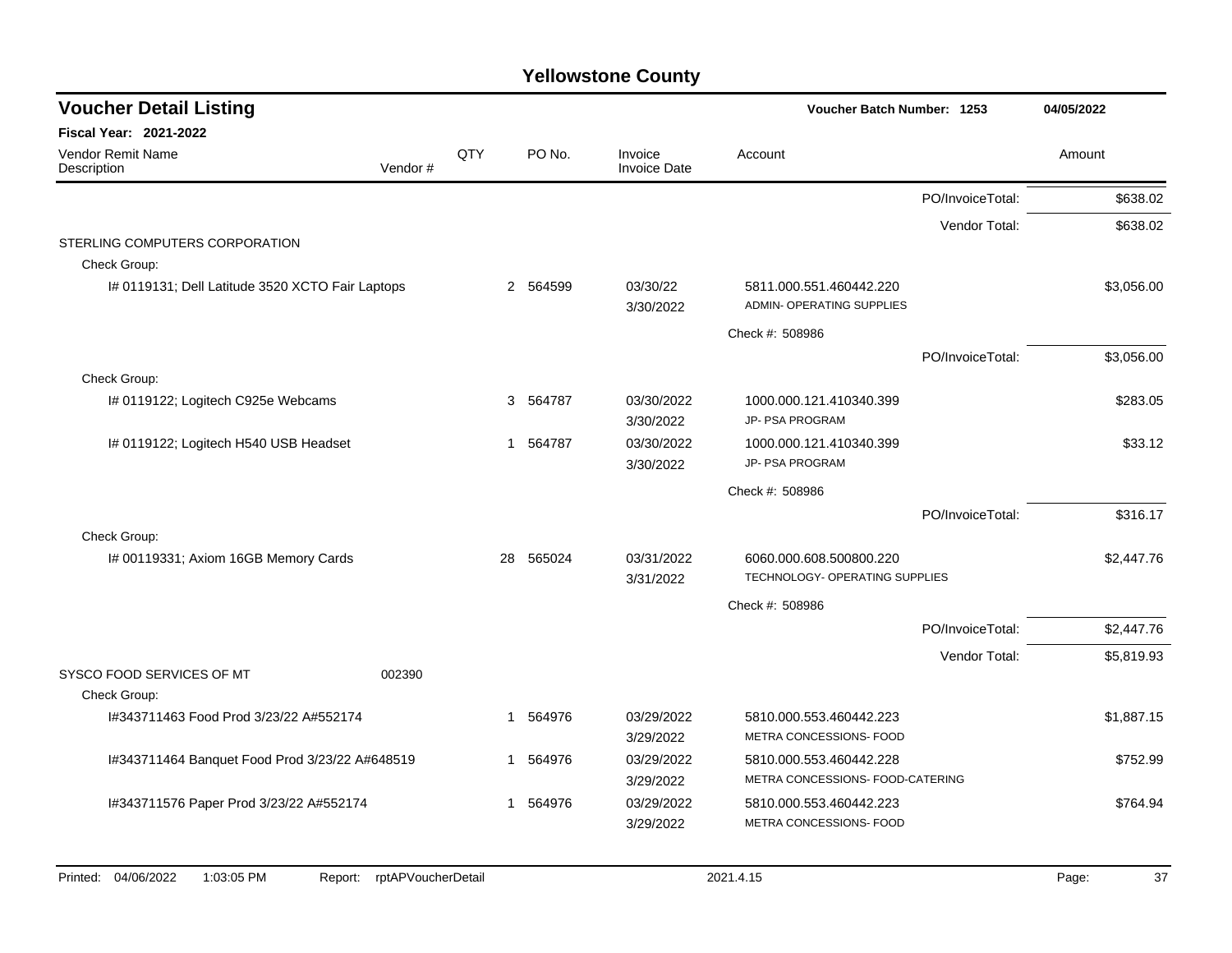| <b>Voucher Detail Listing</b>             |         |     |             |          |                                | Voucher Batch Number: 1253                         | 04/05/2022       |            |
|-------------------------------------------|---------|-----|-------------|----------|--------------------------------|----------------------------------------------------|------------------|------------|
| Fiscal Year: 2021-2022                    |         |     |             |          |                                |                                                    |                  |            |
| Vendor Remit Name<br>Description          | Vendor# | QTY |             | PO No.   | Invoice<br><b>Invoice Date</b> | Account                                            |                  | Amount     |
| I#343713391 Food Prod 3/25/22 A#552174    |         |     |             | 1 564976 | 03/29/2022<br>3/29/2022        | 5810.000.553.460442.223<br>METRA CONCESSIONS- FOOD |                  | \$89.58    |
|                                           |         |     |             |          |                                | Check #: 508987                                    |                  |            |
|                                           |         |     |             |          |                                |                                                    | PO/InvoiceTotal: | \$3,494.66 |
| Check Group:                              |         |     |             |          |                                |                                                    |                  |            |
| I#343717481 Popcorn Bags A#552174 3/28/22 |         |     |             | 2 565044 | 03/31/2022<br>3/31/2022        | 5810.000.553.460442.223<br>METRA CONCESSIONS- FOOD |                  | \$400.90   |
|                                           |         |     |             |          |                                | Check #: 508987                                    |                  |            |
|                                           |         |     |             |          |                                |                                                    | PO/InvoiceTotal: | \$400.90   |
|                                           |         |     |             |          |                                |                                                    | Vendor Total:    | \$3,895.56 |
| TACOMA SCREW PRODUCTS INC                 |         |     |             |          |                                |                                                    |                  |            |
| Check Group:                              |         |     |             |          |                                |                                                    |                  |            |
| I#270037997-00 ZINC, CLAMP                |         |     | $\mathbf 1$ | 565080   | 03/31/2022                     | 2110.000.401.430200.361                            |                  | \$85.37    |
|                                           |         |     |             |          | 3/31/2022                      | ROAD-VEHICLE REPAIRS                               |                  |            |
| I#270035056-02 ELBOW                      |         |     | 1           | 565080   | 03/31/2022                     | 2110.000.401.430200.361                            |                  | \$6.94     |
|                                           |         |     |             |          | 3/31/2022                      | ROAD- VEHICLE REPAIRS                              |                  |            |
| I#270036436-00 ZINC, FITTINGS, O'RINGS    |         |     | 1           | 565080   | 03/31/2022                     | 2110.000.401.430200.361                            |                  | \$18.58    |
|                                           |         |     |             |          | 3/31/2022                      | ROAD- VEHICLE REPAIRS                              |                  |            |
| I#270035056-01 SCREWS, ELBOW, CABLE TIE   |         |     |             | 1 565080 | 03/31/2022                     | 2110.000.401.430200.361                            |                  | \$22.92    |
|                                           |         |     |             |          | 3/31/2022                      | ROAD-VEHICLE REPAIRS                               |                  |            |
| I#270033575-00 NUTS, WASHERS, SCREWS      |         |     | $\mathbf 1$ | 565080   | 03/31/2022                     | 2110.000.401.430200.361                            |                  | \$62.53    |
|                                           |         |     |             |          | 3/31/2022                      | ROAD- VEHICLE REPAIRS                              |                  |            |
| I#270038351-00 SCREWS, BOLTS, NUTS        |         |     |             | 1 565080 | 03/31/2022                     | 2110.000.401.430260.364                            |                  | \$196.69   |
|                                           |         |     |             |          | 3/31/2022                      | ROAD- SIGN MAINTENANCE                             |                  |            |
|                                           |         |     |             |          |                                | Check #: 508988                                    |                  |            |
|                                           |         |     |             |          |                                |                                                    | PO/InvoiceTotal: | \$393.03   |
|                                           |         |     |             |          |                                |                                                    | Vendor Total:    | \$393.03   |
| <b>TRANSITIONAL MARKETING</b>             |         |     |             |          |                                |                                                    |                  |            |

Check Group: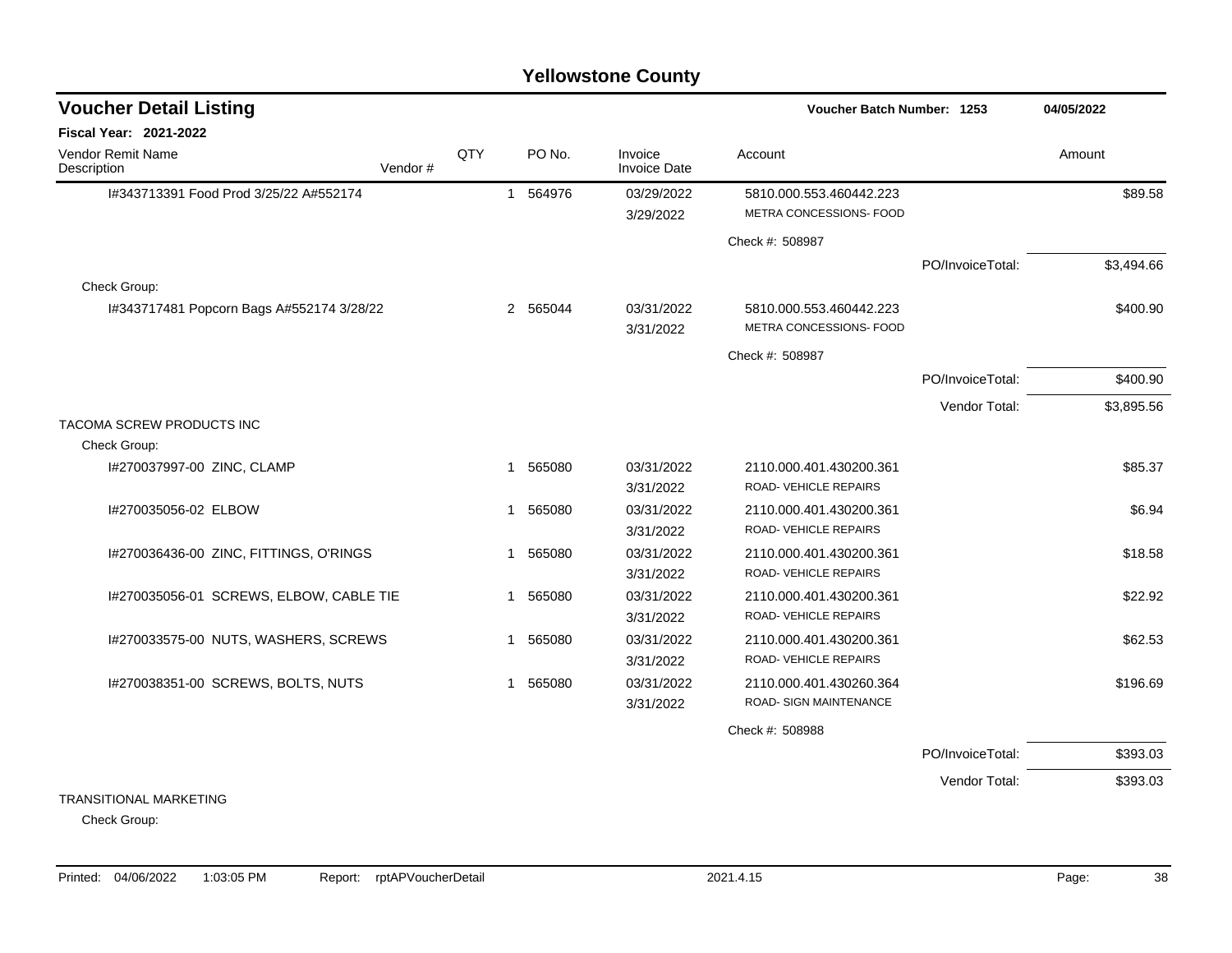| <b>Voucher Detail Listing</b>                                   |         |     |              |        |                                | Voucher Batch Number: 1253                                       |                  | 04/05/2022 |  |
|-----------------------------------------------------------------|---------|-----|--------------|--------|--------------------------------|------------------------------------------------------------------|------------------|------------|--|
| Fiscal Year: 2021-2022                                          |         |     |              |        |                                |                                                                  |                  |            |  |
| <b>Vendor Remit Name</b><br>Description                         | Vendor# | QTY |              | PO No. | Invoice<br><b>Invoice Date</b> | Account                                                          |                  | Amount     |  |
| I#7501 Decals "Payment Required" 3/23/22                        |         |     | $\mathbf{1}$ | 565079 | 03/31/2022<br>3/31/2022        | 5810.000.556.460442.220<br>METRA ADMISSIONS- OPERATING SUPPLIES  |                  | \$155.00   |  |
|                                                                 |         |     |              |        |                                | Check #: 508989                                                  |                  |            |  |
|                                                                 |         |     |              |        |                                |                                                                  | PO/InvoiceTotal: | \$155.00   |  |
|                                                                 |         |     |              |        |                                |                                                                  | Vendor Total:    | \$155.00   |  |
| TRUGREEN/CHEMLAWN<br>Check Group:                               | 002220  |     |              |        |                                |                                                                  |                  |            |  |
| A#61285 SPRING LAWN APP 2/23/22                                 |         |     | $\mathbf{1}$ | 564973 | 03/29/2022<br>3/29/2022        | 2561.000.000.460430.362<br>RSID 634M HARRIS PARK MAINT & REPAIRS |                  | \$1,311.00 |  |
|                                                                 |         |     |              |        |                                | Check #: 508990                                                  |                  |            |  |
|                                                                 |         |     |              |        |                                |                                                                  | PO/InvoiceTotal: | \$1,311.00 |  |
|                                                                 |         |     |              |        |                                |                                                                  | Vendor Total:    | \$1,311.00 |  |
| <b>TRUSAIC</b>                                                  |         |     |              |        |                                |                                                                  |                  |            |  |
| Check Group:<br>I#CINV-020086, A#C006196, 2021 Optional Mailing |         |     | 1            | 565028 | 03/31/2022                     | 6050.000.601.500700.399                                          |                  | \$1,044.00 |  |
| Distribution Fee: 522 @ \$2 per schedule                        |         |     |              |        | 3/31/2022                      | HEALTH INSUR- OTHER CONTRACT SERVICES                            |                  |            |  |
|                                                                 |         |     |              |        |                                |                                                                  |                  |            |  |
|                                                                 |         |     |              |        |                                | Check #: 508991                                                  | PO/InvoiceTotal: | \$1,044.00 |  |
|                                                                 |         |     |              |        |                                |                                                                  | Vendor Total:    | \$1,044.00 |  |
| <b>UPS</b>                                                      | 046530  |     |              |        |                                |                                                                  |                  |            |  |
| Check Group:                                                    |         |     |              |        |                                |                                                                  |                  |            |  |
| I#19526Y132 POSTAGE 3/23/22                                     |         |     | 1            | 565041 | 03/31/2022<br>3/31/2022        | 1000.000.199.411800.311<br>MISC-POSTAGE                          |                  | \$36.46    |  |
|                                                                 |         |     |              |        |                                | Check #: 508992                                                  |                  |            |  |
|                                                                 |         |     |              |        |                                |                                                                  | PO/InvoiceTotal: | \$36.46    |  |
|                                                                 |         |     |              |        |                                |                                                                  | Vendor Total:    | \$36.46    |  |
| US FOODS INC<br>Check Group:                                    | 002926  |     |              |        |                                |                                                                  |                  |            |  |
|                                                                 |         |     |              |        |                                |                                                                  |                  |            |  |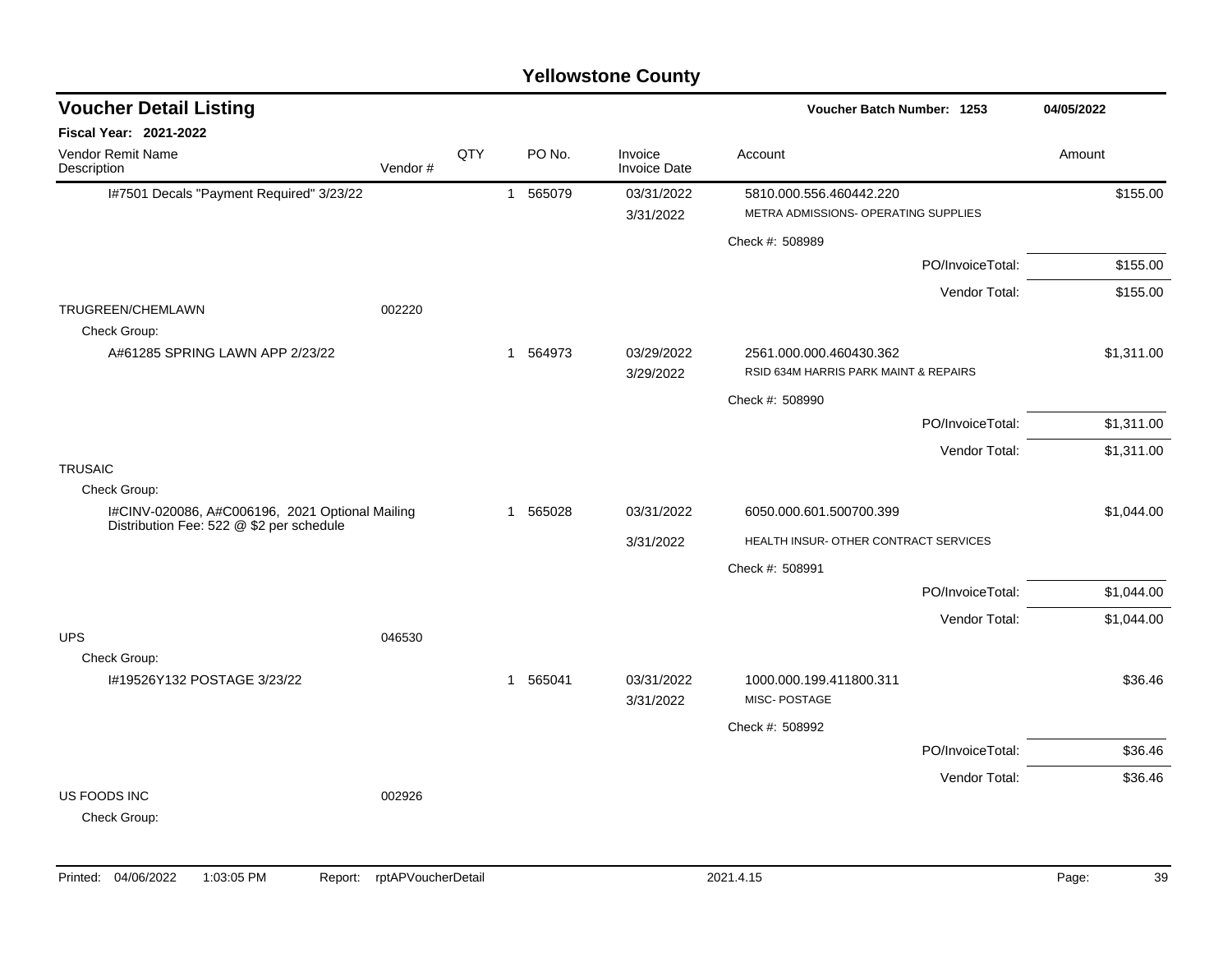| <b>Voucher Detail Listing</b>                                                               |                            |     |    |          |                                | Voucher Batch Number: 1253                             |                  | 04/05/2022  |
|---------------------------------------------------------------------------------------------|----------------------------|-----|----|----------|--------------------------------|--------------------------------------------------------|------------------|-------------|
| <b>Fiscal Year: 2021-2022</b>                                                               |                            |     |    |          |                                |                                                        |                  |             |
| Vendor Remit Name<br>Description                                                            | Vendor#                    | QTY |    | PO No.   | Invoice<br><b>Invoice Date</b> | Account                                                |                  | Amount      |
| I#5759291 Banquet Food & Paper Prod 3/23/22                                                 |                            |     |    | 1 564892 | 03/29/2022                     | 5810.000.553.460442.228                                |                  | \$1,397.30  |
| A#44311173                                                                                  |                            |     |    |          | 3/29/2022                      | METRA CONCESSIONS- FOOD-CATERING                       |                  |             |
|                                                                                             |                            |     |    |          |                                | Check #: 508993                                        |                  |             |
|                                                                                             |                            |     |    |          |                                |                                                        | PO/InvoiceTotal: | \$1,397.30  |
|                                                                                             |                            |     |    |          |                                |                                                        | Vendor Total:    | \$1,397.30  |
| WALKER, JEANNE.                                                                             |                            |     |    |          |                                |                                                        |                  |             |
| Check Group:                                                                                |                            |     |    |          |                                |                                                        |                  |             |
| 4/25/2022 - 4/28/2022 - COLJ Conference - Mileage - 342<br>Miles one way MISSOULA, MT       |                            |     |    | 1 564994 | 03/30/22                       | 1000.000.121.410340.370                                |                  | \$201.83    |
|                                                                                             |                            |     |    |          | 3/30/2022                      | <b>JP-TRAVEL</b>                                       |                  |             |
| 4/25/2022 - 4/28/2022 - COLJ Conference - Lodging - 3<br>nights - Holiday Inn, Missoula, MT |                            |     |    | 3 564994 | 03/30/22                       | 1000.000.121.410340.370                                |                  | \$288.00    |
|                                                                                             |                            |     |    |          | 3/30/2022                      | <b>JP-TRAVEL</b>                                       |                  |             |
| 4/25/2022 - 4/28/2022 - COLJ Conference - Meals<br>MISSOULA, MT                             |                            |     | 1  | 564994   | 03/30/22                       | 1000.000.121.410340.370                                |                  | \$106.00    |
|                                                                                             |                            |     |    |          | 3/30/2022                      | <b>JP-TRAVEL</b>                                       |                  |             |
|                                                                                             |                            |     |    |          |                                | Check #: 508994                                        |                  |             |
|                                                                                             |                            |     |    |          |                                |                                                        | PO/InvoiceTotal: | \$595.83    |
|                                                                                             |                            |     |    |          |                                |                                                        | Vendor Total:    | \$595.83    |
| WESTERN OFFICE EQUIPMENT<br>Check Group:                                                    | 006450                     |     |    |          |                                |                                                        |                  |             |
| 1#56793 Copier repar and service 3/22/22                                                    |                            |     |    | 1 564978 | 03/29/2022<br>3/29/2022        | 1000.000.102.410940.362<br>CLERK & REC-MAINT & REPAIRS |                  | \$237.50    |
|                                                                                             |                            |     |    |          |                                | Check #: 508995                                        |                  |             |
|                                                                                             |                            |     |    |          |                                |                                                        | PO/InvoiceTotal: | \$237.50    |
|                                                                                             |                            |     |    |          |                                |                                                        | Vendor Total:    | \$237.50    |
| <b>WHALEN TIRE</b>                                                                          | 006480                     |     |    |          |                                |                                                        |                  |             |
| Check Group:                                                                                |                            |     |    |          |                                |                                                        |                  |             |
| 1#803907 TIRE INVENTORY                                                                     |                            |     | -1 | 565052   | 03/31/2022<br>3/31/2022        | 2110.000.401.430200.361<br>ROAD-VEHICLE REPAIRS        |                  | \$12,449.44 |
|                                                                                             |                            |     |    |          |                                |                                                        |                  |             |
|                                                                                             |                            |     |    |          |                                | Check #: 508996                                        |                  |             |
| Printed: 04/06/2022<br>1:03:05 PM                                                           | Report: rptAPVoucherDetail |     |    |          |                                | 2021.4.15                                              |                  | Page:<br>40 |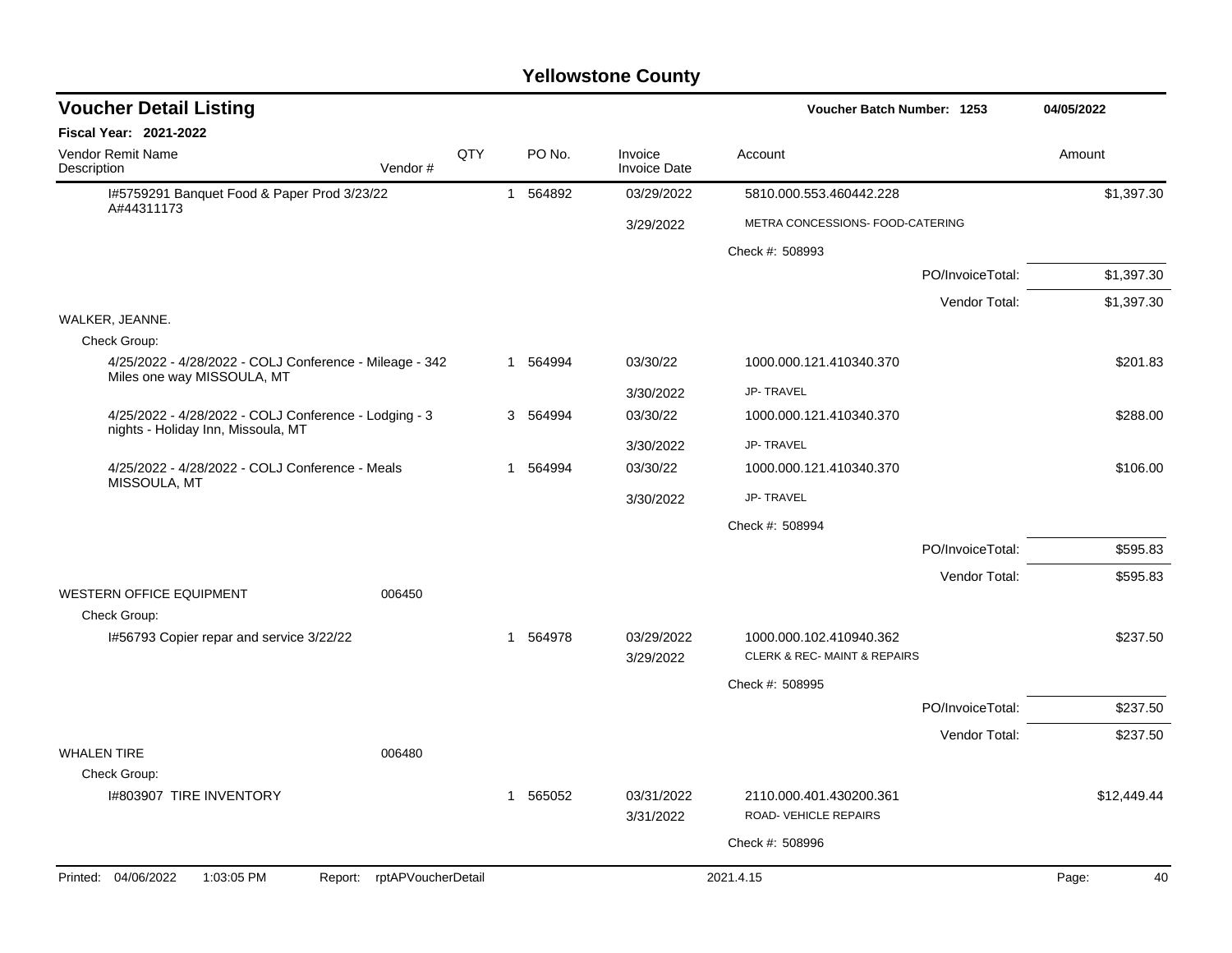| <b>Voucher Detail Listing</b>                                                                          |         |     |                        |                                | Voucher Batch Number: 1253                    |                  | 04/05/2022  |  |
|--------------------------------------------------------------------------------------------------------|---------|-----|------------------------|--------------------------------|-----------------------------------------------|------------------|-------------|--|
| <b>Fiscal Year: 2021-2022</b>                                                                          |         |     |                        |                                |                                               |                  |             |  |
| Vendor Remit Name<br>Description                                                                       | Vendor# | QTY | PO No.                 | Invoice<br><b>Invoice Date</b> | Account                                       |                  | Amount      |  |
|                                                                                                        |         |     |                        |                                |                                               | PO/InvoiceTotal: | \$12,449.44 |  |
|                                                                                                        |         |     |                        |                                |                                               | Vendor Total:    | \$12,449.44 |  |
| <b>WILKERSON &amp; WILKERSON</b>                                                                       |         |     |                        |                                |                                               |                  |             |  |
| Check Group:                                                                                           |         |     |                        |                                |                                               |                  |             |  |
| Writ DV 2021 0046<br>#21003271 RMRS v. Goff Ck. #012767 - Duke's Concrete<br>Construction - A101-99618 |         |     | 564997<br>$\mathbf{1}$ | 03/29/2022                     | 7151.000.000.021250.000                       |                  | \$261.63    |  |
|                                                                                                        |         |     |                        | 3/29/2022                      | SHERIFF WRITS & NOTICES DUE TO OTHERS         |                  |             |  |
|                                                                                                        |         |     |                        |                                | Check #: 508997                               |                  |             |  |
|                                                                                                        |         |     |                        |                                |                                               | PO/InvoiceTotal: | \$261.63    |  |
|                                                                                                        |         |     |                        |                                |                                               | Vendor Total:    | \$261.63    |  |
| YELLOWSTONE CASA INC                                                                                   | 045182  |     |                        |                                |                                               |                  |             |  |
| Check Group:                                                                                           |         |     |                        |                                |                                               |                  |             |  |
| 3RD QUARTER JAN-MAR 22 PROG SUPPORT                                                                    |         |     | 564981<br>$\mathbf{1}$ | 03/29/2022<br>3/29/2022        | 1000.000.199.450600.398<br>MISC- CASA SUPPORT |                  | \$46,250.00 |  |
|                                                                                                        |         |     |                        |                                | Check #: 508998                               |                  |             |  |
|                                                                                                        |         |     |                        |                                |                                               | PO/InvoiceTotal: | \$46,250.00 |  |
|                                                                                                        |         |     |                        |                                |                                               | Vendor Total:    | \$46,250.00 |  |
| YELLOWSTONE COUNTY NEWS                                                                                | 006690  |     |                        |                                |                                               |                  |             |  |
| Check Group:<br>I#116543 Advertising 3/25/22                                                           |         |     | 1 564979               | 03/29/2022                     | 2140.000.403.431100.337                       |                  | \$70.88     |  |
|                                                                                                        |         |     |                        | 3/29/2022                      | WEED- PUBLICITY/ADVERTISING                   |                  |             |  |
|                                                                                                        |         |     |                        |                                | Check #: 508999                               |                  |             |  |
|                                                                                                        |         |     |                        |                                |                                               | PO/InvoiceTotal: | \$70.88     |  |
|                                                                                                        |         |     |                        |                                |                                               | Vendor Total:    | \$70.88     |  |
| YELLOWSTONE VALLEY ELECTRIC<br>Check Group:                                                            | 006770  |     |                        |                                |                                               |                  |             |  |
| A#17389016 030122 56TH & NEIBAUER                                                                      |         |     | 1 565053               | 03/31/2022<br>3/31/2022        | 2110.000.401.430260.341<br>ROAD- ELECTRICITY  |                  | \$21.81     |  |